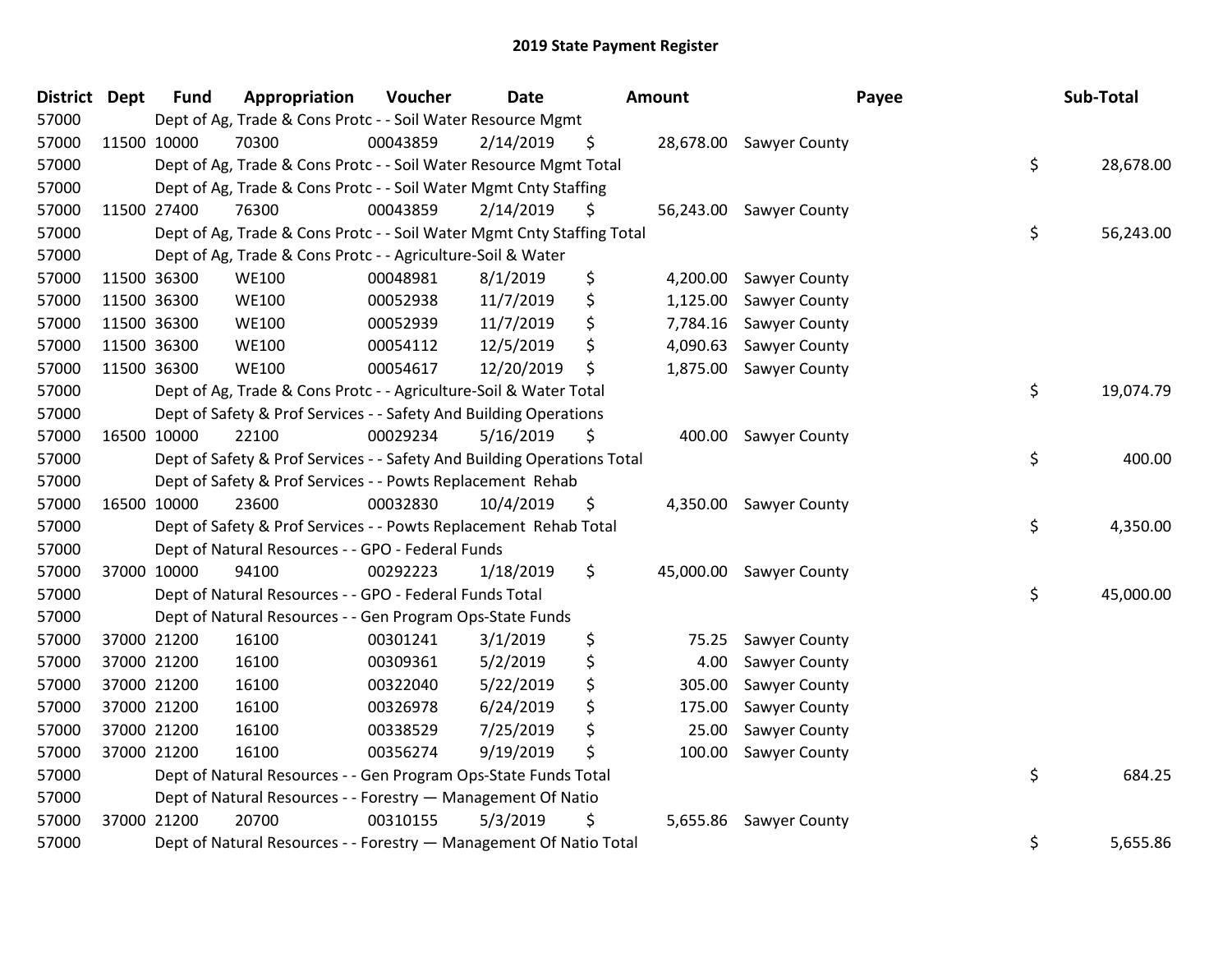| District Dept | <b>Fund</b> | Appropriation                                                      | Voucher  | <b>Date</b> | Amount          |                          | Payee | Sub-Total  |
|---------------|-------------|--------------------------------------------------------------------|----------|-------------|-----------------|--------------------------|-------|------------|
| 57000         |             | Dept of Natural Resources - - General Program Operations --        |          |             |                 |                          |       |            |
| 57000         | 37000 21200 | 25400                                                              | 00308915 | 4/2/2019    | \$<br>480.00    | Sawyer County            |       |            |
| 57000         | 37000 21200 | 25400                                                              | 00310964 | 4/16/2019   | \$<br>150.00    | Sawyer County            |       |            |
| 57000         | 37000 21200 | 25400                                                              | 00336446 | 7/3/2019    | \$<br>150.00    | Sawyer County            |       |            |
| 57000         | 37000 21200 | 25400                                                              | 00341905 | 7/18/2019   | \$<br>60.00     | Sawyer County            |       |            |
| 57000         | 37000 21200 | 25400                                                              | 00346248 | 8/12/2019   | \$<br>480.00    | Sawyer County            |       |            |
| 57000         | 37000 21200 | 25400                                                              | 00376799 | 12/9/2019   | \$<br>150.00    | Sawyer County            |       |            |
| 57000         | 37000 21200 | 25400                                                              | 00377114 | 12/13/2019  | \$<br>330.00    | Sawyer County            |       |            |
| 57000         |             | Dept of Natural Resources - - General Program Operations -- Total  |          |             |                 |                          | \$    | 1,800.00   |
| 57000         |             | Dept of Natural Resources - - GPO -Federal Funds                   |          |             |                 |                          |       |            |
| 57000         | 37000 21200 | 38100                                                              | 00307396 | 3/27/2019   | \$<br>1,777.44  | Sawyer County            |       |            |
| 57000         |             | Dept of Natural Resources - - GPO -Federal Funds Total             |          |             |                 |                          | \$    | 1,777.44   |
| 57000         |             | Dept of Natural Resources - - Recreation Aids- Utility Terra       |          |             |                 |                          |       |            |
| 57000         | 37000 21200 | 54700                                                              | 00291432 | 1/15/2019   | \$              | 18,562.50 Sawyer County  |       |            |
| 57000         |             | Dept of Natural Resources - - Recreation Aids- Utility Terra Total |          |             |                 |                          | \$    | 18,562.50  |
| 57000         |             | Dept of Natural Resources - - Ra- Utv Prj Aids, Gas Tax Pymt       |          |             |                 |                          |       |            |
| 57000         | 37000 21200 | 54800                                                              | 00291428 | 1/15/2019   | \$              | 127,507.50 Sawyer County |       |            |
| 57000         |             | Dept of Natural Resources - - Ra- Utv Prj Aids, Gas Tax Pymt Total |          |             |                 |                          | \$    | 127,507.50 |
| 57000         |             | Dept of Natural Resources - - Venison Processing                   |          |             |                 |                          |       |            |
| 57000         | 37000 21200 | 54900                                                              | 00306518 | 3/29/2019   | \$<br>1,040.00  | Sawyer County            |       |            |
| 57000         |             | Dept of Natural Resources - - Venison Processing Total             |          |             |                 |                          | \$    | 1,040.00   |
| 57000         |             | Dept of Natural Resources - - Enf A - Boating Enforcement          |          |             |                 |                          |       |            |
| 57000         | 37000 21200 | 55000                                                              | 00307396 | 3/27/2019   | \$<br>3,347.19  | Sawyer County            |       |            |
| 57000         |             | Dept of Natural Resources - - Enf A - Boating Enforcement Total    |          |             |                 |                          | \$    | 3,347.19   |
| 57000         |             | Dept of Natural Resources - - Enf A - Atv & Utv Enforcement        |          |             |                 |                          |       |            |
| 57000         | 37000 21200 | 55100                                                              | 00359168 | 9/18/2019   | \$              | 15,688.32 Sawyer County  |       |            |
| 57000         |             | Dept of Natural Resources - - Enf A - Atv & Utv Enforcement Total  |          |             |                 |                          | \$    | 15,688.32  |
| 57000         |             | Dept of Natural Resources - - Enf A - Snow Enforcement             |          |             |                 |                          |       |            |
| 57000         | 37000 21200 | 55200                                                              | 00359370 | 9/20/2019   | \$<br>11,459.95 | Sawyer County            |       |            |
| 57000         |             | Dept of Natural Resources - - Enf A - Snow Enforcement Total       |          |             |                 |                          | \$    | 11,459.95  |
| 57000         |             | Dept of Natural Resources - - Wildlife Damage Claims & Abat        |          |             |                 |                          |       |            |
| 57000         | 37000 21200 | 55300                                                              | 00306518 | 3/29/2019   | \$<br>43,291.59 | Sawyer County            |       |            |
| 57000         |             | Dept of Natural Resources - - Wildlife Damage Claims & Abat Total  |          |             |                 |                          | \$    | 43,291.59  |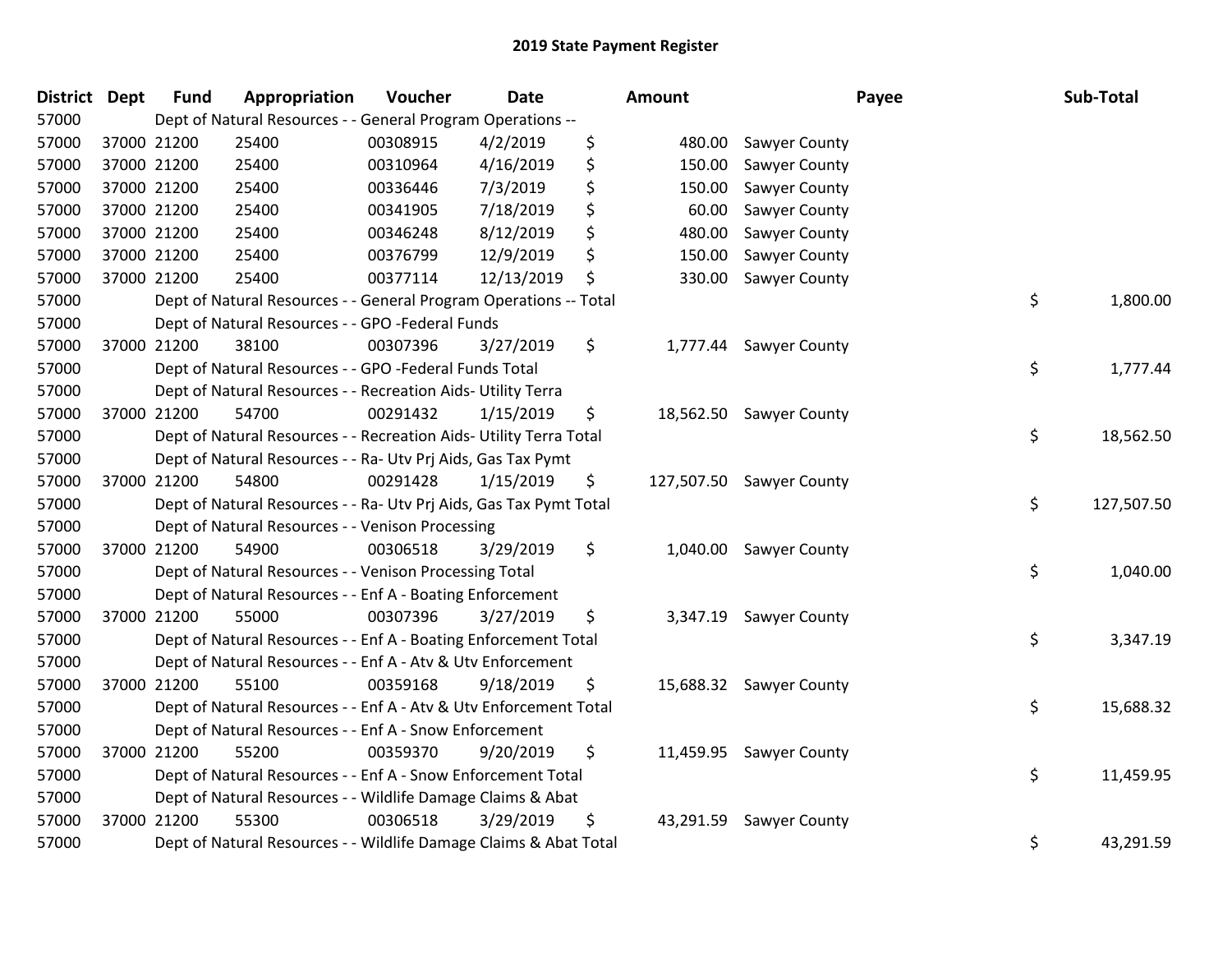| District Dept | <b>Fund</b> | Appropriation                                                      | Voucher  | <b>Date</b> | Amount          |                         | Payee | Sub-Total  |
|---------------|-------------|--------------------------------------------------------------------|----------|-------------|-----------------|-------------------------|-------|------------|
| 57000         |             | Dept of Natural Resources - - Ra- Fish, WI & Forestry              |          |             |                 |                         |       |            |
| 57000         | 37000 21200 | 56400                                                              | 00301433 | 2/28/2019   | \$              | 5,395.81 Sawyer County  |       |            |
| 57000         |             | Dept of Natural Resources - - Ra- Fish, WI & Forestry Total        |          |             |                 |                         | \$    | 5,395.81   |
| 57000         |             | Dept of Natural Resources - - Resaids - Forest Croplnd & Mfl       |          |             |                 |                         |       |            |
| 57000         | 37000 21200 | 56600                                                              | 00359804 | 9/23/2019   | \$              | 51,027.15 Sawyer County |       |            |
| 57000         |             | Dept of Natural Resources - - Resaids - Forest CropInd & Mfl Total |          |             |                 |                         | \$    | 51,027.15  |
| 57000         |             | Dept of Natural Resources - - Resaids - Cnty Forst & Admin         |          |             |                 |                         |       |            |
| 57000         | 37000 21200 | 57200                                                              | 00301302 | 3/1/2019    | \$              | 43,610.70 Sawyer County |       |            |
| 57000         |             | Dept of Natural Resources - - Resaids - Cnty Forst & Admin Total   |          |             |                 |                         | \$    | 43,610.70  |
| 57000         |             | Dept of Natural Resources - - Ra- Cnty Snow Trail & Area Aid       |          |             |                 |                         |       |            |
| 57000         | 37000 21200 | 57400                                                              | 00359524 | 9/20/2019   | \$              | 57,360.00 Sawyer County |       |            |
| 57000         |             | Dept of Natural Resources - - Ra- Cnty Snow Trail & Area Aid Total |          |             |                 |                         | \$    | 57,360.00  |
| 57000         |             | Dept of Natural Resources - - Ra- Snowmobile Trail Areas           |          |             |                 |                         |       |            |
| 57000         | 37000 21200 | 57500                                                              | 00290332 | 1/10/2019   | \$<br>37,449.28 | <b>Sawyer County</b>    |       |            |
| 57000         | 37000 21200 | 57500                                                              | 00353221 | 8/23/2019   | \$<br>57,795.00 | Sawyer County           |       |            |
| 57000         | 37000 21200 | 57500                                                              | 00360491 | 10/7/2019   | \$<br>25,806.03 | Sawyer County           |       |            |
| 57000         |             | Dept of Natural Resources - - Ra- Snowmobile Trail Areas Total     |          |             |                 |                         | \$    | 121,050.31 |
| 57000         |             | Dept of Natural Resources - - Ra- Atv Prj Aids, Gas Tax Pymt       |          |             |                 |                         |       |            |
| 57000         | 37000 21200 | 57600                                                              | 00346083 | 8/1/2019    | \$<br>7,490.00  | Sawyer County           |       |            |
| 57000         | 37000 21200 | 57600                                                              | 00359512 | 9/20/2019   | \$<br>7,490.00  | Sawyer County           |       |            |
| 57000         | 37000 21200 | 57600                                                              | 00360144 | 9/26/2019   | \$<br>52,411.00 | Sawyer County           |       |            |
| 57000         |             | Dept of Natural Resources - - Ra- Atv Prj Aids, Gas Tax Pymt Total |          |             |                 |                         | \$    | 67,391.00  |
| 57000         |             | Dept of Natural Resources - - Ra- Atv Project Aids                 |          |             |                 |                         |       |            |
| 57000         | 37000 21200 | 57700                                                              | 00346086 | 8/1/2019    | \$              | 49,703.55 Sawyer County |       |            |
| 57000         | 37000 21200 | 57700                                                              | 00377151 | 12/13/2019  | \$              | 4,015.50 Sawyer County  |       |            |
| 57000         |             | Dept of Natural Resources - - Ra- Atv Project Aids Total           |          |             |                 |                         | \$    | 53,719.05  |
| 57000         |             | Dept of Natural Resources - - Resaids - Nat Forest Income          |          |             |                 |                         |       |            |
| 57000         | 37000 21200 | 58200                                                              | 00315840 | 5/3/2019    | \$              | 5,372.59 Sawyer County  |       |            |
| 57000         |             | Dept of Natural Resources - - Resaids - Nat Forest Income Total    |          |             |                 |                         | \$    | 5,372.59   |
| 57000         |             | Dept of Natural Resources - - Resaids - Pymt In Lieu Tax Fed       |          |             |                 |                         |       |            |
| 57000         | 37000 21200 | 58400                                                              | 00364675 | 10/15/2019  | \$              | 7,257.38 Sawyer County  |       |            |
| 57000         |             | Dept of Natural Resources - - Resaids - Pymt In Lieu Tax Fed Total |          |             |                 |                         | \$    | 7,257.38   |
| 57000         |             | Dept of Natural Resources - - Petrostorage Envr Remd Awards        |          |             |                 |                         |       |            |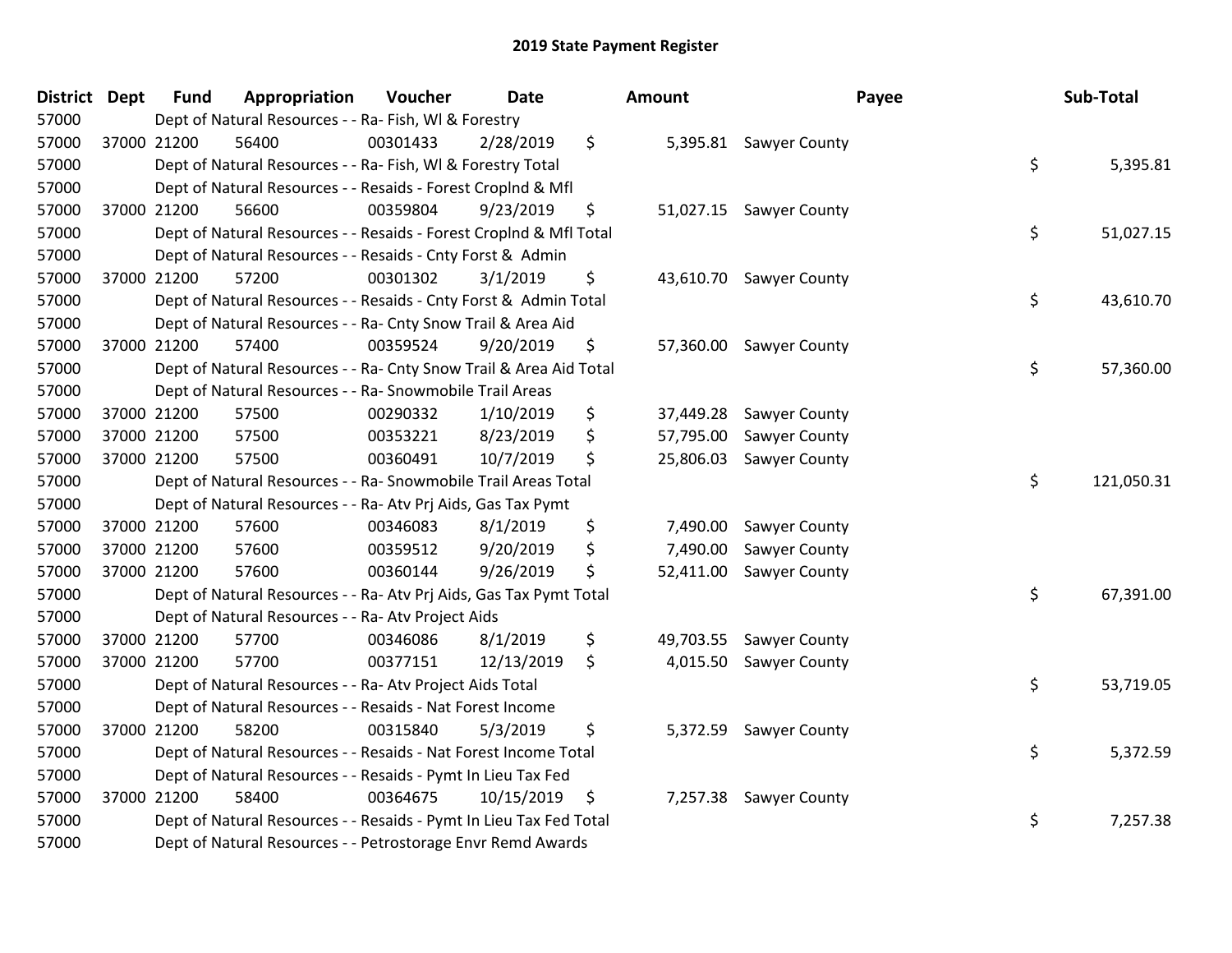| <b>District</b> | <b>Dept</b> | <b>Fund</b> | Appropriation                                                     | Voucher  | Date       | <b>Amount</b>    |               | Payee | Sub-Total  |
|-----------------|-------------|-------------|-------------------------------------------------------------------|----------|------------|------------------|---------------|-------|------------|
| 57000           |             | 37000 27200 | 66700                                                             | 00290148 | 1/9/2019   | \$<br>2,589.87   | Sawyer County |       |            |
| 57000           |             | 37000 27200 | 66700                                                             | 00307419 | 3/28/2019  | \$<br>2,778.79   | Sawyer County |       |            |
| 57000           |             | 37000 27200 | 66700                                                             | 00343999 | 7/26/2019  | \$<br>6,123.18   | Sawyer County |       |            |
| 57000           |             | 37000 27200 | 66700                                                             | 00370406 | 11/7/2019  | \$<br>2,972.47   | Sawyer County |       |            |
| 57000           |             | 37000 27200 | 66700                                                             | 00373473 | 11/25/2019 | \$<br>1,437.24   | Sawyer County |       |            |
| 57000           |             |             | Dept of Natural Resources - - Petrostorage Envr Remd Awards Total |          |            |                  |               | \$    | 15,901.55  |
| 57000           |             |             | Dept of Natural Resources - - Land Acquisition                    |          |            |                  |               |       |            |
| 57000           |             | 37000 36300 | <b>TA100</b>                                                      | 00291655 | 1/16/2019  | \$<br>90,000.00  | Sawyer County |       |            |
| 57000           |             | 37000 36300 | TA100                                                             | 00300303 | 2/22/2019  | \$<br>12.00      | Sawyer County |       |            |
| 57000           |             | 37000 36300 | TA100                                                             | 00341962 | 7/18/2019  | \$<br>30.00      | Sawyer County |       |            |
| 57000           |             | 37000 36300 | <b>TA100</b>                                                      | 00366130 | 10/21/2019 | \$<br>30.00      | Sawyer County |       |            |
| 57000           |             |             | Dept of Natural Resources - - Land Acquisition Total              |          |            |                  |               | \$    | 90,072.00  |
| 57000           |             |             | Dept of Natural Resources - - Dnr-Dam Safety Projects             |          |            |                  |               |       |            |
| 57000           |             | 37000 36300 | <b>TX100</b>                                                      | 00373252 | 11/25/2019 | \$<br>128,064.34 | Sawyer County |       |            |
| 57000           |             |             | Dept of Natural Resources - - Dnr-Dam Safety Projects Total       |          |            |                  |               | \$    | 128,064.34 |
| 57000           |             |             | Dept of Natural Resources - - GPO - Sd Water Loan Prog, Fed       |          |            |                  |               |       |            |
| 57000           |             | 37000 57300 | 48200                                                             | 00310977 | 4/30/2019  | \$<br>7,960.50   | Sawyer County |       |            |
| 57000           | 37000 57300 |             | 48200                                                             | 00330512 | 7/5/2019   | \$<br>7,960.50   | Sawyer County |       |            |
| 57000           |             | 37000 57300 | 48200                                                             | 00373553 | 11/27/2019 | \$<br>7,960.25   | Sawyer County |       |            |
| 57000           |             |             | Dept of Natural Resources - - GPO - Sd Water Loan Prog, Fed Total |          |            |                  |               | \$    | 23,881.25  |
| 57000           |             |             | WI Dept of Transportation - - Eldly&Disa Co/Aid Sf                |          |            |                  |               |       |            |
| 57000           |             | 39500 21100 | 16800                                                             | 00348037 | 2/5/2019   | \$<br>72,389.00  | Sawyer County |       |            |
| 57000           |             |             | WI Dept of Transportation - - Eldly&Disa Co/Aid Sf Total          |          |            |                  |               | \$    | 72,389.00  |
| 57000           |             |             | WI Dept of Transportation - - Hwy Sfty Loc Aid Ffd                |          |            |                  |               |       |            |
| 57000           |             | 39500 21100 | 18500                                                             | 00343528 | 1/17/2019  | \$<br>2,192.74   | Sawyer County |       |            |
| 57000           |             | 39500 21100 | 18500                                                             | 00343529 | 1/17/2019  | \$<br>2,302.70   | Sawyer County |       |            |
| 57000           |             | 39500 21100 | 18500                                                             | 00355332 | 2/25/2019  | \$<br>1,584.97   | Sawyer County |       |            |
| 57000           |             | 39500 21100 | 18500                                                             | 00362687 | 3/27/2019  | \$<br>955.28     | Sawyer County |       |            |
| 57000           |             | 39500 21100 | 18500                                                             | 00379342 | 5/7/2019   | \$<br>3,205.40   | Sawyer County |       |            |
| 57000           |             | 39500 21100 | 18500                                                             | 00394170 | 6/18/2019  | \$<br>6,236.97   | Sawyer County |       |            |
| 57000           |             | 39500 21100 | 18500                                                             | 00411595 | 7/12/2019  | \$<br>1,767.42   | Sawyer County |       |            |
| 57000           |             | 39500 21100 | 18500                                                             | 00421171 | 8/12/2019  | \$<br>4,000.00   | Sawyer County |       |            |
| 57000           |             | 39500 21100 | 18500                                                             | 00429238 | 9/3/2019   | \$<br>156.54     | Sawyer County |       |            |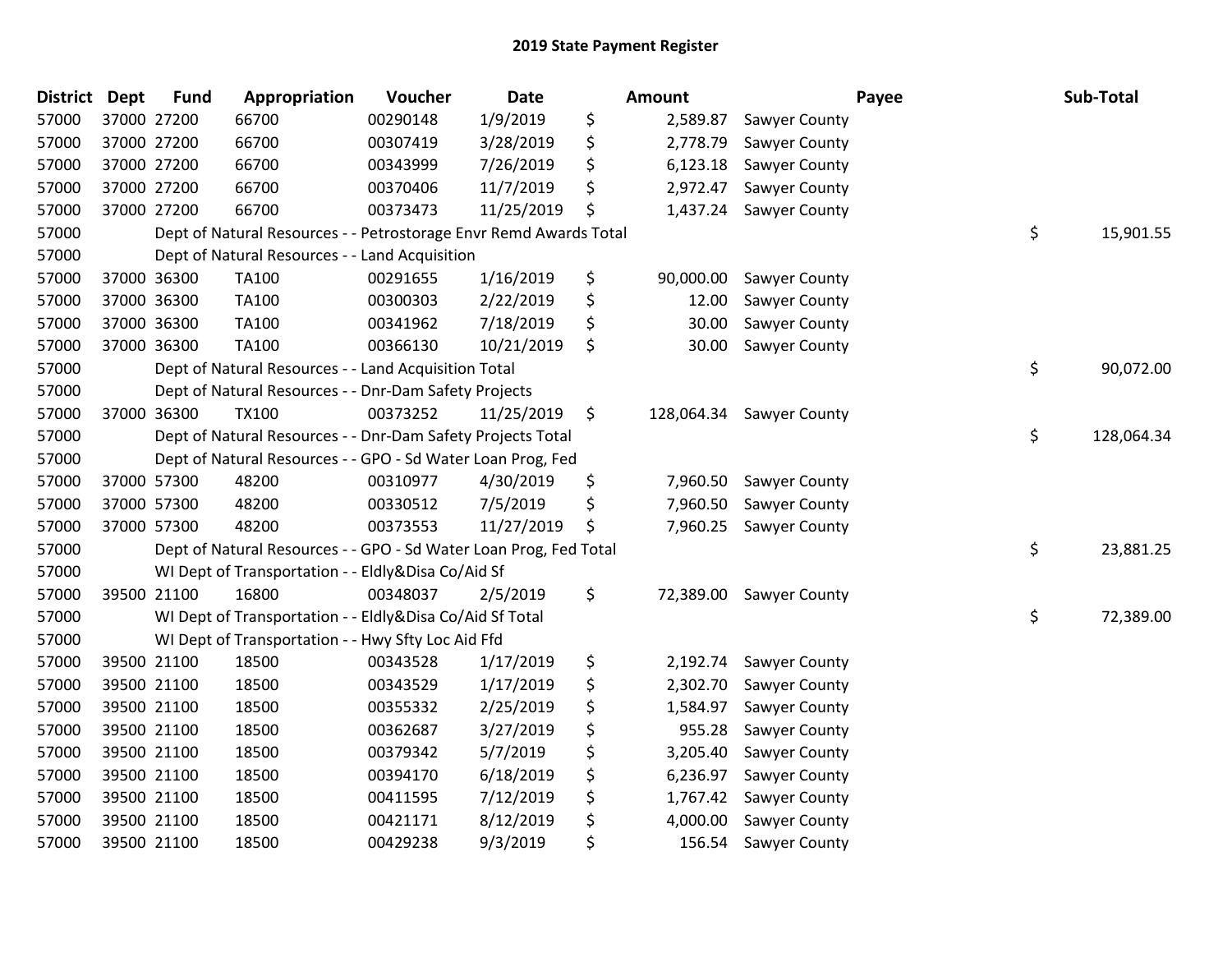| <b>District</b> | <b>Dept</b> | <b>Fund</b> | Appropriation                                            | Voucher  | <b>Date</b> | <b>Amount</b>    |               | Payee | Sub-Total  |
|-----------------|-------------|-------------|----------------------------------------------------------|----------|-------------|------------------|---------------|-------|------------|
| 57000           |             | 39500 21100 | 18500                                                    | 00437717 | 9/24/2019   | \$<br>3,727.06   | Sawyer County |       |            |
| 57000           |             | 39500 21100 | 18500                                                    | 00469419 | 12/10/2019  | \$<br>3,723.11   | Sawyer County |       |            |
| 57000           |             |             | WI Dept of Transportation - - Hwy Sfty Loc Aid Ffd Total |          |             |                  |               | \$    | 29,852.19  |
| 57000           |             |             | WI Dept of Transportation - - Trans Aids To Co.-Sf       |          |             |                  |               |       |            |
| 57000           |             | 39500 21100 | 19000                                                    | 00335829 | 1/7/2019    | \$<br>184,664.74 | Sawyer County |       |            |
| 57000           |             | 39500 21100 | 19000                                                    | 00401154 | 7/1/2019    | \$<br>369,329.48 | Sawyer County |       |            |
| 57000           |             | 39500 21100 | 19000                                                    | 00443972 | 10/7/2019   | \$<br>184,664.77 | Sawyer County |       |            |
| 57000           |             |             | WI Dept of Transportation - - Trans Aids To Co.-Sf Total |          |             |                  |               | \$    | 738,658.99 |
| 57000           |             |             | WI Dept of Transportation - - Loc Trns Facl Implfd       |          |             |                  |               |       |            |
| 57000           |             | 39500 21100 | 27600                                                    | 00393258 | 6/28/2019   | \$<br>294.48     | Sawyer County |       |            |
| 57000           |             | 39500 21100 | 27600                                                    | 00410710 | 7/10/2019   | \$<br>1,182.91   | Sawyer County |       |            |
| 57000           |             |             | WI Dept of Transportation - - Loc Trns Facl Implfd Total |          |             |                  |               | \$    | 1,477.39   |
| 57000           |             |             | WI Dept of Transportation - - Loc Rd Imp Prg St Fd       |          |             |                  |               |       |            |
| 57000           |             | 39500 21100 | 27800                                                    | 00465345 | 11/29/2019  | \$<br>4,608.12   | Sawyer County |       |            |
| 57000           |             |             | WI Dept of Transportation - - Loc Rd Imp Prg St Fd Total |          |             |                  |               | \$    | 4,608.12   |
| 57000           |             |             | WI Dept of Transportation - - St Hwy Rehab, Sf           |          |             |                  |               |       |            |
| 57000           |             | 39500 21100 | 36300                                                    | 00339796 | 2/1/2019    | \$<br>87.00      | Sawyer County |       |            |
| 57000           | 39500 21100 |             | 36300                                                    | 00377331 | 5/1/2019    | \$<br>293.00     | Sawyer County |       |            |
| 57000           |             | 39500 21100 | 36300                                                    | 00424854 | 8/19/2019   | \$<br>19.00      | Sawyer County |       |            |
| 57000           |             | 39500 21100 | 36300                                                    | 00445995 | 10/8/2019   | \$<br>24.00      | Sawyer County |       |            |
| 57000           |             | 39500 21100 | 36300                                                    | 00467775 | 12/5/2019   | \$<br>30.00      | Sawyer County |       |            |
| 57000           |             |             | WI Dept of Transportation - - St Hwy Rehab, Sf Total     |          |             |                  |               | \$    | 453.00     |
| 57000           |             |             | WI Dept of Transportation - - Routine Maint Sf           |          |             |                  |               |       |            |
| 57000           |             | 39500 21100 | 36800                                                    | 00340862 | 1/10/2019   | \$<br>107,748.15 | Sawyer County |       |            |
| 57000           |             | 39500 21100 | 36800                                                    | 00349748 | 2/15/2019   | \$<br>127,787.25 | Sawyer County |       |            |
| 57000           |             | 39500 21100 | 36800                                                    | 00361912 | 3/19/2019   | \$<br>44,404.53  | Sawyer County |       |            |
| 57000           |             | 39500 21100 | 36800                                                    | 00368168 | 4/5/2019    | \$<br>125,997.80 | Sawyer County |       |            |
| 57000           | 39500 21100 |             | 36800                                                    | 00370248 | 4/25/2019   | \$<br>219,989.23 | Sawyer County |       |            |
| 57000           |             | 39500 21100 | 36800                                                    | 00380889 | 5/24/2019   | \$<br>93,806.18  | Sawyer County |       |            |
| 57000           |             | 39500 21100 | 36800                                                    | 00393258 | 6/28/2019   | \$<br>114,218.65 | Sawyer County |       |            |
| 57000           |             | 39500 21100 | 36800                                                    | 00410710 | 7/10/2019   | \$<br>77,927.34  | Sawyer County |       |            |
| 57000           |             | 39500 21100 | 36800                                                    | 00418356 | 7/31/2019   | \$<br>41,641.09  | Sawyer County |       |            |
| 57000           |             | 39500 21100 | 36800                                                    | 00464787 | 11/25/2019  | \$<br>60,567.39  | Sawyer County |       |            |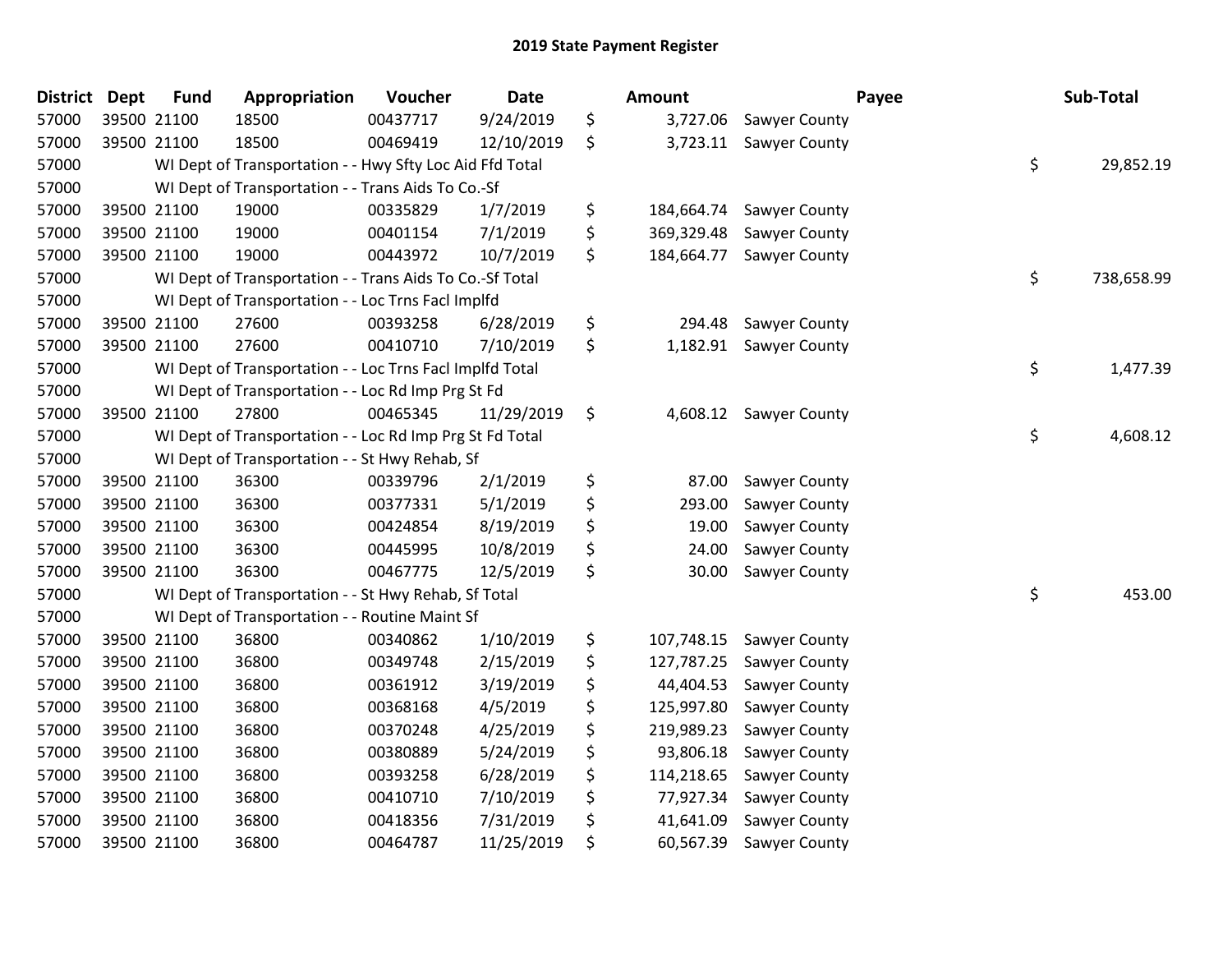| <b>District Dept</b> |             | <b>Fund</b> | Appropriation                                                      | Voucher  | <b>Date</b> | Amount             | Payee                                                                                                         | Sub-Total          |
|----------------------|-------------|-------------|--------------------------------------------------------------------|----------|-------------|--------------------|---------------------------------------------------------------------------------------------------------------|--------------------|
| 57000                |             |             | WI Dept of Transportation - - Routine Maint Sf Total               |          |             |                    |                                                                                                               | \$<br>1,014,087.61 |
| 57000                |             |             | WI Dept of Transportation - - Hwy Mgmt & Opers Lf                  |          |             |                    |                                                                                                               |                    |
| 57000                |             | 39500 21100 | 37500                                                              | 00370248 | 4/25/2019   | \$<br>223.72       | Sawyer County                                                                                                 |                    |
| 57000                |             | 39500 21100 | 37500                                                              | 00393258 | 6/28/2019   | \$<br>579.91       | Sawyer County                                                                                                 |                    |
| 57000                |             |             | WI Dept of Transportation - - Hwy Mgmt & Opers Lf Total            |          |             |                    |                                                                                                               | \$<br>803.63       |
| 57000                |             |             | Department of Corrections - - Corrections Contracts And Agre       |          |             |                    |                                                                                                               |                    |
| 57000                |             | 41000 10000 | 11400                                                              | 00264695 | 2/5/2019    | \$<br>1,029.20     | Sawyer County                                                                                                 |                    |
| 57000                |             | 41000 10000 | 11400                                                              | 00269268 | 2/27/2019   | \$<br>2,521.54     | Sawyer County                                                                                                 |                    |
| 57000                |             | 41000 10000 | 11400                                                              | 00275583 | 3/29/2019   | \$<br>2,418.62     | Sawyer County                                                                                                 |                    |
| 57000                |             | 41000 10000 | 11400                                                              | 00281102 | 4/23/2019   | \$<br>2,367.16     | Sawyer County                                                                                                 |                    |
| 57000                |             | 41000 10000 | 11400                                                              | 00289474 | 6/3/2019    | \$<br>3,344.90     | Sawyer County                                                                                                 |                    |
| 57000                |             | 41000 10000 | 11400                                                              | 00295769 | 7/2/2019    | \$<br>3,756.58     | Sawyer County                                                                                                 |                    |
| 57000                |             | 41000 10000 | 11400                                                              | 00298740 | 7/17/2019   | \$<br>926.28       | Sawyer County                                                                                                 |                    |
| 57000                | 41000 10000 |             | 11400                                                              | 00307258 | 8/30/2019   | \$<br>1,389.42     | Sawyer County                                                                                                 |                    |
| 57000                |             | 41000 10000 | 11400                                                              | 00312832 | 9/27/2019   | \$<br>2,006.94     | Sawyer County                                                                                                 |                    |
| 57000                |             | 41000 10000 | 11400                                                              | 00320065 | 10/30/2019  | \$<br>2,675.92     | Sawyer County                                                                                                 |                    |
| 57000                |             | 41000 10000 | 11400                                                              | 00326261 | 11/29/2019  | \$<br>3,447.82     | Sawyer County                                                                                                 |                    |
| 57000                |             | 41000 10000 | 11400                                                              | 00332170 | 12/30/2019  | \$<br>1,492.34     | Sawyer County                                                                                                 |                    |
| 57000                |             | 41000 10000 | 11400                                                              | 00332172 | 12/30/2019  | \$<br>617.52       | Sawyer County                                                                                                 |                    |
| 57000                |             | 41000 10000 | 11400                                                              | 00332173 | 12/30/2019  | \$<br>257.30       | Sawyer County                                                                                                 |                    |
| 57000                |             |             | Department of Corrections - - Corrections Contracts And Agre Total |          |             |                    |                                                                                                               | \$<br>28,251.54    |
| 57000                |             |             |                                                                    |          |             |                    | Department of Corrections - - Reimbursing Counties For Probation, Extended Supervision And Parole Holds       |                    |
| 57000                |             | 41000 10000 | 11600                                                              | 00320873 | 11/4/2019   | \$                 | 19,275.12 Sawyer County                                                                                       |                    |
| 57000                |             |             |                                                                    |          |             |                    | Department of Corrections - - Reimbursing Counties For Probation, Extended Supervision And Parole Holds Total | \$<br>19,275.12    |
| 57000                |             |             | Department of Corrections - - Probation, Parole And Extended       |          |             |                    |                                                                                                               |                    |
| 57000                |             | 41000 10000 | 18700                                                              | 00320873 | 11/4/2019   | \$<br>8,084.88     | Sawyer County                                                                                                 |                    |
| 57000                |             |             | Department of Corrections - - Probation, Parole And Extended Total |          |             |                    |                                                                                                               | \$<br>8,084.88     |
| 57000                |             |             | Department of Health Services - - State/Federal Aids               |          |             |                    |                                                                                                               |                    |
| 57000                |             | 43500 10000 | 00000                                                              | 90909    | 3/1/2019    | \$<br>161,857.00   | Sawyer County                                                                                                 |                    |
| 57000                |             | 43500 10000 | 00000                                                              | 90910    | 4/1/2019    | \$<br>36,756.00    | Sawyer County                                                                                                 |                    |
| 57000                |             | 43500 10000 | 00000                                                              | 90913    | 6/3/2019    | \$<br>102,047.00   | Sawyer County                                                                                                 |                    |
| 57000                |             | 43500 10000 | 00000                                                              | 92000    | 7/1/2019    | \$<br>1,189,217.00 | Sawyer County                                                                                                 |                    |
| 57000                |             | 43500 10000 | 00000                                                              | 92001    | 8/1/2019    | \$<br>161,714.00   | Sawyer County                                                                                                 |                    |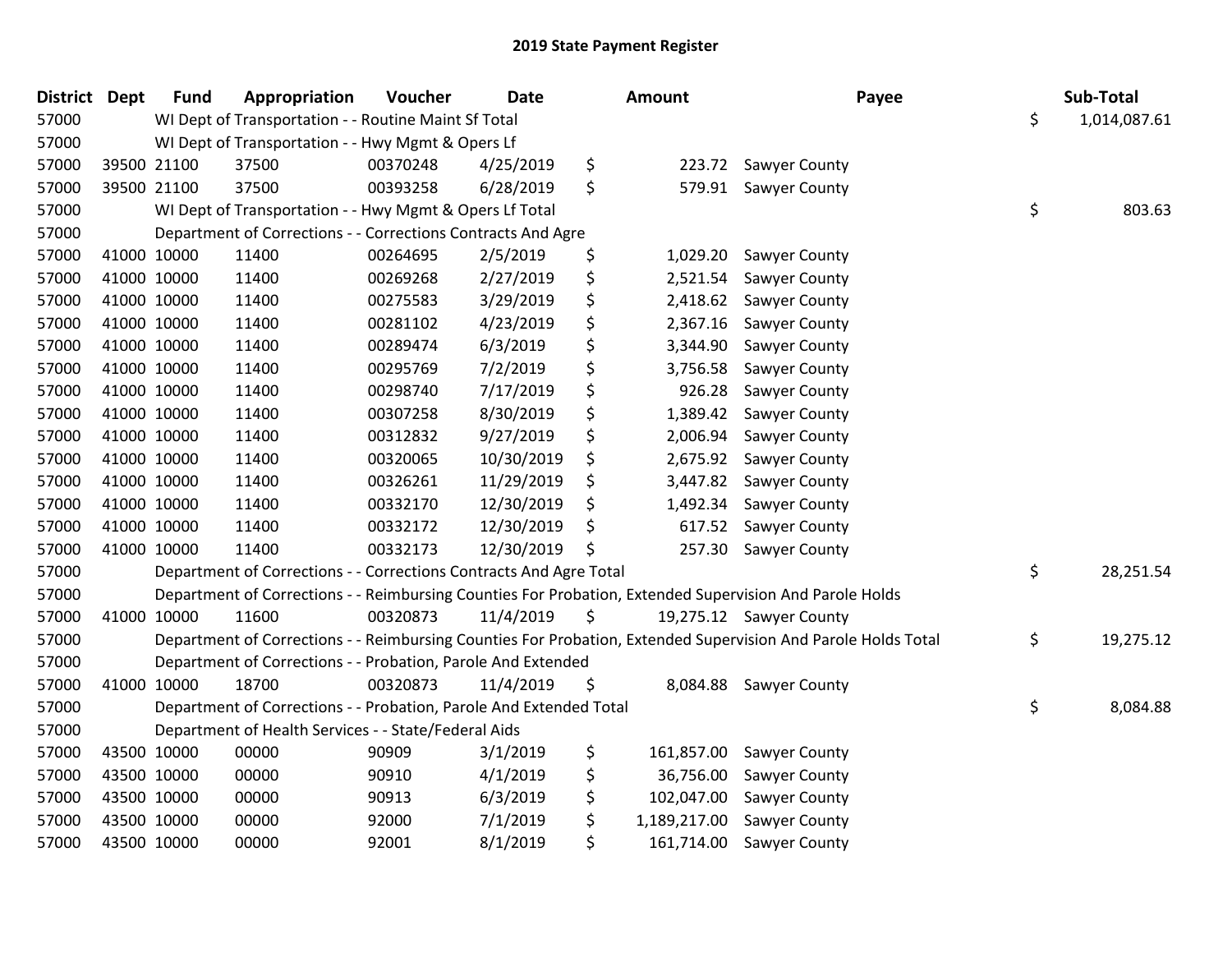| <b>District</b> | <b>Dept</b> | <b>Fund</b> | Appropriation                                                          | Voucher  | <b>Date</b> | <b>Amount</b> |           |                      | Payee | Sub-Total    |
|-----------------|-------------|-------------|------------------------------------------------------------------------|----------|-------------|---------------|-----------|----------------------|-------|--------------|
| 57000           | 43500 10000 |             | 00000                                                                  | 92002    | 9/3/2019    | \$            | 19,528.00 | Sawyer County        |       |              |
| 57000           | 43500 10000 |             | 00000                                                                  | 92003    | 10/1/2019   | \$            | 43,502.00 | Sawyer County        |       |              |
| 57000           |             |             | Department of Health Services - - State/Federal Aids Total             |          |             |               |           |                      | \$    | 1,714,621.00 |
| 57000           |             |             | Department of Health Services - - Emergency Medical Services, Ai       |          |             |               |           |                      |       |              |
| 57000           | 43500 10000 |             | 11900                                                                  | 00323006 | 11/8/2019   | Ş             | 4,092.84  | Sawyer County        |       |              |
| 57000           |             |             | Department of Health Services - - Emergency Medical Services, Ai Total |          |             |               |           |                      | \$    | 4,092.84     |
| 57000           |             |             | Department of Health Services - - Federal Wic Operations               |          |             |               |           |                      |       |              |
| 57000           | 43500 10000 |             | 14800                                                                  | 00276173 | 4/26/2019   | \$            | 695.00    | Sawyer County        |       |              |
| 57000           |             |             | Department of Health Services - - Federal Wic Operations Total         |          |             |               |           |                      | \$    | 695.00       |
| 57000           |             |             | Department of Health Services - - Federal Project Aids                 |          |             |               |           |                      |       |              |
| 57000           | 43500 10000 |             | 15000                                                                  | 00274316 | 4/18/2019   | \$            | 2,401.78  | <b>Sawyer County</b> |       |              |
| 57000           |             |             | Department of Health Services - - Federal Project Aids Total           |          |             |               |           |                      | \$    | 2,401.78     |
| 57000           |             |             | Department of Health Services - - General Program Operations           |          |             |               |           |                      |       |              |
| 57000           | 43500 10000 |             | 40100                                                                  | 00272632 | 3/26/2019   | \$            | 1.50      | Sawyer County        |       |              |
| 57000           | 43500 10000 |             | 40100                                                                  | 00291850 | 6/19/2019   | \$            | 1.00      | Sawyer County        |       |              |
| 57000           | 43500 10000 |             | 40100                                                                  | 00291851 | 6/19/2019   | \$            | 15.00     | Sawyer County        |       |              |
| 57000           | 43500 10000 |             | 40100                                                                  | 00307628 | 9/4/2019    | \$            | 1.50      | Sawyer County        |       |              |
| 57000           | 43500 10000 |             | 40100                                                                  | 00314520 | 10/2/2019   | \$            | 15.00     | Sawyer County        |       |              |
| 57000           |             |             | Department of Health Services - - General Program Operations Total     |          |             |               |           |                      | \$    | 34.00        |
| 57000           |             |             | Department of Health Services - - Medical Assistance State Admin       |          |             |               |           |                      |       |              |
| 57000           | 43500 10000 |             | 44000                                                                  | 00272632 | 3/26/2019   | \$            | 1.50      | Sawyer County        |       |              |
| 57000           | 43500 10000 |             | 44000                                                                  | 00291850 | 6/19/2019   | \$            | 1.00      | Sawyer County        |       |              |
| 57000           | 43500 10000 |             | 44000                                                                  | 00291851 | 6/19/2019   | \$            | 15.00     | Sawyer County        |       |              |
| 57000           | 43500 10000 |             | 44000                                                                  | 00307628 | 9/4/2019    | \$            | 1.50      | Sawyer County        |       |              |
| 57000           | 43500 10000 |             | 44000                                                                  | 00314520 | 10/2/2019   | \$            | 15.00     | Sawyer County        |       |              |
| 57000           |             |             | Department of Health Services - - Medical Assistance State Admin Total |          |             |               |           |                      | \$    | 34.00        |
| 57000           |             |             | Dept of Children and Families - - Child Care Licens & Cert Activ       |          |             |               |           |                      |       |              |
| 57000           | 43700 10000 |             | 22100                                                                  | 00048013 | 1/16/2019   | \$            | 5.00      | Sawyer County        |       |              |
| 57000           |             |             | Dept of Children and Families - - Child Care Licens & Cert Activ Total |          |             |               |           |                      | \$    | 5.00         |
| 57000           |             |             | Dept of Children and Families - - Fees For Administrative Servic       |          |             |               |           |                      |       |              |
| 57000           | 43700 10000 |             | 23100                                                                  | 00049883 | 2/5/2019    | \$            | 35.00     | Sawyer County        |       |              |
| 57000           | 43700 10000 |             | 23100                                                                  | 00054503 | 4/30/2019   | \$            | 55.00     | Sawyer County        |       |              |
| 57000           | 43700 10000 |             | 23100                                                                  | 00058425 | 7/26/2019   | \$            | 30.00     | Sawyer County        |       |              |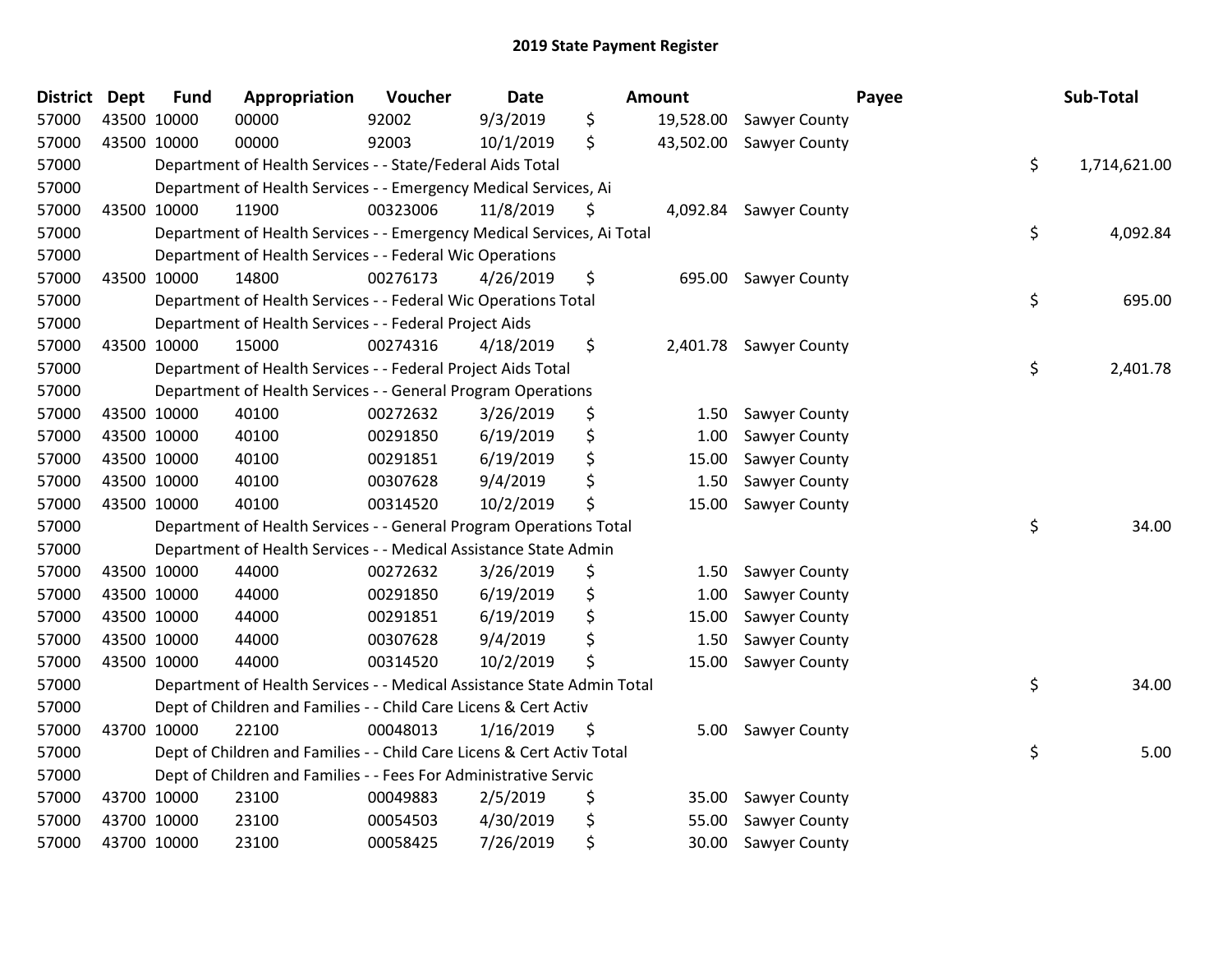| <b>District</b> | <b>Dept</b> | <b>Fund</b> | Appropriation                                                          | Voucher  | <b>Date</b> | Amount           | Payee                | Sub-Total    |
|-----------------|-------------|-------------|------------------------------------------------------------------------|----------|-------------|------------------|----------------------|--------------|
| 57000           |             | 43700 10000 | 23100                                                                  | 00062318 | 10/31/2019  | \$<br>90.00      | Sawyer County        |              |
| 57000           |             |             | Dept of Children and Families - - Fees For Administrative Servic Total |          |             |                  |                      | \$<br>210.00 |
| 57000           |             |             | Dept of Children and Families - - General Aids                         |          |             |                  |                      |              |
| 57000           |             | 43700 10000 | 99000                                                                  | 00048554 | 1/7/2019    | \$<br>3,112.50   | Sawyer County        |              |
| 57000           |             | 43700 10000 | 99000                                                                  | 00049441 | 2/1/2019    | \$<br>51,945.11  | Sawyer County        |              |
| 57000           |             | 43700 10000 | 99000                                                                  | 00049678 | 2/5/2019    | \$<br>155.90     | Sawyer County        |              |
| 57000           |             | 43700 10000 | 99000                                                                  | 00049750 | 2/5/2019    | \$<br>143.00     | Sawyer County        |              |
| 57000           |             | 43700 10000 | 99000                                                                  | 00050617 | 2/26/2019   | \$<br>2,080.07   | Sawyer County        |              |
| 57000           |             | 43700 10000 | 99000                                                                  | 00050975 | 3/6/2019    | \$<br>5,857.00   | Sawyer County        |              |
| 57000           |             | 43700 10000 | 99000                                                                  | 00050976 | 3/5/2019    | \$<br>64,587.41  | Sawyer County        |              |
| 57000           |             | 43700 10000 | 99000                                                                  | 00052906 | 4/5/2019    | \$<br>101,771.48 | Sawyer County        |              |
| 57000           |             | 43700 10000 | 99000                                                                  | 00053279 | 4/16/2019   | \$<br>5,250.00   | Sawyer County        |              |
| 57000           |             | 43700 10000 | 99000                                                                  | 00053642 | 4/23/2019   | \$<br>4,510.53   | Sawyer County        |              |
| 57000           |             | 43700 10000 | 99000                                                                  | 00054028 | 4/30/2019   | \$<br>76,496.86  | Sawyer County        |              |
| 57000           |             | 43700 10000 | 99000                                                                  | 00054694 | 5/6/2019    | \$<br>26,727.17  | Sawyer County        |              |
| 57000           |             | 43700 10000 | 99000                                                                  | 00056129 | 6/5/2019    | \$<br>12,045.13  | Sawyer County        |              |
| 57000           |             | 43700 10000 | 99000                                                                  | 00057392 | 7/5/2019    | \$<br>4,705.49   | Sawyer County        |              |
| 57000           |             | 43700 10000 | 99000                                                                  | 00057859 | 7/16/2019   | \$<br>822.20     | Sawyer County        |              |
| 57000           |             | 43700 10000 | 99000                                                                  | 00057860 | 7/16/2019   | \$<br>1,716.22   | Sawyer County        |              |
| 57000           |             | 43700 10000 | 99000                                                                  | 00058528 | 7/30/2019   | \$<br>37,599.28  | Sawyer County        |              |
| 57000           |             | 43700 10000 | 99000                                                                  | 00058719 | 8/6/2019    | \$<br>10,640.00  | Sawyer County        |              |
| 57000           |             | 43700 10000 | 99000                                                                  | 00058808 | 8/5/2019    | \$<br>7,773.14   | Sawyer County        |              |
| 57000           |             | 43700 10000 | 99000                                                                  | 00059928 | 9/5/2019    | \$<br>13,344.48  | Sawyer County        |              |
| 57000           |             | 43700 10000 | 99000                                                                  | 00060373 | 9/18/2019   | \$<br>368,399.64 | Sawyer County        |              |
| 57000           |             | 43700 10000 | 99000                                                                  | 00060812 | 9/27/2019   | \$<br>392.00     | Sawyer County        |              |
| 57000           |             | 43700 10000 | 99000                                                                  | 00060813 | 9/27/2019   | \$<br>297.84     | Sawyer County        |              |
| 57000           |             | 43700 10000 | 99000                                                                  | 00061190 | 10/7/2019   | \$<br>15,180.76  | Sawyer County        |              |
| 57000           |             | 43700 10000 | 99000                                                                  | 00061999 | 10/30/2019  | \$<br>62,206.25  | Sawyer County        |              |
| 57000           |             | 43700 10000 | 99000                                                                  | 00062414 | 11/5/2019   | \$<br>12,089.93  | Sawyer County        |              |
| 57000           |             | 43700 10000 | 99000                                                                  | 00062573 | 11/8/2019   | \$<br>11,088.42  | Sawyer County        |              |
| 57000           |             | 43700 10000 | 99000                                                                  | 00063580 | 12/5/2019   | \$<br>8,524.76   | Sawyer County        |              |
| 57000           |             | 43700 10000 | 99000                                                                  | 00063659 | 12/5/2019   | \$<br>336.58     | <b>Sawyer County</b> |              |
|                 |             |             |                                                                        |          |             |                  |                      |              |

57000 Dept of Children and Families - - General Aids Total **Shapes and Science 2001**, 1999.799.15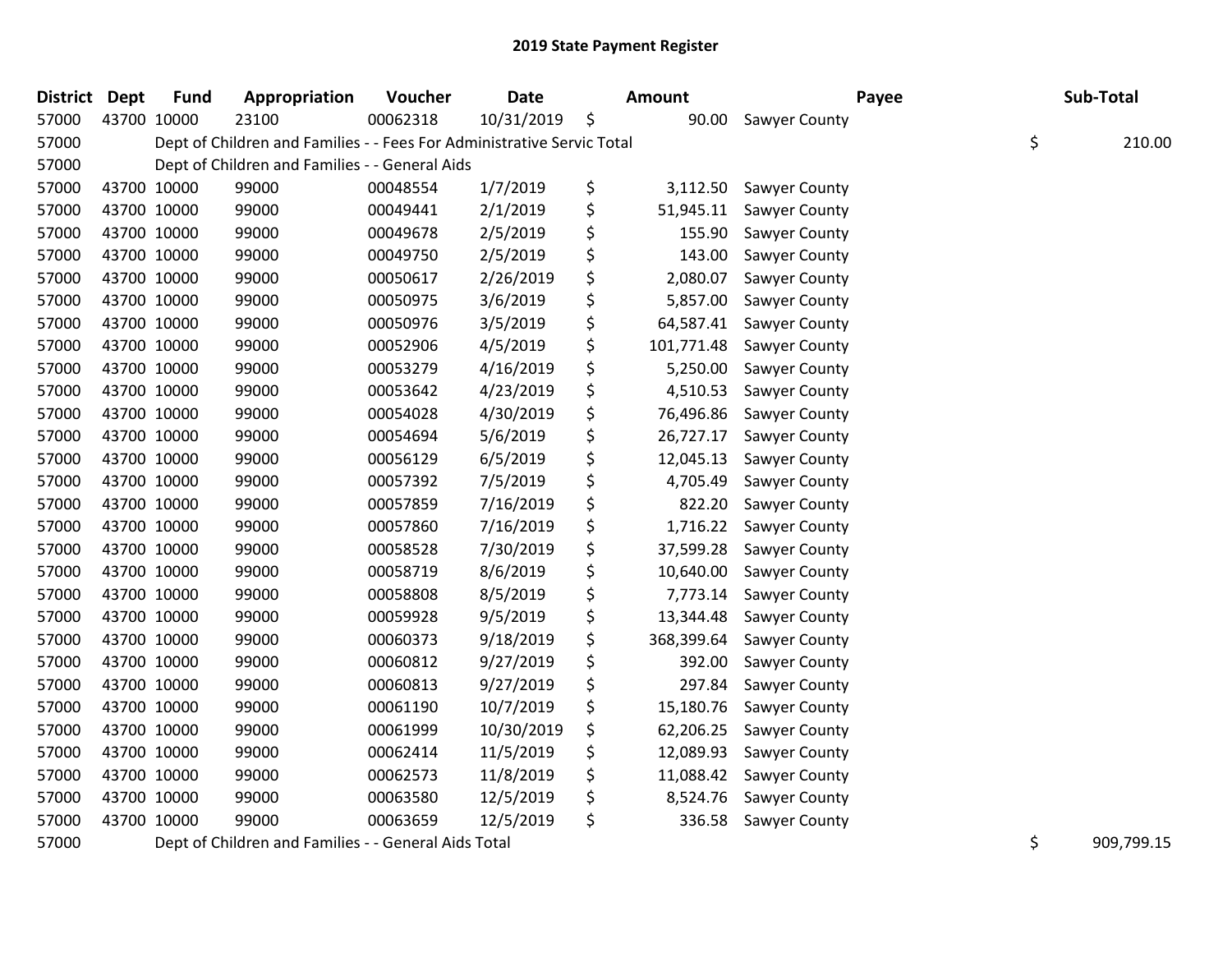| <b>District</b> | <b>Dept</b> | <b>Fund</b> | Appropriation                                                   | Voucher  | Date       | Amount          |                         | Payee | Sub-Total |
|-----------------|-------------|-------------|-----------------------------------------------------------------|----------|------------|-----------------|-------------------------|-------|-----------|
| 57000           |             |             | Dept of Workforce Development - - Ui Admin Fed                  |          |            |                 |                         |       |           |
| 57000           |             | 44500 10000 | 15100                                                           | 00204064 | 1/3/2019   | \$<br>20.00     | Sawyer County           |       |           |
| 57000           | 44500 10000 |             | 15100                                                           | 00208803 | 2/4/2019   | \$<br>30.00     | Sawyer County           |       |           |
| 57000           | 44500 10000 |             | 15100                                                           | 00213505 | 3/4/2019   | \$<br>15.00     | Sawyer County           |       |           |
| 57000           | 44500 10000 |             | 15100                                                           | 00218435 | 4/2/2019   | \$<br>35.00     | Sawyer County           |       |           |
| 57000           | 44500 10000 |             | 15100                                                           | 00223393 | 5/2/2019   | \$<br>25.00     | Sawyer County           |       |           |
| 57000           | 44500 10000 |             | 15100                                                           | 00228679 | 6/4/2019   | \$<br>60.00     | Sawyer County           |       |           |
| 57000           | 44500 10000 |             | 15100                                                           | 00233368 | 7/2/2019   | \$<br>40.00     | Sawyer County           |       |           |
| 57000           | 44500 10000 |             | 15100                                                           | 00238737 | 8/2/2019   | \$<br>45.00     | Sawyer County           |       |           |
| 57000           | 44500 10000 |             | 15100                                                           | 00244441 | 9/4/2019   | \$<br>10.00     | Sawyer County           |       |           |
| 57000           | 44500 10000 |             | 15100                                                           | 00249277 | 10/2/2019  | \$<br>30.00     | Sawyer County           |       |           |
| 57000           | 44500 10000 |             | 15100                                                           | 00255664 | 11/4/2019  | \$<br>25.00     | Sawyer County           |       |           |
| 57000           | 44500 10000 |             | 15100                                                           | 00261227 | 12/3/2019  | \$<br>5.00      | Sawyer County           |       |           |
| 57000           |             |             | Dept of Workforce Development - - Ui Admin Fed Total            |          |            |                 |                         | \$    | 340.00    |
| 57000           |             |             | Department of Justice - - Legal Expenses                        |          |            |                 |                         |       |           |
| 57000           |             | 45500 10000 | 10400                                                           | 00070440 | 8/27/2019  | \$<br>13.00     | Sawyer County           |       |           |
| 57000           |             |             | Department of Justice - - Legal Expenses Total                  |          |            |                 |                         | \$    | 13.00     |
| 57000           |             |             | Department of Justice - - Crime Laboratories, Dna               |          |            |                 |                         |       |           |
| 57000           | 45500 10000 |             | 22100                                                           | 00068596 | 7/19/2019  | \$<br>1,900.00  | Sawyer County           |       |           |
| 57000           |             |             | Department of Justice - - Crime Laboratories, Dna Total         |          |            |                 |                         | \$    | 1,900.00  |
| 57000           |             |             | Department of Justice - - Law Enforcement Train, Local          |          |            |                 |                         |       |           |
| 57000           |             | 45500 10000 | 23100                                                           | 00074560 | 11/12/2019 | \$              | 6,400.00 Sawyer County  |       |           |
| 57000           |             |             | Department of Justice - - Law Enforcement Train, Local Total    |          |            |                 |                         | \$    | 6,400.00  |
| 57000           |             |             | Department of Justice - - County-Tribal Programs, Local         |          |            |                 |                         |       |           |
| 57000           |             | 45500 10000 | 26300                                                           | 00058257 | 1/15/2019  | \$<br>51,546.00 | Sawyer County           |       |           |
| 57000           |             |             | Department of Justice - - County-Tribal Programs, Local Total   |          |            |                 |                         | \$    | 51,546.00 |
| 57000           |             |             | Department of Justice - - Crime Victim Witness Assist           |          |            |                 |                         |       |           |
| 57000           | 45500 10000 |             | 53200                                                           | 00060595 | 2/27/2019  | \$              | 17,314.61 Sawyer County |       |           |
| 57000           | 45500 10000 |             | 53200                                                           | 00068354 | 7/17/2019  | \$<br>29,364.94 | Sawyer County           |       |           |
| 57000           |             |             | Department of Justice - - Crime Victim Witness Assist Total     |          |            |                 |                         | \$    | 46,679.55 |
| 57000           |             |             | Department of Military Affairs - - Emergency Response Equipment |          |            |                 |                         |       |           |
| 57000           |             | 46500 10000 | 30800                                                           | 00055704 | 1/31/2019  | \$<br>8,000.32  | Sawyer County           |       |           |
| 57000           |             | 46500 10000 | 30800                                                           | 00069782 | 11/22/2019 | \$              | 949.42 Sawyer County    |       |           |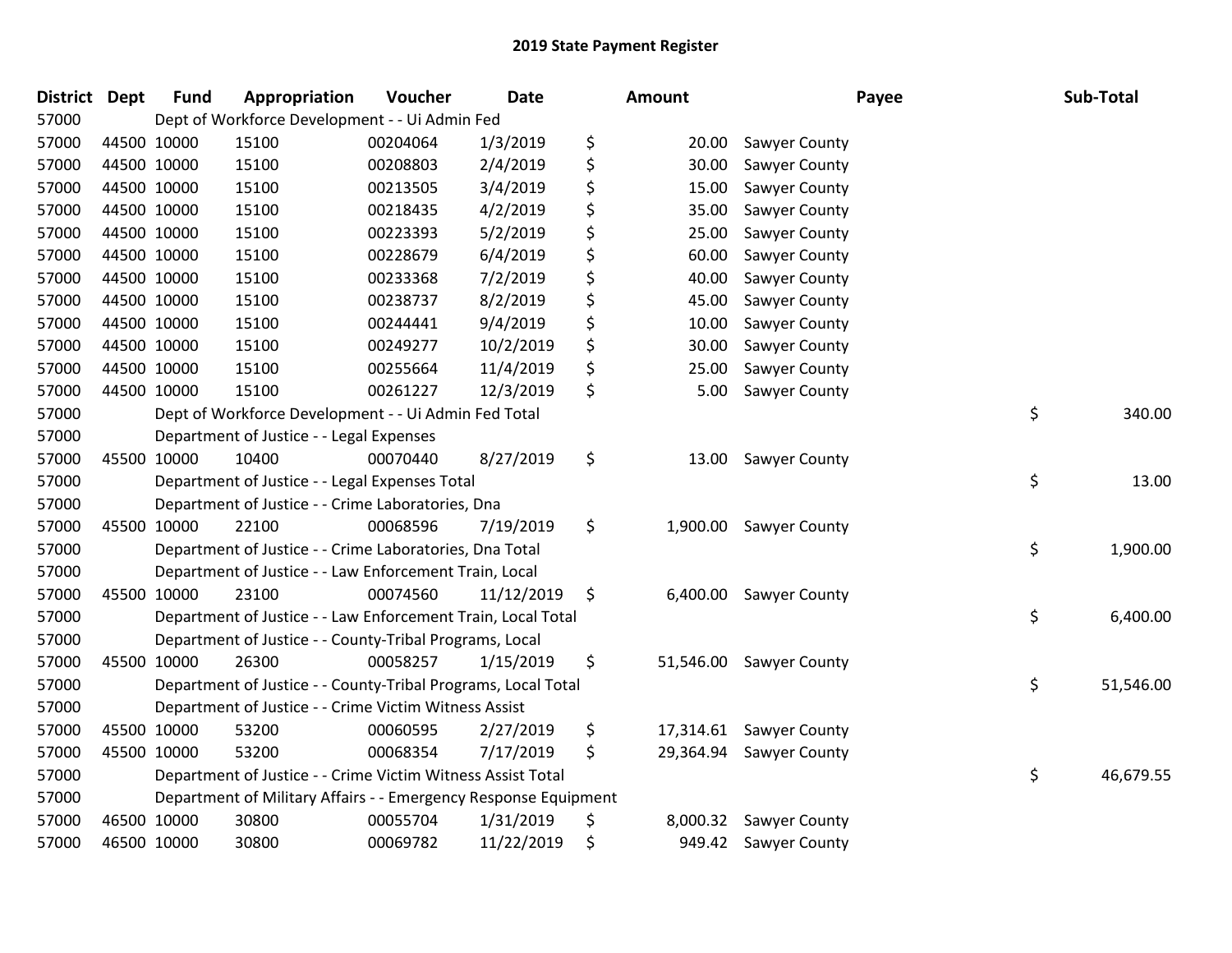| District Dept |             | <b>Fund</b> | Appropriation                                                           | Voucher  | <b>Date</b>     |    | Amount    | Payee                  | Sub-Total       |
|---------------|-------------|-------------|-------------------------------------------------------------------------|----------|-----------------|----|-----------|------------------------|-----------------|
| 57000         |             |             | Department of Military Affairs - - Emergency Response Equipment Total   |          |                 |    |           |                        | \$<br>8,949.74  |
| 57000         |             |             | Department of Military Affairs - - Federal Aid, Local Assistance        |          |                 |    |           |                        |                 |
| 57000         | 46500 10000 |             | 34200                                                                   | 00055146 | 1/23/2019       | \$ |           | 1,500.00 Sawyer County |                 |
| 57000         | 46500 10000 |             | 34200                                                                   | 00055566 | 1/31/2019       | \$ | 18,866.79 | Sawyer County          |                 |
| 57000         | 46500 10000 |             | 34200                                                                   | 00066874 | 9/16/2019       | \$ | 211.16    | Sawyer County          |                 |
| 57000         | 46500 10000 |             | 34200                                                                   | 00067005 | 9/19/2019       | \$ | 11,722.12 | Sawyer County          |                 |
| 57000         | 46500 10000 |             | 34200                                                                   | 00070348 | 12/9/2019       | Ś  | 13,480.44 | Sawyer County          |                 |
| 57000         |             |             | Department of Military Affairs - - Federal Aid, Local Assistance Total  |          |                 |    |           |                        | \$<br>45,780.51 |
| 57000         |             |             | Department of Military Affairs - - St Emerg Response Bd Grant Pif       |          |                 |    |           |                        |                 |
| 57000         | 46500 27200 |             | 36400                                                                   | 00055500 | 1/31/2019       | \$ |           | 2,969.25 Sawyer County |                 |
| 57000         |             |             | Department of Military Affairs - - St Emerg Response Bd Grant Pif Total |          |                 |    |           |                        | \$<br>2,969.25  |
| 57000         |             |             | Department of Veterans Affairs - - Grants To Counties                   |          |                 |    |           |                        |                 |
| 57000         | 48500 15200 |             | 12700                                                                   | 00060719 | 2/22/2019       | \$ |           | 850.00 Sawyer County   |                 |
| 57000         |             |             | Department of Veterans Affairs - - Grants To Counties Total             |          |                 |    |           |                        | \$<br>850.00    |
| 57000         |             |             | Department of Veterans Affairs - - County Grants                        |          |                 |    |           |                        |                 |
| 57000         |             | 48500 58200 | 26700                                                                   | 00060719 | 2/22/2019       | \$ | 3,825.00  | Sawyer County          |                 |
| 57000         |             |             | Department of Veterans Affairs - - County Grants Total                  |          |                 |    |           |                        | \$<br>3,825.00  |
| 57000         |             |             | Department of Veterans Affairs - - Veterans Transportation Grant        |          |                 |    |           |                        |                 |
| 57000         |             | 48500 58200 | 28000                                                                   | 00074106 | $12/10/2019$ \$ |    |           | 9,594.39 Sawyer County |                 |
| 57000         |             |             | Department of Veterans Affairs - - Veterans Transportation Grant Total  |          |                 |    |           |                        | \$<br>9,594.39  |
| 57000         |             |             | Department of Veterans Affairs - - County Grants                        |          |                 |    |           |                        |                 |
| 57000         |             | 48500 58300 | 37000                                                                   | 00060719 | 2/22/2019       | \$ |           | 3,825.00 Sawyer County |                 |
| 57000         |             |             | Department of Veterans Affairs - - County Grants Total                  |          |                 |    |           |                        | \$<br>3,825.00  |
| 57000         |             |             | Department of Administration - - Gifts, Grants And Bequests             |          |                 |    |           |                        |                 |
| 57000         |             | 50500 10000 | 13100                                                                   | 00111204 | 11/8/2019       | \$ | 164.00    | Sawyer County          |                 |
| 57000         |             |             | Department of Administration - - Gifts, Grants And Bequests Total       |          |                 |    |           |                        | \$<br>164.00    |
| 57000         |             |             | Department of Administration - - Federal Aid, Local Assistance          |          |                 |    |           |                        |                 |
| 57000         | 50500 10000 |             | 15500                                                                   | 00097063 | 2/15/2019       | \$ | 4,835.73  | Sawyer County          |                 |
| 57000         | 50500 10000 |             | 15500                                                                   | 00098044 | 3/1/2019        | \$ | 2,603.27  | Sawyer County          |                 |
| 57000         | 50500 10000 |             | 15500                                                                   | 00098902 | 3/15/2019       | \$ | 1,331.95  | Sawyer County          |                 |
| 57000         | 50500 10000 |             | 15500                                                                   | 00100673 | 4/16/2019       | \$ | 2,043.39  | Sawyer County          |                 |
| 57000         | 50500 10000 |             | 15500                                                                   | 00103190 | 5/29/2019       | \$ | 1,601.22  | Sawyer County          |                 |
| 57000         | 50500 10000 |             | 15500                                                                   | 00104178 | 6/17/2019       | \$ | 1,153.33  | Sawyer County          |                 |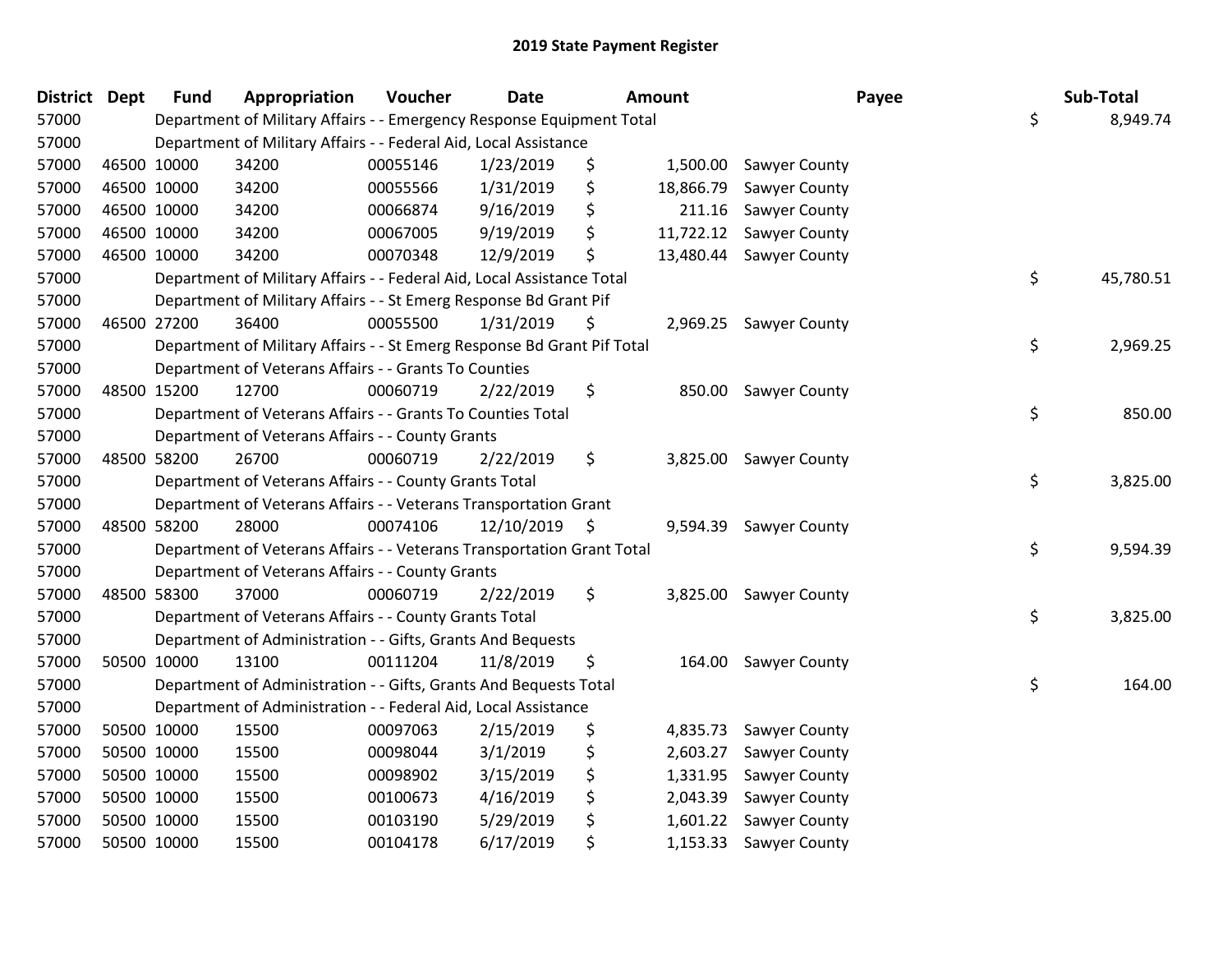| <b>District</b> | <b>Dept</b> | <b>Fund</b> | Appropriation                                                         | Voucher  | <b>Date</b> | <b>Amount</b>   | Payee         | Sub-Total       |
|-----------------|-------------|-------------|-----------------------------------------------------------------------|----------|-------------|-----------------|---------------|-----------------|
| 57000           |             | 50500 10000 | 15500                                                                 | 00105878 | 7/17/2019   | \$<br>1,052.13  | Sawyer County |                 |
| 57000           |             | 50500 10000 | 15500                                                                 | 00107933 | 8/30/2019   | \$<br>473.76    | Sawyer County |                 |
| 57000           |             |             | Department of Administration - - Federal Aid, Local Assistance Total  |          |             |                 |               | \$<br>15,094.78 |
| 57000           |             |             | Department of Administration - - Low-Income Assistance Grants         |          |             |                 |               |                 |
| 57000           |             | 50500 23500 | 37100                                                                 | 00097063 | 2/15/2019   | \$<br>1,782.36  | Sawyer County |                 |
| 57000           |             | 50500 23500 | 37100                                                                 | 00098044 | 3/1/2019    | \$<br>1,556.97  | Sawyer County |                 |
| 57000           |             | 50500 23500 | 37100                                                                 | 00098902 | 3/15/2019   | \$<br>2,189.74  | Sawyer County |                 |
| 57000           |             | 50500 23500 | 37100                                                                 | 00100673 | 4/16/2019   | \$<br>1,887.62  | Sawyer County |                 |
| 57000           |             | 50500 23500 | 37100                                                                 | 00103190 | 5/29/2019   | \$<br>825.31    | Sawyer County |                 |
| 57000           |             | 50500 23500 | 37100                                                                 | 00104178 | 6/17/2019   | \$<br>611.04    | Sawyer County |                 |
| 57000           |             | 50500 23500 | 37100                                                                 | 00105878 | 7/17/2019   | \$<br>652.68    | Sawyer County |                 |
| 57000           |             | 50500 23500 | 37100                                                                 | 00107933 | 8/30/2019   | \$<br>944.04    | Sawyer County |                 |
| 57000           |             | 50500 23500 | 37100                                                                 | 00109300 | 9/20/2019   | \$<br>1,124.02  | Sawyer County |                 |
| 57000           |             | 50500 23500 | 37100                                                                 | 00111597 | 10/29/2019  | \$<br>1,610.50  | Sawyer County |                 |
| 57000           |             | 50500 23500 | 37100                                                                 | 00113457 | 12/2/2019   | \$<br>6,248.68  | Sawyer County |                 |
| 57000           |             | 50500 23500 | 37100                                                                 | 00114408 | 12/17/2019  | \$<br>5,664.76  | Sawyer County |                 |
| 57000           |             |             | Department of Administration - - Low-Income Assistance Grants Total   |          |             |                 |               | \$<br>25,097.72 |
| 57000           |             |             | Department of Administration - - Land Information Program; Loca       |          |             |                 |               |                 |
| 57000           |             | 50500 26900 | 17300                                                                 | 00095174 | 1/17/2019   | \$<br>1,000.00  | Sawyer County |                 |
| 57000           |             | 50500 26900 | 17300                                                                 | 00097391 | 2/26/2019   | \$<br>55,240.00 | Sawyer County |                 |
| 57000           |             | 50500 26900 | 17300                                                                 | 00101677 | 4/30/2019   | \$<br>25,000.00 | Sawyer County |                 |
| 57000           |             |             | Department of Administration - - Land Information Program; Loca Total |          |             |                 |               | \$<br>81,240.00 |
| 57000           |             |             | Public Defender Board - - Trial Representation                        |          |             |                 |               |                 |
| 57000           |             | 55000 10000 | 10300                                                                 | 00190938 | 4/16/2019   | \$<br>9.67      | Sawyer County |                 |
| 57000           |             | 55000 10000 | 10300                                                                 | 00199966 | 6/10/2019   | \$<br>11.25     | Sawyer County |                 |
| 57000           |             | 55000 10000 | 10300                                                                 | 00215408 | 9/30/2019   | \$<br>2.75      | Sawyer County |                 |
| 57000           |             |             | Public Defender Board - - Trial Representation Total                  |          |             |                 |               | \$<br>23.67     |
| 57000           |             |             | Public Defender Board - - Transcript, Discovery And Int               |          |             |                 |               |                 |
| 57000           |             | 55000 10000 | 10600                                                                 | 00174924 | 1/3/2019    | \$<br>3,001.40  | Sawyer County |                 |
| 57000           | 55000 10000 |             | 10600                                                                 | 00180370 | 2/8/2019    | \$<br>1.20      | Sawyer County |                 |
| 57000           |             | 55000 10000 | 10600                                                                 | 00182614 | 2/19/2019   | \$<br>14.40     | Sawyer County |                 |
| 57000           |             | 55000 10000 | 10600                                                                 | 00186193 | 3/7/2019    | \$<br>4.60      | Sawyer County |                 |
| 57000           |             | 55000 10000 | 10600                                                                 | 00189634 | 4/3/2019    | \$<br>46.20     | Sawyer County |                 |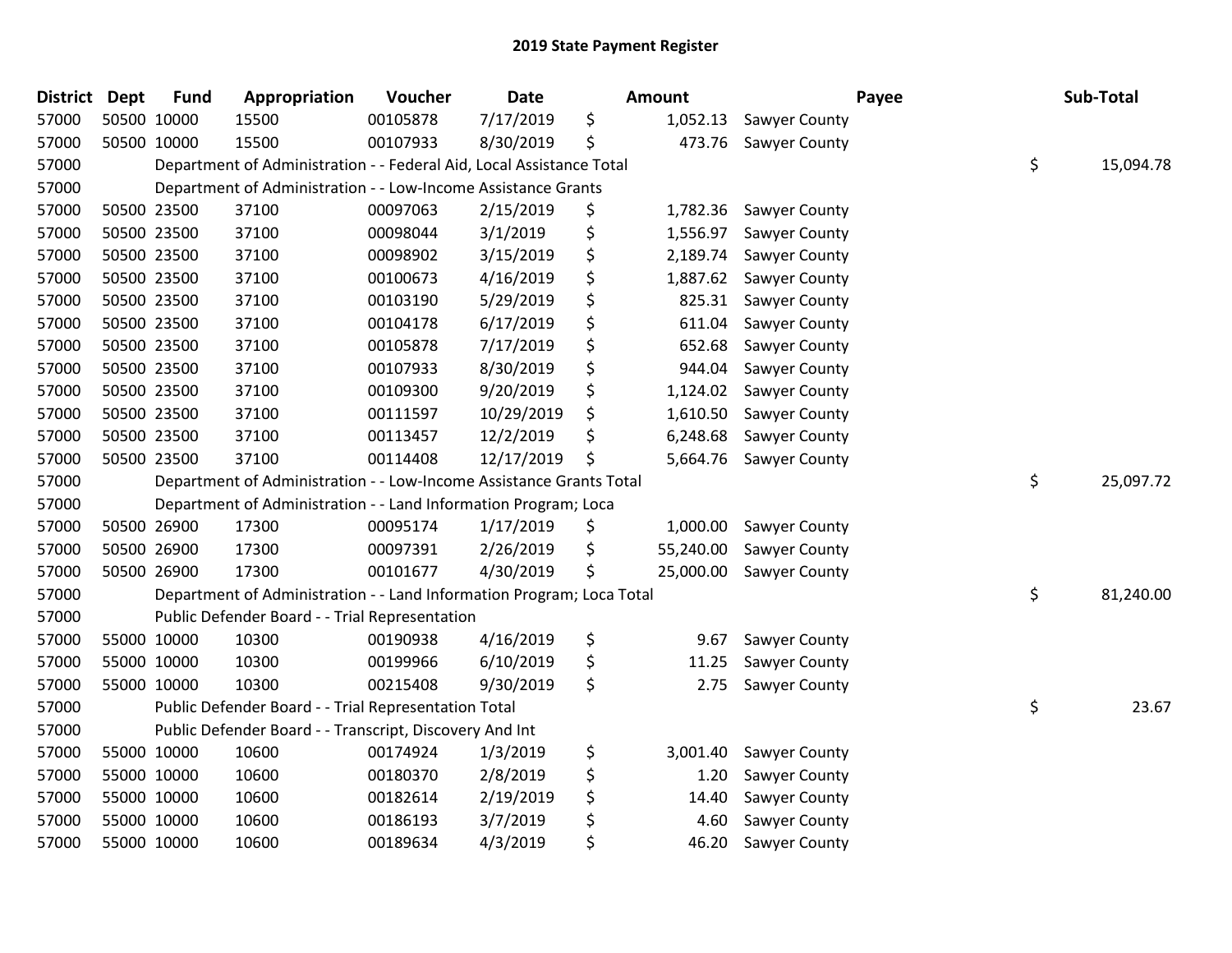| <b>District</b> | <b>Dept</b> | <b>Fund</b> | Appropriation                                                    | Voucher  | <b>Date</b> | Amount          |                          | Payee | Sub-Total  |
|-----------------|-------------|-------------|------------------------------------------------------------------|----------|-------------|-----------------|--------------------------|-------|------------|
| 57000           | 55000 10000 |             | 10600                                                            | 00197493 | 5/30/2019   | \$<br>19.60     | Sawyer County            |       |            |
| 57000           | 55000 10000 |             | 10600                                                            | 00197494 | 5/30/2019   | \$<br>8.00      | Sawyer County            |       |            |
| 57000           | 55000 10000 |             | 10600                                                            | 00197497 | 5/30/2019   | \$<br>1.40      | Sawyer County            |       |            |
| 57000           | 55000 10000 |             | 10600                                                            | 00207435 | 7/30/2019   | \$<br>4.20      | Sawyer County            |       |            |
| 57000           | 55000 10000 |             | 10600                                                            | 00223656 | 11/25/2019  | \$<br>10.40     | Sawyer County            |       |            |
| 57000           |             |             | Public Defender Board - - Transcript, Discovery And Int Total    |          |             |                 |                          | \$    | 3,111.40   |
| 57000           |             |             | Department of Revenue - - Warrants and Satisfactions             |          |             |                 |                          |       |            |
| 57000           |             | 56600 10000 | 10100                                                            | 00119941 | 2/1/2019    | \$<br>145.00    | Sawyer County            |       |            |
| 57000           | 56600 10000 |             | 10100                                                            | 00123129 | 3/14/2019   | \$<br>210.50    | Sawyer County            |       |            |
| 57000           | 56600 10000 |             | 10100                                                            | 00131978 | 5/3/2019    | \$<br>165.00    | Sawyer County            |       |            |
| 57000           |             | 56600 10000 | 10100                                                            | 00139670 | 7/5/2019    | \$<br>210.50    | Sawyer County            |       |            |
| 57000           | 56600 10000 |             | 10100                                                            | 00142440 | 8/2/2019    | \$<br>400.00    | Sawyer County            |       |            |
| 57000           | 56600 10000 |             | 10100                                                            | 00144897 | 8/28/2019   | \$<br>210.50    | Sawyer County            |       |            |
| 57000           | 56600 10000 |             | 10100                                                            | 00149337 | 10/18/2019  | \$<br>210.50    | Sawyer County            |       |            |
| 57000           | 56600 10000 |             | 10100                                                            | 00149890 | 11/6/2019   | \$<br>240.00    | Sawyer County            |       |            |
| 57000           | 56600 10000 |             | 10100                                                            | 00152666 | 12/18/2019  | \$<br>210.50    | Sawyer County            |       |            |
| 57000           |             |             | Department of Revenue - - Warrants and Satisfactions Total       |          |             |                 |                          | \$    | 2,002.50   |
| 57000           |             |             | Circuit Courts - - Circuit Court Costs                           |          |             |                 |                          |       |            |
| 57000           |             | 62500 10000 | 10500                                                            | 00001261 | 1/17/2019   | \$<br>29,078.87 | Sawyer County            |       |            |
| 57000           | 62500 10000 |             | 10500                                                            | 00001468 | 7/5/2019    | \$<br>2,234.00  | Sawyer County            |       |            |
| 57000           | 62500 10000 |             | 10500                                                            | 00001570 | 8/1/2019    | \$<br>48,555.00 | Sawyer County            |       |            |
| 57000           |             |             | Circuit Courts - - Circuit Court Costs Total                     |          |             |                 |                          | \$    | 79,867.87  |
| 57000           |             |             | Shared Revenue and Tax Relief - - County And Municipal Aid       |          |             |                 |                          |       |            |
| 57000           | 83500 10000 |             | 10500                                                            | 00049756 | 7/22/2019   | \$<br>3,806.46  | <b>Sawyer County</b>     |       |            |
| 57000           |             |             | Shared Revenue and Tax Relief - - County And Municipal Aid Total |          |             |                 |                          | \$    | 3,806.46   |
| 57000           |             |             | Shared Revenue and Tax Relief - - Exempt Computer Aid            |          |             |                 |                          |       |            |
| 57000           | 83500 10000 |             | 10900                                                            | 00045426 | 7/22/2019   | \$              | 4,588.31 Sawyer County   |       |            |
| 57000           |             |             | Shared Revenue and Tax Relief - - Exempt Computer Aid Total      |          |             |                 |                          | \$    | 4,588.31   |
| 57000           |             |             | Shared Revenue and Tax Relief - - Utility Aid                    |          |             |                 |                          |       |            |
| 57000           | 83500 10000 |             | 11000                                                            | 00049756 | 7/22/2019   | \$<br>33,013.45 | Sawyer County            |       |            |
| 57000           | 83500 10000 |             | 11000                                                            | 00054054 | 11/18/2019  | \$              | 214,046.11 Sawyer County |       |            |
| 57000           |             |             | Shared Revenue and Tax Relief - - Utility Aid Total              |          |             |                 |                          | \$    | 247,059.56 |
| 57000           |             |             | Shared Revenue and Tax Relief - - Personal Property Aid          |          |             |                 |                          |       |            |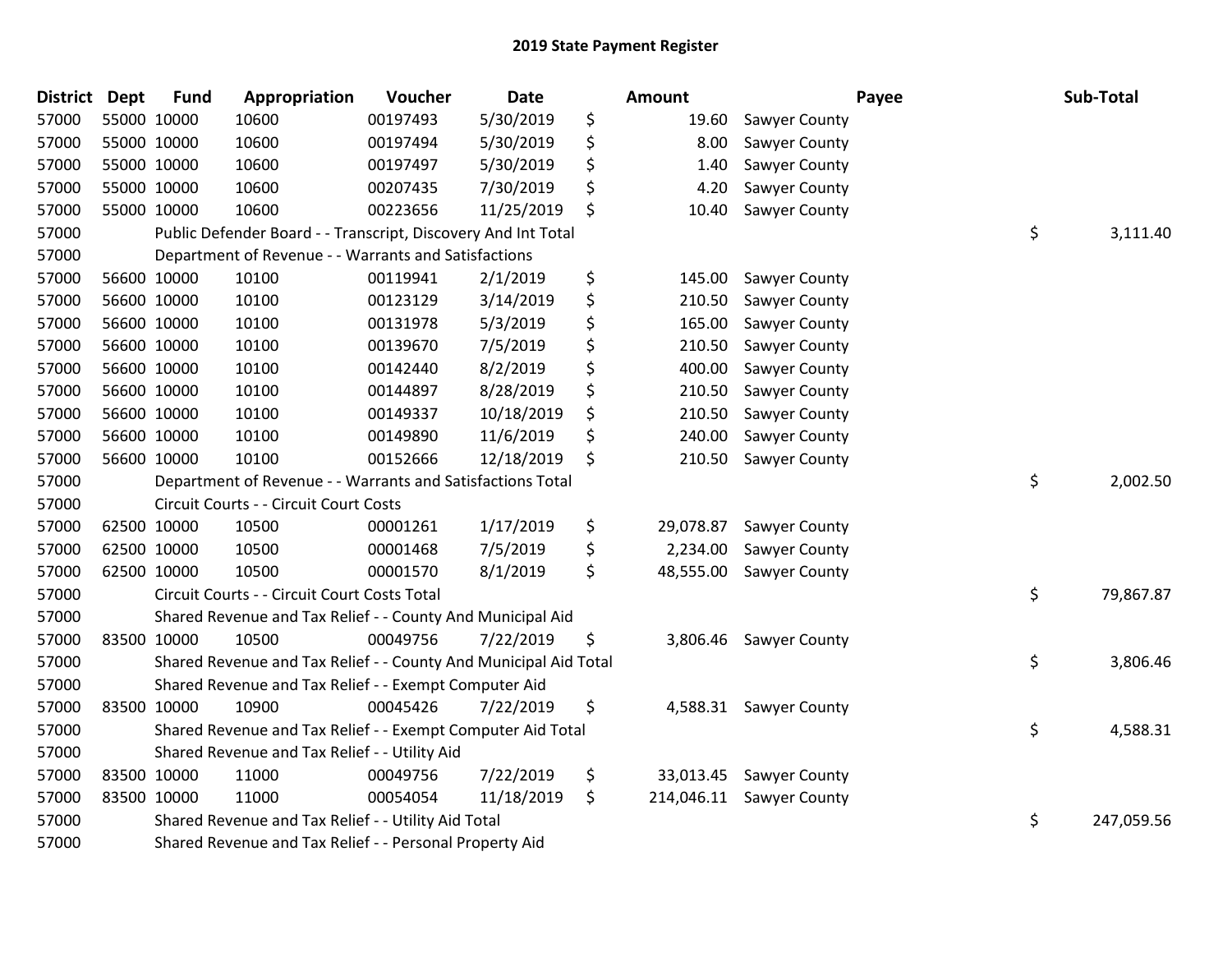| <b>District</b>    | <b>Dept</b> | Fund        | Appropriation                                                         | <b>Voucher</b> | Date      |    | Amount       |               | Payee | Sub-Total     |
|--------------------|-------------|-------------|-----------------------------------------------------------------------|----------------|-----------|----|--------------|---------------|-------|---------------|
| 57000              | 83500 10000 |             | 11100                                                                 | 00039949       | 5/6/2019  | \$ | 17,581.27    | Sawyer County |       |               |
| 57000              |             |             | Shared Revenue and Tax Relief - - Personal Property Aid Total         |                |           |    |              |               |       | 17,581.27     |
| 57000              |             |             | Shared Revenue and Tax Relief - - School Lvy Tx/First Dollar Cr       |                |           |    |              |               |       |               |
| 57000              |             | 83500 10000 | 30200                                                                 | 00045333       | 7/22/2019 | Ś. | 4,471,271.53 | Sawyer County |       |               |
| 57000              |             | 83500 10000 | 30200                                                                 | 00048216       | 7/22/2019 | Ś  | 724,808.31   | Sawyer County |       |               |
| 57000              |             |             | Shared Revenue and Tax Relief - - School Lvy Tx/First Dollar Cr Total |                |           |    |              |               |       | 5,196,079.84  |
| 57000              |             |             | Shared Revenue and Tax Relief - - Lottery & Gaming Credit             |                |           |    |              |               |       |               |
| 57000              |             | 83500 52100 | 36300                                                                 | 00038702       | 3/25/2019 | Ś  | 541,668.23   | Sawyer County |       |               |
| 57000              |             |             | Shared Revenue and Tax Relief - - Lottery & Gaming Credit Total       |                |           |    |              |               |       | 541,668.23    |
| <b>57000 Total</b> |             |             |                                                                       |                |           |    |              |               |       | 12,004,555.81 |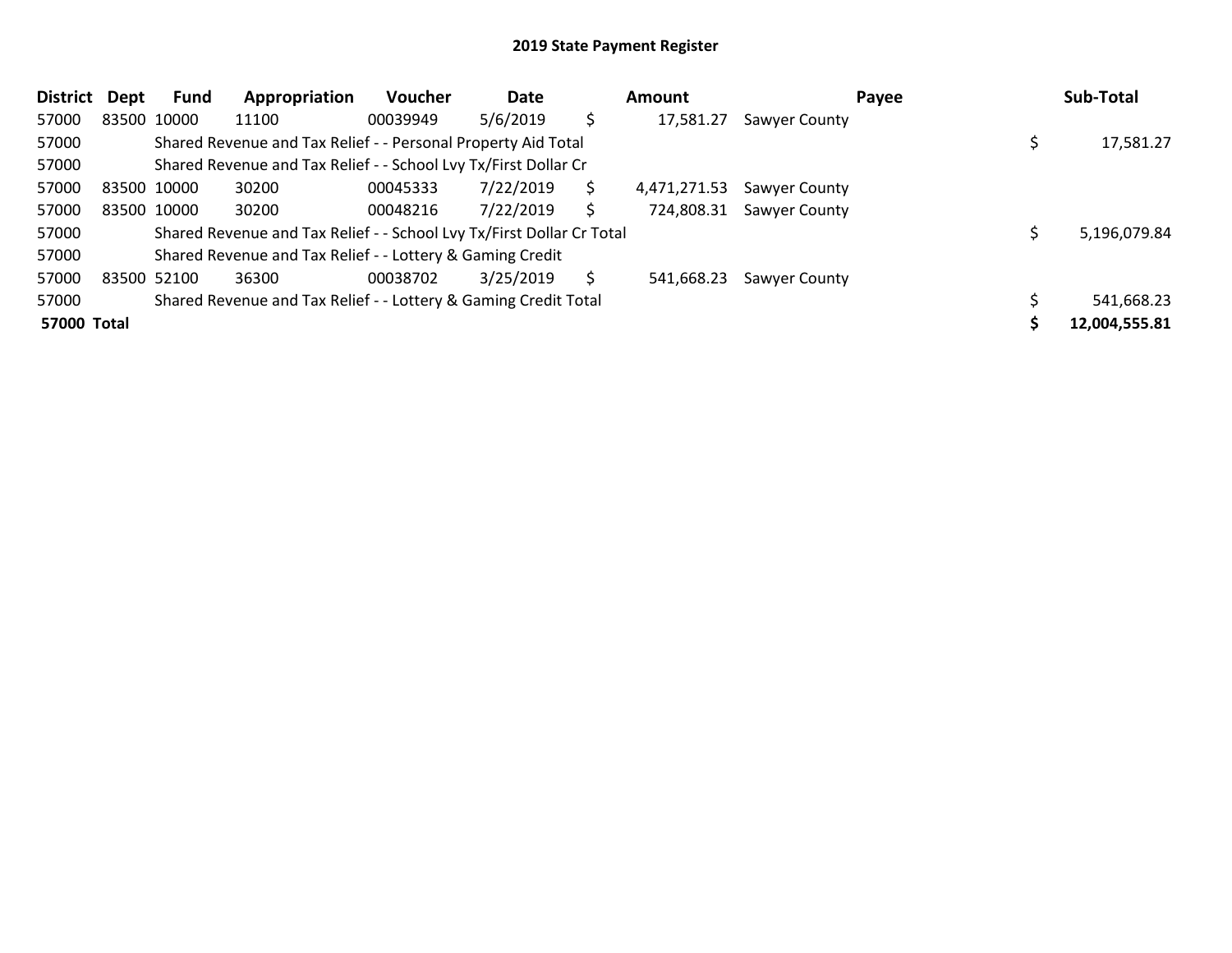| District | <b>Dept</b> | <b>Fund</b> | Appropriation                                                        | Voucher  | <b>Date</b> | Amount       | Payee                       | Sub-Total        |
|----------|-------------|-------------|----------------------------------------------------------------------|----------|-------------|--------------|-----------------------------|------------------|
| 57002    |             |             | Dept of Safety & Prof Services - - Fire Dues Distribution            |          |             |              |                             |                  |
| 57002    | 16500 10000 |             | 22500                                                                | 00030129 | 7/16/2019   | \$           | 12,060.87 Town Of Bass Lake |                  |
| 57002    |             |             | Dept of Safety & Prof Services - - Fire Dues Distribution Total      |          |             |              |                             | \$<br>12,060.87  |
| 57002    |             |             | Dept of Natural Resources - - Aids In Lieu Of Taxes - Gener          |          |             |              |                             |                  |
| 57002    | 37000 10000 |             | 50300                                                                | 00314209 | 4/19/2019   | \$           | 93.06 Town Of Bass Lake     |                  |
| 57002    |             |             | Dept of Natural Resources - - Aids In Lieu Of Taxes - Gener Total    |          |             |              |                             | \$<br>93.06      |
| 57002    |             |             | Dept of Natural Resources - - Resaids - Cnty Forst, Cl & Mfl         |          |             |              |                             |                  |
| 57002    |             | 37000 21200 | 57100                                                                | 00333206 | 6/21/2019   | \$           | 424.77 Town Of Bass Lake    |                  |
| 57002    |             |             | Dept of Natural Resources - - Resaids - Cnty Forst, Cl & Mfl Total   |          |             |              |                             | \$<br>424.77     |
| 57002    |             |             | Dept of Natural Resources - - Aids In Lieu Of Taxes - Sum S          |          |             |              |                             |                  |
| 57002    |             | 37000 21200 | 57900                                                                | 00314208 | 4/19/2019   | \$           | 12.72 Town Of Bass Lake     |                  |
| 57002    |             | 37000 21200 | 57900                                                                | 00314210 | 4/19/2019   | \$<br>377.34 | Town Of Bass Lake           |                  |
| 57002    |             | 37000 21200 | 57900                                                                | 00314211 | 4/19/2019   | \$           | 187.08 Town Of Bass Lake    |                  |
| 57002    |             |             | Dept of Natural Resources - - Aids In Lieu Of Taxes - Sum S Total    |          |             |              |                             | \$<br>577.14     |
| 57002    |             |             | Dept of Natural Resources - - Fin Asst For Responsible Units         |          |             |              |                             |                  |
| 57002    | 37000 27400 |             | 67000                                                                | 00323448 | 5/22/2019   | \$           | 8,855.44 Town Of Bass Lake  |                  |
| 57002    |             |             | Dept of Natural Resources - - Fin Asst For Responsible Units Total   |          |             |              |                             | \$<br>8,855.44   |
| 57002    |             |             | WI Dept of Transportation - - Trns Aids To Mnc.-Sf                   |          |             |              |                             |                  |
| 57002    |             | 39500 21100 | 19100                                                                | 00337287 | 1/7/2019    | \$           | 49,697.17 Town Of Bass Lake |                  |
| 57002    |             | 39500 21100 | 19100                                                                | 00364601 | 4/1/2019    | \$           | 49,697.17 Town Of Bass Lake |                  |
| 57002    |             | 39500 21100 | 19100                                                                | 00402610 | 7/1/2019    | \$           | 49,697.17 Town Of Bass Lake |                  |
| 57002    |             | 39500 21100 | 19100                                                                | 00445428 | 10/7/2019   | \$           | 49,697.18 Town Of Bass Lake |                  |
| 57002    |             |             | WI Dept of Transportation - - Trns Aids To Mnc.-Sf Total             |          |             |              |                             | \$<br>198,788.69 |
| 57002    |             |             | Department of Administration - - Hv Trans Ln Annual Impact Fee       |          |             |              |                             |                  |
| 57002    |             | 50500 10000 | 17400                                                                | 00101151 | 5/1/2019    | \$           | 15,716.00 Town Of Bass Lake |                  |
| 57002    |             |             | Department of Administration - - Hv Trans Ln Annual Impact Fee Total |          |             |              |                             | \$<br>15,716.00  |
| 57002    |             |             | Elections Commission - - 2018 Hava Election Security                 |          |             |              |                             |                  |
| 57002    | 51000 22000 |             | 18200                                                                | 00002629 | 11/19/2019  | \$           | 1,200.00 Town Of Bass Lake  |                  |
| 57002    |             |             | Elections Commission - - 2018 Hava Election Security Total           |          |             |              |                             | \$<br>1,200.00   |
| 57002    |             |             | Shared Revenue and Tax Relief - - County And Municipal Aid           |          |             |              |                             |                  |
| 57002    | 83500 10000 |             | 10500                                                                | 00049735 | 7/22/2019   | \$           | 3,588.45 Town Of Bass Lake  |                  |
| 57002    | 83500 10000 |             | 10500                                                                | 00054033 | 11/18/2019  | \$           | 20,334.52 Town Of Bass Lake |                  |
| 57002    |             |             | Shared Revenue and Tax Relief - - County And Municipal Aid Total     |          |             |              |                             | \$<br>23,922.97  |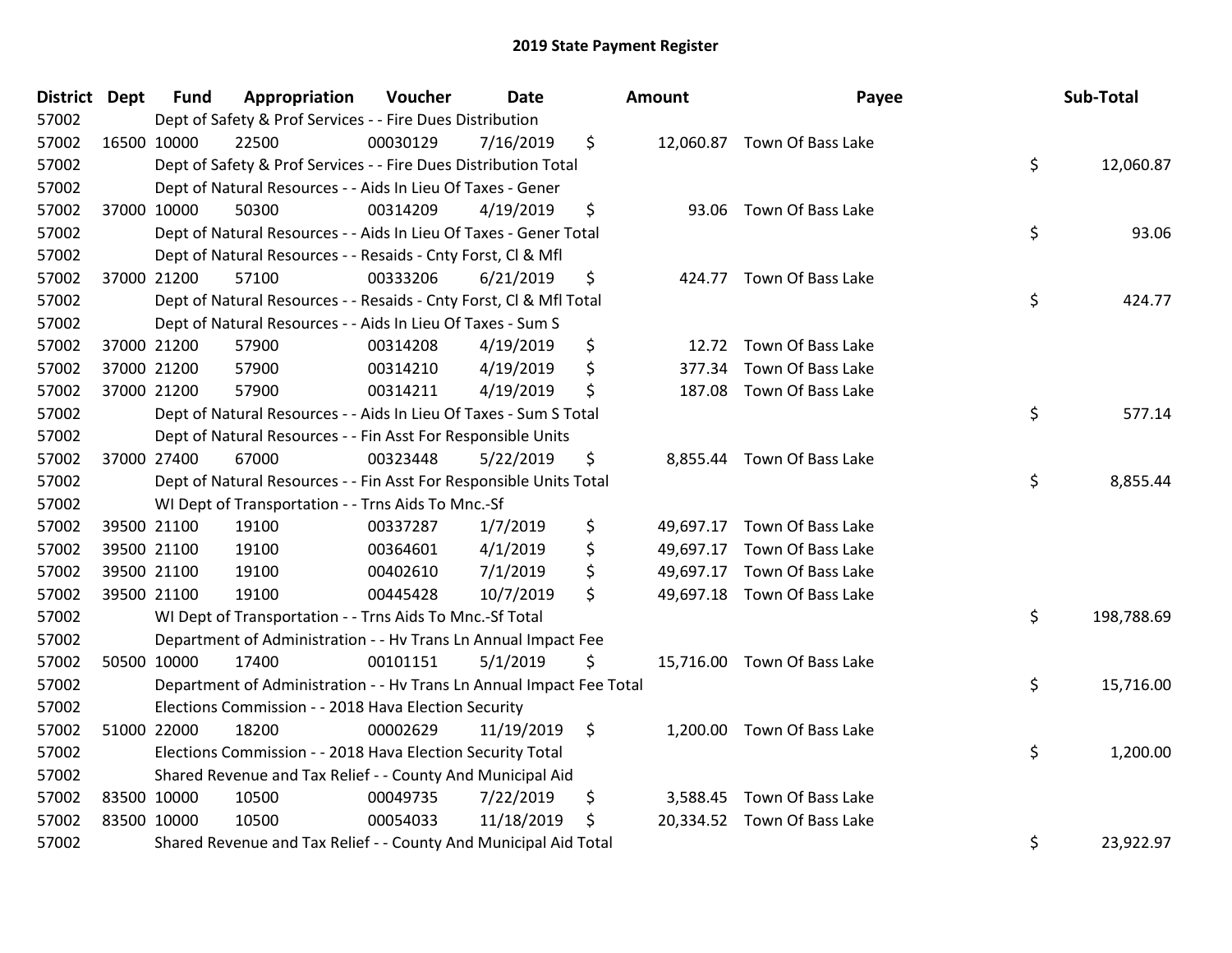| District    | Dept        | Fund        | Appropriation                                                 | <b>Voucher</b> | Date       |    | Amount    | Payee             | Sub-Total  |
|-------------|-------------|-------------|---------------------------------------------------------------|----------------|------------|----|-----------|-------------------|------------|
| 57002       |             |             | Shared Revenue and Tax Relief - - Exempt Computer Aid         |                |            |    |           |                   |            |
| 57002       | 83500 10000 |             | 10900                                                         | 00046792       | 7/22/2019  | \$ | 4.16      | Town Of Bass Lake |            |
| 57002       |             |             | Shared Revenue and Tax Relief - - Exempt Computer Aid Total   |                |            |    |           |                   | 4.16       |
| 57002       |             |             | Shared Revenue and Tax Relief - - Utility Aid                 |                |            |    |           |                   |            |
| 57002       | 83500 10000 |             | 11000                                                         | 00049735       | 7/22/2019  | \$ | 9.431.72  | Town Of Bass Lake |            |
| 57002       |             | 83500 10000 | 11000                                                         | 00054033       | 11/18/2019 | S  | 64,301.83 | Town Of Bass Lake |            |
| 57002       |             |             | Shared Revenue and Tax Relief - - Utility Aid Total           |                |            |    |           |                   | 73,733.55  |
| 57002       |             |             | Shared Revenue and Tax Relief - - Personal Property Aid       |                |            |    |           |                   |            |
| 57002       |             | 83500 10000 | 11100                                                         | 00041368       | 5/6/2019   | \$ | 56.76     | Town Of Bass Lake |            |
| 57002       |             |             | Shared Revenue and Tax Relief - - Personal Property Aid Total |                |            |    |           |                   | 56.76      |
| 57002 Total |             |             |                                                               |                |            |    |           |                   | 335,433.41 |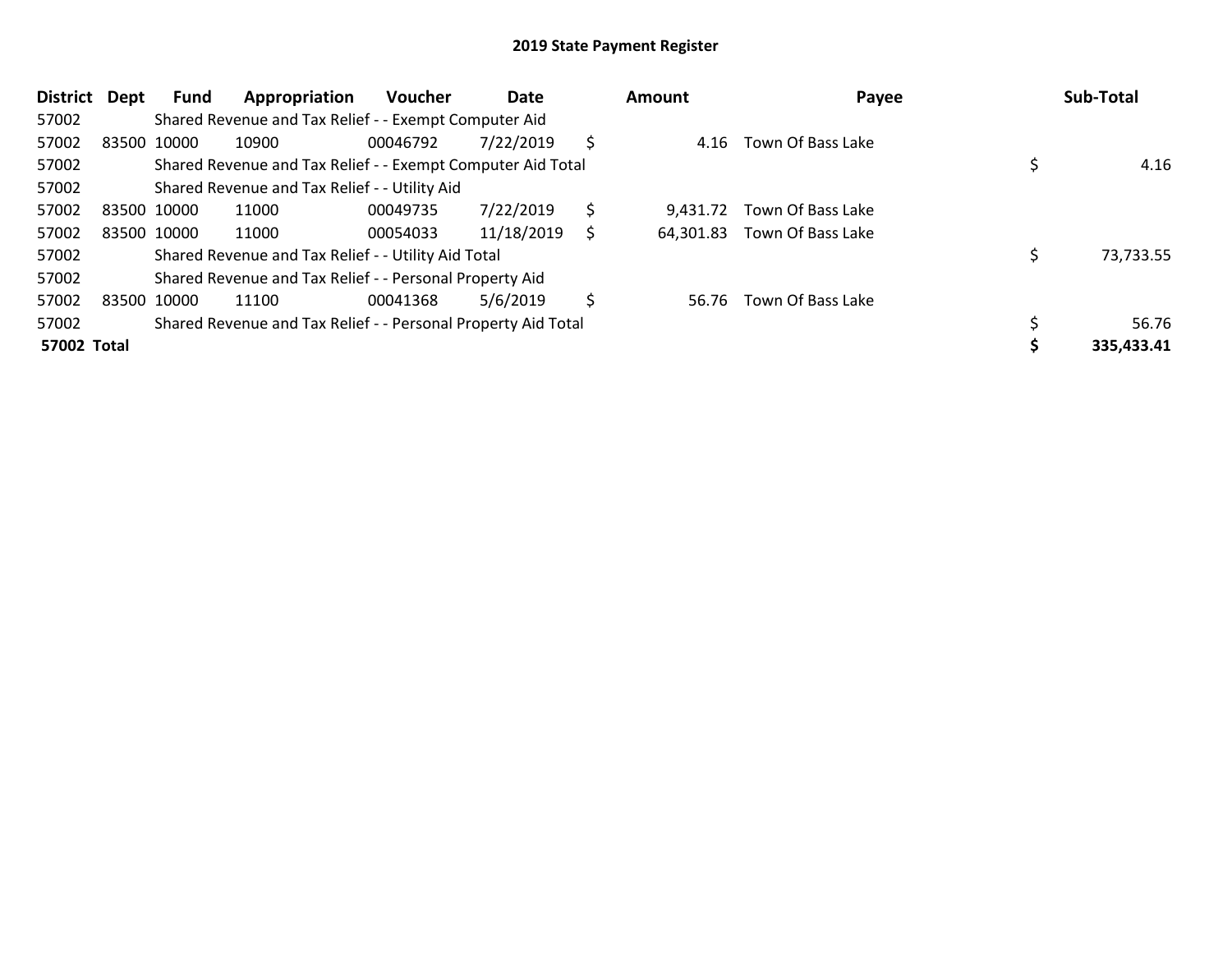| District Dept | <b>Fund</b> | Appropriation                                                        | Voucher  | <b>Date</b> | <b>Amount</b> | Payee                      | Sub-Total        |
|---------------|-------------|----------------------------------------------------------------------|----------|-------------|---------------|----------------------------|------------------|
| 57004         |             | Dept of Safety & Prof Services - - Fire Dues Distribution            |          |             |               |                            |                  |
| 57004         | 16500 10000 | 22500                                                                | 00031530 | 7/18/2019   | \$            | 693.29 Town Of Couderay    |                  |
| 57004         |             | Dept of Safety & Prof Services - - Fire Dues Distribution Total      |          |             |               |                            | \$<br>693.29     |
| 57004         |             | Dept of Natural Resources - - Aids In Lieu Of Taxes - Gener          |          |             |               |                            |                  |
| 57004         | 37000 10000 | 50300                                                                | 00298408 | 2/14/2019   | \$<br>125.03  | Town Of Couderay           |                  |
| 57004         | 37000 10000 | 50300                                                                | 00314909 | 4/19/2019   | \$<br>211.36  | Town Of Couderay           |                  |
| 57004         | 37000 10000 | 50300                                                                | 00314910 | 4/19/2019   | \$<br>84.80   | Town Of Couderay           |                  |
| 57004         |             | Dept of Natural Resources - - Aids In Lieu Of Taxes - Gener Total    |          |             |               |                            | \$<br>421.19     |
| 57004         |             | Dept of Natural Resources - - Resaids - Cnty Forst, Cl & Mfl         |          |             |               |                            |                  |
| 57004         | 37000 21200 | 57100                                                                | 00333207 | 6/21/2019   | \$            | 3,184.20 Town Of Couderay  |                  |
| 57004         |             | Dept of Natural Resources - - Resaids - Cnty Forst, CI & Mfl Total   |          |             |               |                            | \$<br>3,184.20   |
| 57004         |             | Dept of Natural Resources - - Aids In Lieu Of Taxes - Sum S          |          |             |               |                            |                  |
| 57004         | 37000 21200 | 57900                                                                | 00314907 | 4/19/2019   | \$<br>8.17    | Town Of Couderay           |                  |
| 57004         | 37000 21200 | 57900                                                                | 00314908 | 4/19/2019   | \$            | 252.77 Town Of Couderay    |                  |
| 57004         |             | Dept of Natural Resources - - Aids In Lieu Of Taxes - Sum S Total    |          |             |               |                            | \$<br>260.94     |
| 57004         |             | Dept of Natural Resources - - Fin Asst For Responsible Units         |          |             |               |                            |                  |
| 57004         | 37000 27400 | 67000                                                                | 00322975 | 5/22/2019   | \$            | 1,361.69 Town Of Couderay  |                  |
| 57004         |             | Dept of Natural Resources - - Fin Asst For Responsible Units Total   |          |             |               |                            | \$<br>1,361.69   |
| 57004         |             | Dept of Natural Resources - - Recycling Consolidation Grants         |          |             |               |                            |                  |
| 57004         | 37000 27400 | 67300                                                                | 00322975 | 5/22/2019   | \$            | 100.50 Town Of Couderay    |                  |
| 57004         |             | Dept of Natural Resources - - Recycling Consolidation Grants Total   |          |             |               |                            | \$<br>100.50     |
| 57004         |             | WI Dept of Transportation - - Trns Aids To Mnc.-Sf                   |          |             |               |                            |                  |
| 57004         | 39500 21100 | 19100                                                                | 00337288 | 1/7/2019    | \$            | 25,980.37 Town Of Couderay |                  |
| 57004         | 39500 21100 | 19100                                                                | 00364602 | 4/1/2019    | \$            | 25,980.37 Town Of Couderay |                  |
| 57004         | 39500 21100 | 19100                                                                | 00402611 | 7/1/2019    | \$            | 25,980.37 Town Of Couderay |                  |
| 57004         | 39500 21100 | 19100                                                                | 00445429 | 10/7/2019   | \$            | 25,980.39 Town Of Couderay |                  |
| 57004         |             | WI Dept of Transportation - - Trns Aids To Mnc.-Sf Total             |          |             |               |                            | \$<br>103,921.50 |
| 57004         |             | Department of Administration - - Hv Trans Ln Annual Impact Fee       |          |             |               |                            |                  |
| 57004         | 50500 10000 | 17400                                                                | 00101222 | 5/1/2019    | \$            | 21,511.00 Town Of Couderay |                  |
| 57004         |             | Department of Administration - - Hv Trans Ln Annual Impact Fee Total |          |             |               |                            | \$<br>21,511.00  |
| 57004         |             | Elections Commission - - General Program Ops, GPR                    |          |             |               |                            |                  |
| 57004         | 51000 10000 | 10100                                                                | 00001509 | 1/25/2019   | \$<br>269.46  | Town Of Couderay           |                  |
| 57004         |             | Elections Commission - - General Program Ops, GPR Total              |          |             |               |                            | \$<br>269.46     |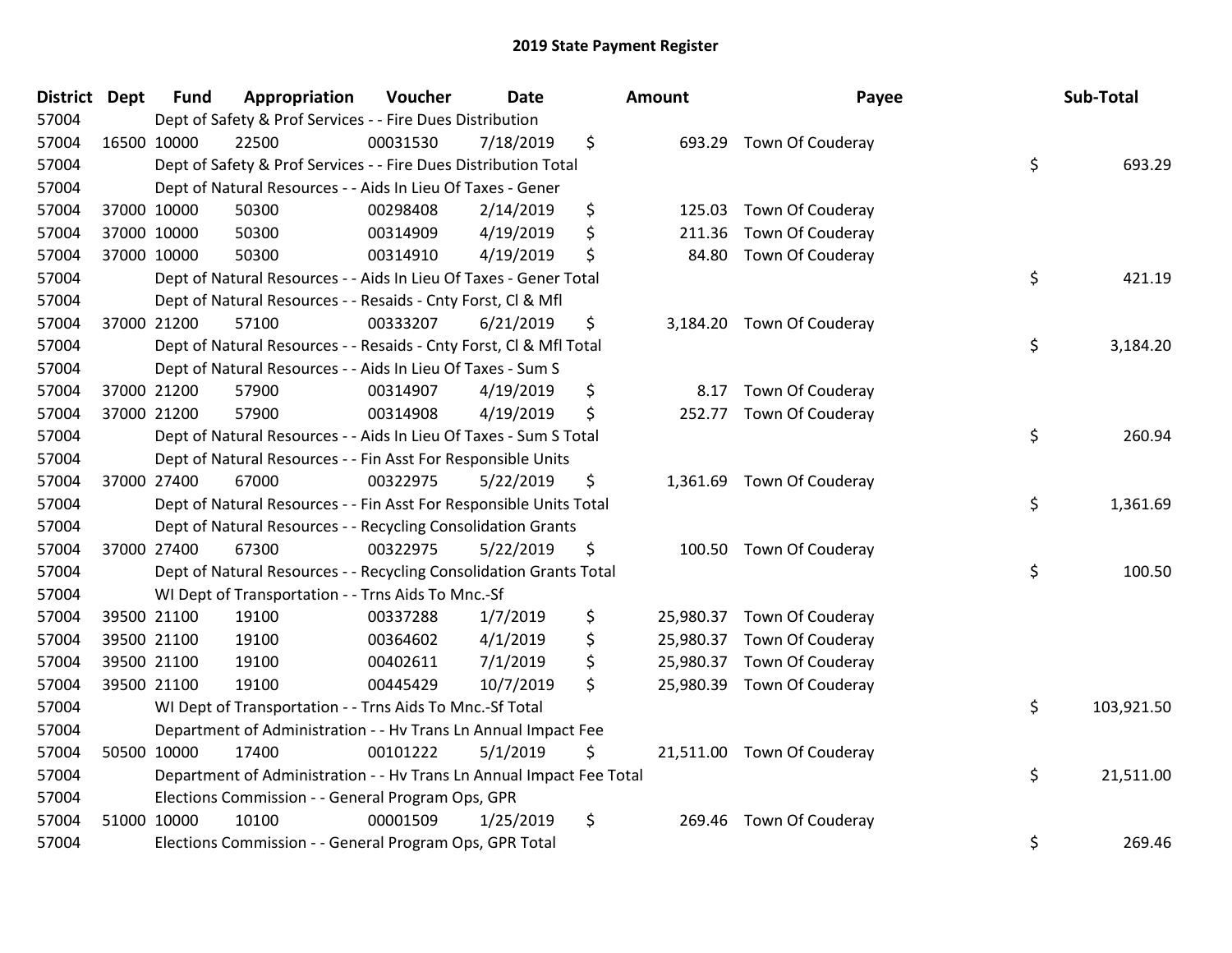| District    | Dept | <b>Fund</b> | Appropriation                                                    | <b>Voucher</b> | Date       |    | Amount    | Payee                   | Sub-Total  |
|-------------|------|-------------|------------------------------------------------------------------|----------------|------------|----|-----------|-------------------------|------------|
| 57004       |      |             | Shared Revenue and Tax Relief - - County And Municipal Aid       |                |            |    |           |                         |            |
| 57004       |      | 83500 10000 | 10500                                                            | 00049736       | 7/22/2019  | \$ | 3.237.72  | <b>Town Of Couderay</b> |            |
| 57004       |      | 83500 10000 | 10500                                                            | 00054034       | 11/18/2019 | S  | 18.347.09 | Town Of Couderay        |            |
| 57004       |      |             | Shared Revenue and Tax Relief - - County And Municipal Aid Total |                |            |    |           |                         | 21,584.81  |
| 57004       |      |             | Shared Revenue and Tax Relief - - Exempt Computer Aid            |                |            |    |           |                         |            |
| 57004       |      | 83500 10000 | 10900                                                            | 00046793       | 7/22/2019  | S  | 1.03      | Town Of Couderay        |            |
| 57004       |      |             | Shared Revenue and Tax Relief - - Exempt Computer Aid Total      |                |            |    |           |                         | 1.03       |
| 57004       |      |             | Shared Revenue and Tax Relief - - Personal Property Aid          |                |            |    |           |                         |            |
| 57004       |      | 83500 10000 | 11100                                                            | 00041369       | 5/6/2019   | \$ | 2.47      | <b>Town Of Couderay</b> |            |
| 57004       |      |             | Shared Revenue and Tax Relief - - Personal Property Aid Total    |                |            |    |           |                         | 2.47       |
| 57004 Total |      |             |                                                                  |                |            |    |           |                         | 153,312.08 |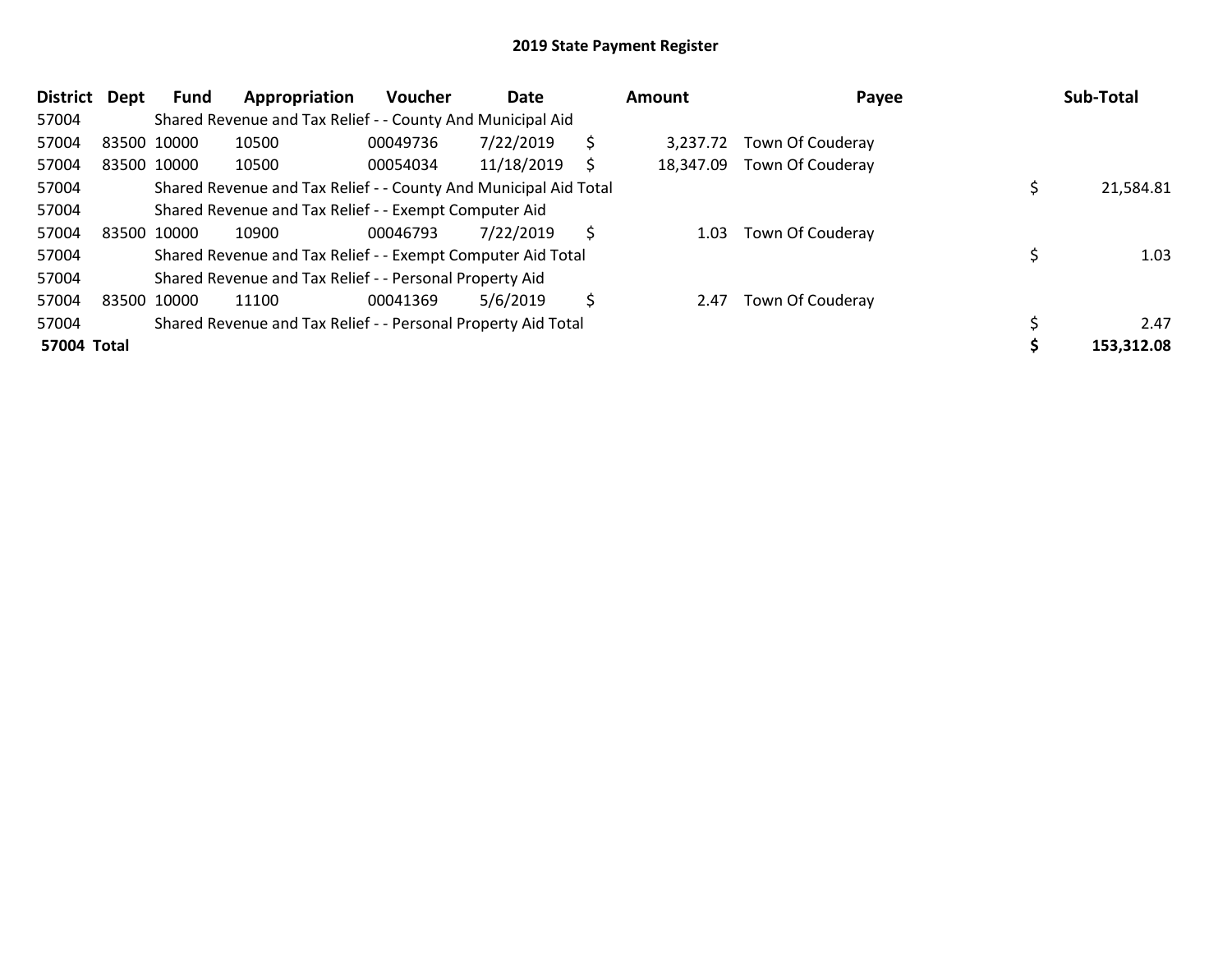| District Dept | <b>Fund</b> | Appropriation                                                      | Voucher  | <b>Date</b> | <b>Amount</b>   | Payee                    | Sub-Total        |
|---------------|-------------|--------------------------------------------------------------------|----------|-------------|-----------------|--------------------------|------------------|
| 57006         |             | Dept of Safety & Prof Services - - Fire Dues Distribution          |          |             |                 |                          |                  |
| 57006         | 16500 10000 | 22500                                                              | 00031345 | 7/18/2019   | \$              | 1,299.16 Town Of Draper  |                  |
| 57006         |             | Dept of Safety & Prof Services - - Fire Dues Distribution Total    |          |             |                 |                          | \$<br>1,299.16   |
| 57006         |             | Dept of Natural Resources - - Aids In Lieu Of Taxes - Gener        |          |             |                 |                          |                  |
| 57006         | 37000 10000 | 50300                                                              | 00298342 | 2/14/2019   | \$<br>1,219.66  | Town Of Draper           |                  |
| 57006         | 37000 10000 | 50300                                                              | 00298343 | 2/14/2019   | \$<br>17,449.61 | Town Of Draper           |                  |
| 57006         | 37000 10000 | 50300                                                              | 00298344 | 2/14/2019   | \$<br>136.01    | Town Of Draper           |                  |
| 57006         | 37000 10000 | 50300                                                              | 00314286 | 4/19/2019   | \$<br>105.03    | Town Of Draper           |                  |
| 57006         |             | Dept of Natural Resources - - Aids In Lieu Of Taxes - Gener Total  |          |             |                 |                          | \$<br>18,910.31  |
| 57006         |             | Dept of Natural Resources - - Resaids - Cnty Forst, Cl & Mfl       |          |             |                 |                          |                  |
| 57006         | 37000 21200 | 57100                                                              | 00333208 | 6/21/2019   | \$              | 5,540.91 Town Of Draper  |                  |
| 57006         |             | Dept of Natural Resources - - Resaids - Cnty Forst, Cl & Mfl Total |          |             |                 |                          | \$<br>5,540.91   |
| 57006         |             | Dept of Natural Resources - - Aids In Lieu Of Taxes - Sum S        |          |             |                 |                          |                  |
| 57006         | 37000 21200 | 57900                                                              | 00314285 | 4/19/2019   | \$<br>12,542.90 | Town Of Draper           |                  |
| 57006         | 37000 21200 | 57900                                                              | 00314287 | 4/19/2019   | \$<br>10.50     | Town Of Draper           |                  |
| 57006         |             | Dept of Natural Resources - - Aids In Lieu Of Taxes - Sum S Total  |          |             |                 |                          | \$<br>12,553.40  |
| 57006         |             | Dept of Natural Resources - - Resaids - Pymt In Lieu Tax Fed       |          |             |                 |                          |                  |
| 57006         | 37000 21200 | 58400                                                              | 00364735 | 10/15/2019  | \$              | 86,690.41 Town Of Draper |                  |
| 57006         |             | Dept of Natural Resources - - Resaids - Pymt In Lieu Tax Fed Total |          |             |                 |                          | \$<br>86,690.41  |
| 57006         |             | Dept of Natural Resources - - Resource Maint Develop Sp Frst       |          |             |                 |                          |                  |
| 57006         | 37000 21200 | 77900                                                              | 00353119 | 9/4/2019    | \$              | 16,230.00 Town Of Draper |                  |
| 57006         |             | Dept of Natural Resources - - Resource Maint Develop Sp Frst Total |          |             |                 |                          | \$<br>16,230.00  |
| 57006         |             | Dept of Natural Resources - - Fin Asst For Responsible Units       |          |             |                 |                          |                  |
| 57006         | 37000 27400 | 67000                                                              | 00323600 | 5/22/2019   | \$<br>550.37    | Town Of Draper           |                  |
| 57006         |             | Dept of Natural Resources - - Fin Asst For Responsible Units Total |          |             |                 |                          | \$<br>550.37     |
| 57006         |             | WI Dept of Transportation - - Trns Aids To Mnc.-Sf                 |          |             |                 |                          |                  |
| 57006         | 39500 21100 | 19100                                                              | 00337289 | 1/7/2019    | \$<br>48,445.96 | Town Of Draper           |                  |
| 57006         | 39500 21100 | 19100                                                              | 00364603 | 4/1/2019    | \$<br>48,445.96 | Town Of Draper           |                  |
| 57006         | 39500 21100 | 19100                                                              | 00402612 | 7/1/2019    | \$<br>48,445.96 | Town Of Draper           |                  |
| 57006         | 39500 21100 | 19100                                                              | 00445430 | 10/7/2019   | \$<br>48,445.97 | Town Of Draper           |                  |
| 57006         |             | WI Dept of Transportation - - Trns Aids To Mnc.-Sf Total           |          |             |                 |                          | \$<br>193,783.85 |
| 57006         |             | WI Dept of Transportation - - Local Rds, Grants Sf                 |          |             |                 |                          |                  |
| 57006         | 39500 21100 | 27000                                                              | 00433530 | 9/13/2019   | \$<br>64,838.89 | Town Of Draper           |                  |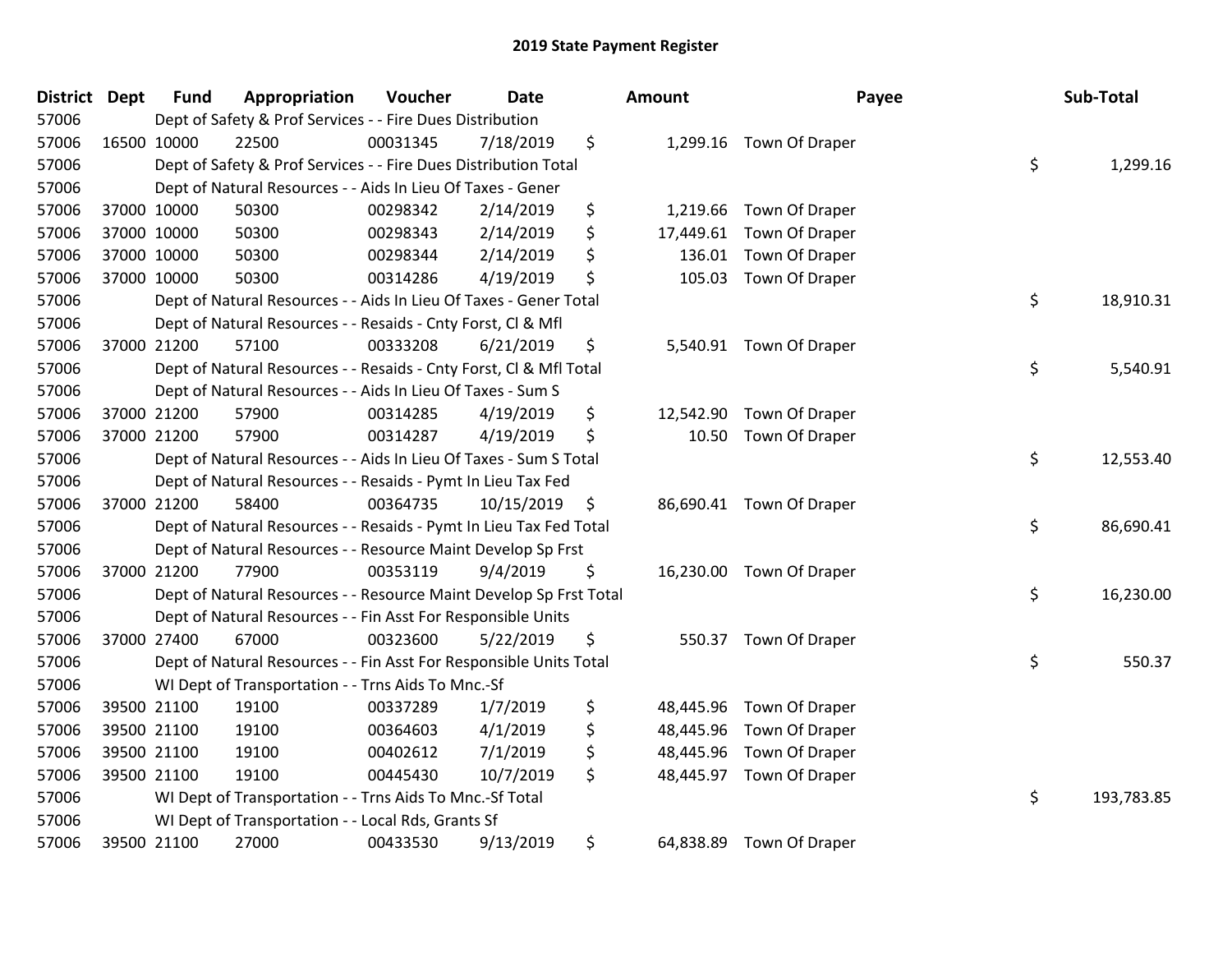| <b>District</b> | Dept  | <b>Fund</b> | Appropriation                                                       | Voucher  | Date       | <b>Amount</b>  | Payee          | Sub-Total       |
|-----------------|-------|-------------|---------------------------------------------------------------------|----------|------------|----------------|----------------|-----------------|
| 57006           |       |             | WI Dept of Transportation - - Local Rds, Grants Sf Total            |          |            |                |                | \$<br>64,838.89 |
| 57006           |       |             | Elections Commission - - 2018 Hava Election Security                |          |            |                |                |                 |
| 57006           |       | 51000 22000 | 18200                                                               | 00002434 | 11/13/2019 | \$<br>1,200.00 | Town Of Draper |                 |
| 57006           |       |             | Elections Commission - - 2018 Hava Election Security Total          |          |            |                |                | \$<br>1,200.00  |
| 57006           |       |             | Shared Revenue and Tax Relief - - County And Municipal Aid          |          |            |                |                |                 |
| 57006           |       | 83500 10000 | 10500                                                               | 00049737 | 7/22/2019  | \$<br>793.39   | Town Of Draper |                 |
| 57006           |       | 83500 10000 | 10500                                                               | 00054035 | 11/18/2019 | \$<br>4,496.82 | Town Of Draper |                 |
| 57006           |       |             | Shared Revenue and Tax Relief - - County And Municipal Aid Total    |          |            |                |                | \$<br>5,290.21  |
| 57006           |       |             | Shared Revenue and Tax Relief - - Exempt Computer Aid               |          |            |                |                |                 |
| 57006           |       | 83500 10000 | 10900                                                               | 00046794 | 7/22/2019  | \$<br>4.16     | Town Of Draper |                 |
| 57006           |       |             | Shared Revenue and Tax Relief - - Exempt Computer Aid Total         |          |            |                |                | \$<br>4.16      |
| 57006           |       |             | Shared Revenue and Tax Relief - - Personal Property Aid             |          |            |                |                |                 |
| 57006           |       | 83500 10000 | 11100                                                               | 00041370 | 5/6/2019   | \$<br>18.91    | Town Of Draper |                 |
| 57006           |       |             | Shared Revenue and Tax Relief - - Personal Property Aid Total       |          |            |                |                | \$<br>18.91     |
| 57006           |       |             | Shared Revenue and Tax Relief - - Payments For Municipal Svcs       |          |            |                |                |                 |
| 57006           | 83500 | 10000       | 50100                                                               | 00037896 | 1/31/2019  | \$<br>96.96    | Town Of Draper |                 |
| 57006           |       |             | Shared Revenue and Tax Relief - - Payments For Municipal Svcs Total |          |            |                |                | 96.96           |
| 57006 Total     |       |             |                                                                     |          |            |                |                | 407,007.54      |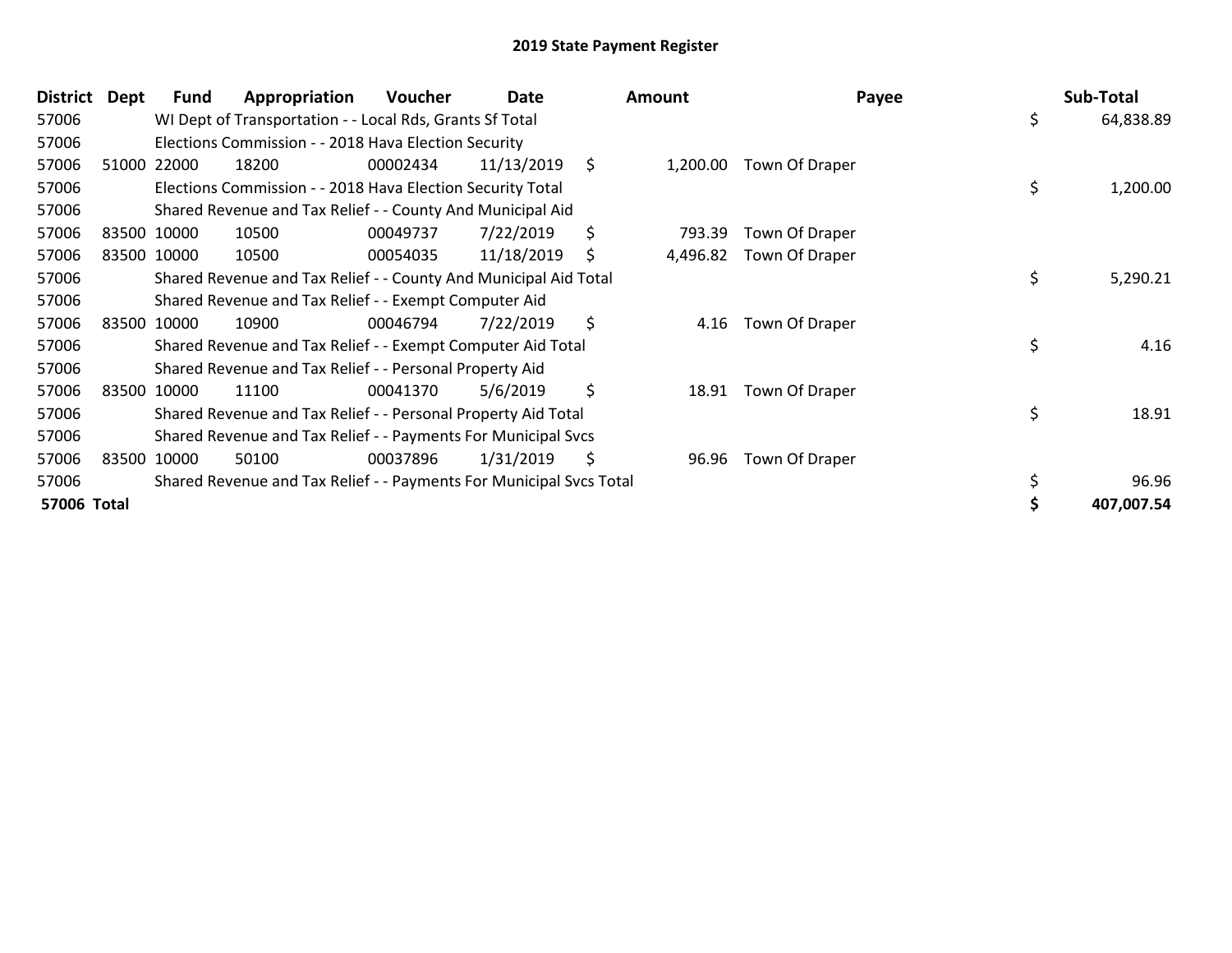| <b>District</b> | <b>Dept</b> | <b>Fund</b> | Appropriation                                                        | Voucher  | <b>Date</b> | Amount          | Payee                       | Sub-Total        |
|-----------------|-------------|-------------|----------------------------------------------------------------------|----------|-------------|-----------------|-----------------------------|------------------|
| 57008           |             |             | Dept of Safety & Prof Services - - Fire Dues Distribution            |          |             |                 |                             |                  |
| 57008           |             | 16500 10000 | 22500                                                                | 00030551 | 7/16/2019   | \$              | 4,647.58 Town Of Edgewater  |                  |
| 57008           |             |             | Dept of Safety & Prof Services - - Fire Dues Distribution Total      |          |             |                 |                             | \$<br>4,647.58   |
| 57008           |             |             | Dept of Natural Resources - - Aids In Lieu Of Taxes - Gener          |          |             |                 |                             |                  |
| 57008           |             | 37000 10000 | 50300                                                                | 00298276 | 2/14/2019   | \$<br>396.89    | Town Of Edgewater           |                  |
| 57008           |             | 37000 10000 | 50300                                                                | 00313612 | 4/19/2019   | \$<br>50.50     | Town Of Edgewater           |                  |
| 57008           |             | 37000 10000 | 50300                                                                | 00313615 | 4/19/2019   | \$<br>87.80     | Town Of Edgewater           |                  |
| 57008           |             |             | Dept of Natural Resources - - Aids In Lieu Of Taxes - Gener Total    |          |             |                 |                             | \$<br>535.19     |
| 57008           |             |             | Dept of Natural Resources - - Resaids - Cnty Forst, Cl & Mfl         |          |             |                 |                             |                  |
| 57008           |             | 37000 21200 | 57100                                                                | 00333209 | 6/21/2019   | \$<br>3,538.44  | Town Of Edgewater           |                  |
| 57008           |             |             | Dept of Natural Resources - - Resaids - Cnty Forst, Cl & Mfl Total   |          |             |                 |                             | \$<br>3,538.44   |
| 57008           |             |             | Dept of Natural Resources - - Aids In Lieu Of Taxes - Sum S          |          |             |                 |                             |                  |
| 57008           |             | 37000 21200 | 57900                                                                | 00313613 | 4/19/2019   | \$<br>5.05      | Town Of Edgewater           |                  |
| 57008           |             | 37000 21200 | 57900                                                                | 00313614 | 4/19/2019   | \$<br>159.72    | Town Of Edgewater           |                  |
| 57008           |             | 37000 21200 | 57900                                                                | 00313616 | 4/19/2019   | \$<br>0.48      | Town Of Edgewater           |                  |
| 57008           |             |             | Dept of Natural Resources - - Aids In Lieu Of Taxes - Sum S Total    |          |             |                 |                             | \$<br>165.25     |
| 57008           |             |             | Dept of Natural Resources - - Fin Asst For Responsible Units         |          |             |                 |                             |                  |
| 57008           |             | 37000 27400 | 67000                                                                | 00323436 | 5/22/2019   | \$              | 2,642.84 Town Of Edgewater  |                  |
| 57008           |             |             | Dept of Natural Resources - - Fin Asst For Responsible Units Total   |          |             |                 |                             | \$<br>2,642.84   |
| 57008           |             |             | WI Dept of Transportation - - Trns Aids To Mnc.-Sf                   |          |             |                 |                             |                  |
| 57008           |             | 39500 21100 | 19100                                                                | 00337290 | 1/7/2019    | \$              | 27,634.75 Town Of Edgewater |                  |
| 57008           |             | 39500 21100 | 19100                                                                | 00364604 | 4/1/2019    | \$              | 27,634.75 Town Of Edgewater |                  |
| 57008           |             | 39500 21100 | 19100                                                                | 00402613 | 7/1/2019    | \$              | 27,634.75 Town Of Edgewater |                  |
| 57008           |             | 39500 21100 | 19100                                                                | 00445431 | 10/7/2019   | \$<br>27,634.78 | Town Of Edgewater           |                  |
| 57008           |             |             | WI Dept of Transportation - - Trns Aids To Mnc.-Sf Total             |          |             |                 |                             | \$<br>110,539.03 |
| 57008           |             |             | Department of Administration - - Hv Trans Ln Annual Impact Fee       |          |             |                 |                             |                  |
| 57008           |             | 50500 10000 | 17400                                                                | 00101097 | 5/1/2019    | \$<br>5,239.00  | Town Of Edgewater           |                  |
| 57008           |             |             | Department of Administration - - Hv Trans Ln Annual Impact Fee Total |          |             |                 |                             | \$<br>5,239.00   |
| 57008           |             |             | Shared Revenue and Tax Relief - - County And Municipal Aid           |          |             |                 |                             |                  |
| 57008           |             | 83500 10000 | 10500                                                                | 00049738 | 7/22/2019   | \$<br>1,204.87  | Town Of Edgewater           |                  |
| 57008           |             | 83500 10000 | 10500                                                                | 00054036 | 11/18/2019  | \$<br>6,827.57  | Town Of Edgewater           |                  |
| 57008           |             |             | Shared Revenue and Tax Relief - - County And Municipal Aid Total     |          |             |                 |                             | \$<br>8,032.44   |
| 57008           |             |             | Shared Revenue and Tax Relief - - Exempt Computer Aid                |          |             |                 |                             |                  |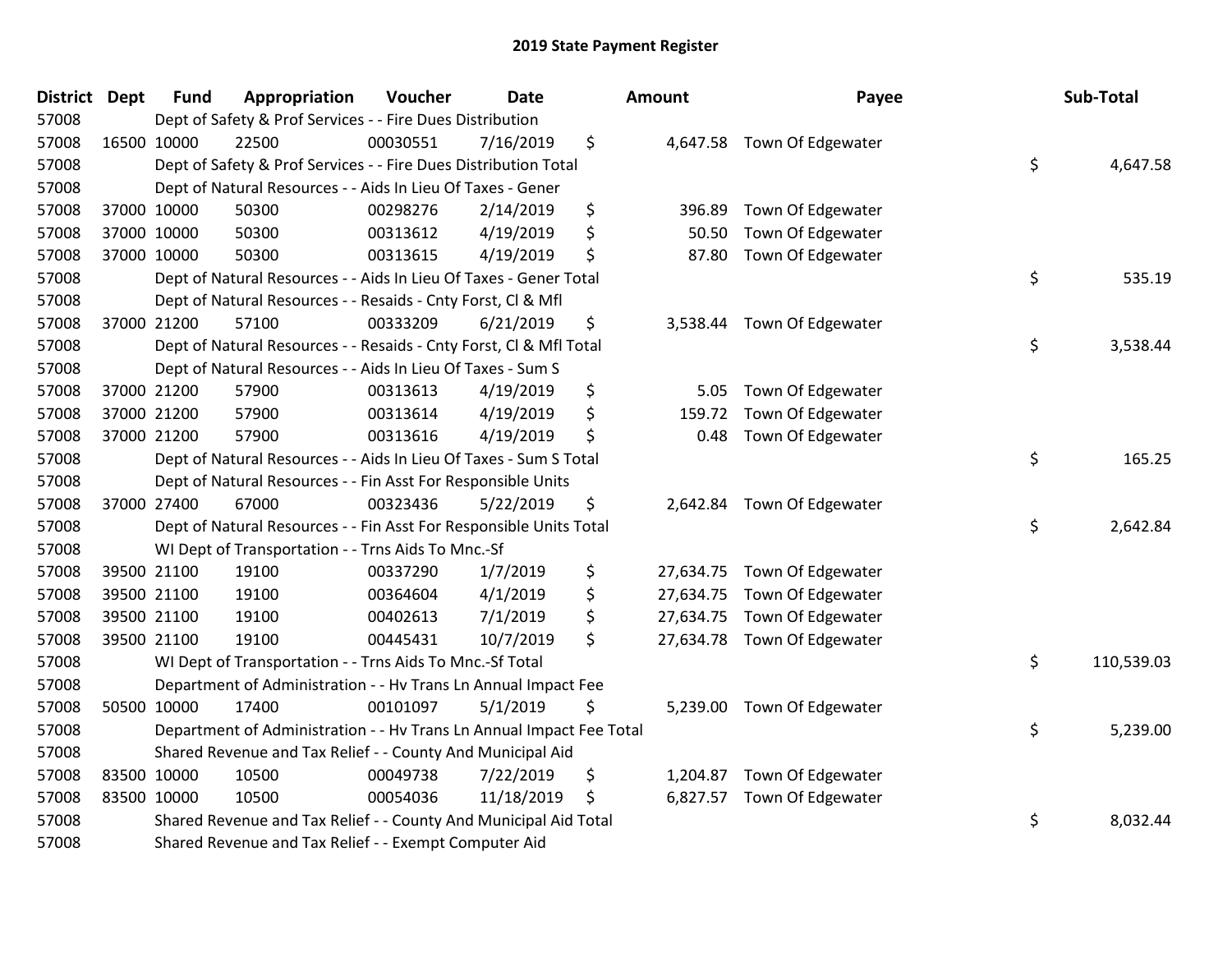| <b>District</b> | Dept | Fund        | Appropriation                                                 | Voucher  | Date       |    | <b>Amount</b> | Payee             | Sub-Total  |
|-----------------|------|-------------|---------------------------------------------------------------|----------|------------|----|---------------|-------------------|------------|
| 57008           |      | 83500 10000 | 10900                                                         | 00046795 | 7/22/2019  | \$ | 6.24          | Town Of Edgewater |            |
| 57008           |      |             | Shared Revenue and Tax Relief - - Exempt Computer Aid Total   |          |            |    |               |                   | 6.24       |
| 57008           |      |             | Shared Revenue and Tax Relief - - Utility Aid                 |          |            |    |               |                   |            |
| 57008           |      | 83500 10000 | 11000                                                         | 00049738 | 7/22/2019  | Ś. | 12.00         | Town Of Edgewater |            |
| 57008           |      | 83500 10000 | 11000                                                         | 00054036 | 11/18/2019 | Ś. | 65.89         | Town Of Edgewater |            |
| 57008           |      |             | Shared Revenue and Tax Relief - - Utility Aid Total           |          |            |    |               |                   | 77.89      |
| 57008           |      |             | Shared Revenue and Tax Relief - - Personal Property Aid       |          |            |    |               |                   |            |
| 57008           |      | 83500 10000 | 11100                                                         | 00041371 | 5/6/2019   | \$ | 99.28         | Town Of Edgewater |            |
| 57008           |      |             | Shared Revenue and Tax Relief - - Personal Property Aid Total |          |            |    |               |                   | 99.28      |
| 57008 Total     |      |             |                                                               |          |            |    |               |                   | 135,523.18 |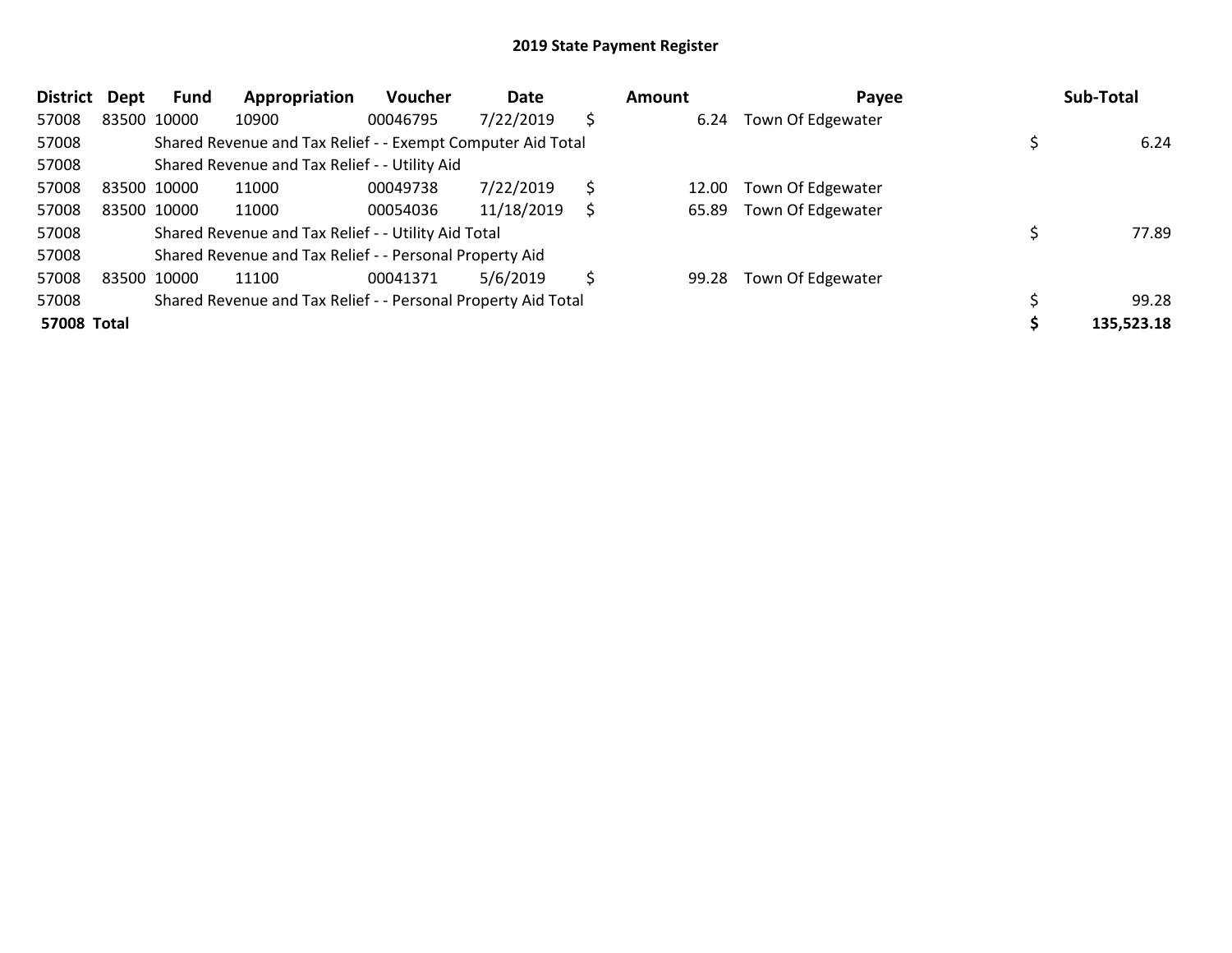| <b>District</b> | <b>Dept</b> | <b>Fund</b> | Appropriation                                                      | Voucher  | <b>Date</b> | <b>Amount</b>   | Payee                     | Sub-Total        |
|-----------------|-------------|-------------|--------------------------------------------------------------------|----------|-------------|-----------------|---------------------------|------------------|
| 57010           |             |             | Dept of Safety & Prof Services - - Fire Dues Distribution          |          |             |                 |                           |                  |
| 57010           |             | 16500 10000 | 22500                                                              | 00030066 | 7/15/2019   | \$              | 15,426.86 Town Of Hayward |                  |
| 57010           |             |             | Dept of Safety & Prof Services - - Fire Dues Distribution Total    |          |             |                 |                           | \$<br>15,426.86  |
| 57010           |             |             | Dept of Natural Resources - - Aids In Lieu Of Taxes - Gener        |          |             |                 |                           |                  |
| 57010           |             | 37000 10000 | 50300                                                              | 00298406 | 2/14/2019   | \$<br>934.44    | Town Of Hayward           |                  |
| 57010           |             | 37000 10000 | 50300                                                              | 00314872 | 4/19/2019   | \$<br>25.09     | Town Of Hayward           |                  |
| 57010           |             |             | Dept of Natural Resources - - Aids In Lieu Of Taxes - Gener Total  |          |             |                 |                           | \$<br>959.53     |
| 57010           |             |             | Dept of Natural Resources - - General Program Operations --        |          |             |                 |                           |                  |
| 57010           |             | 37000 21200 | 25400                                                              | 00288070 | 1/2/2019    | \$<br>5,000.00  | Town Of Hayward           |                  |
| 57010           |             |             | Dept of Natural Resources - - General Program Operations -- Total  |          |             |                 |                           | \$<br>5,000.00   |
| 57010           |             |             | Dept of Natural Resources - - Resaids - Cnty Forst, Cl & Mfl       |          |             |                 |                           |                  |
| 57010           |             | 37000 21200 | 57100                                                              | 00333210 | 6/21/2019   | \$              | 1,083.27 Town Of Hayward  |                  |
| 57010           |             |             | Dept of Natural Resources - - Resaids - Cnty Forst, Cl & Mfl Total |          |             |                 |                           | \$<br>1,083.27   |
| 57010           |             |             | Dept of Natural Resources - - Aids In Lieu Of Taxes - Sum S        |          |             |                 |                           |                  |
| 57010           |             | 37000 21200 | 57900                                                              | 00314871 | 4/19/2019   | \$<br>828.23    | Town Of Hayward           |                  |
| 57010           |             | 37000 21200 | 57900                                                              | 00314873 | 4/19/2019   | \$<br>390.95    | Town Of Hayward           |                  |
| 57010           |             |             | Dept of Natural Resources - - Aids In Lieu Of Taxes - Sum S Total  |          |             |                 |                           | \$<br>1,219.18   |
| 57010           |             |             | Dept of Natural Resources - - Fin Asst For Responsible Units       |          |             |                 |                           |                  |
| 57010           |             | 37000 27400 | 67000                                                              | 00323561 | 5/22/2019   | \$<br>3,389.07  | Town Of Hayward           |                  |
| 57010           |             |             | Dept of Natural Resources - - Fin Asst For Responsible Units Total |          |             |                 |                           | \$<br>3,389.07   |
| 57010           |             |             | WI Dept of Transportation - - Hwy Sfty Loc Aid Ffd                 |          |             |                 |                           |                  |
| 57010           |             | 39500 21100 | 18500                                                              | 00421172 | 8/12/2019   | \$<br>4,000.00  | Town Of Hayward           |                  |
| 57010           |             | 39500 21100 | 18500                                                              | 00421173 | 8/12/2019   | \$<br>3,962.00  | Town Of Hayward           |                  |
| 57010           |             |             | WI Dept of Transportation - - Hwy Sfty Loc Aid Ffd Total           |          |             |                 |                           | \$<br>7,962.00   |
| 57010           |             |             | WI Dept of Transportation - - Trns Aids To Mnc.-Sf                 |          |             |                 |                           |                  |
| 57010           |             | 39500 21100 | 19100                                                              | 00337291 | 1/7/2019    | \$<br>50,951.39 | Town Of Hayward           |                  |
| 57010           |             | 39500 21100 | 19100                                                              | 00364605 | 4/1/2019    | \$<br>50,951.39 | Town Of Hayward           |                  |
| 57010           |             | 39500 21100 | 19100                                                              | 00402614 | 7/1/2019    | \$<br>50,951.39 | Town Of Hayward           |                  |
| 57010           |             | 39500 21100 | 19100                                                              | 00445432 | 10/7/2019   | \$<br>50,951.42 | Town Of Hayward           |                  |
| 57010           |             |             | WI Dept of Transportation - - Trns Aids To Mnc.-Sf Total           |          |             |                 |                           | \$<br>203,805.59 |
| 57010           |             |             | Department of Justice - - Law Enforcement Train, Local             |          |             |                 |                           |                  |
| 57010           |             | 45500 10000 | 23100                                                              | 00073158 | 10/17/2019  | \$<br>160.00    | Town Of Hayward           |                  |
| 57010           |             |             | Department of Justice - - Law Enforcement Train, Local Total       |          |             |                 |                           | \$<br>160.00     |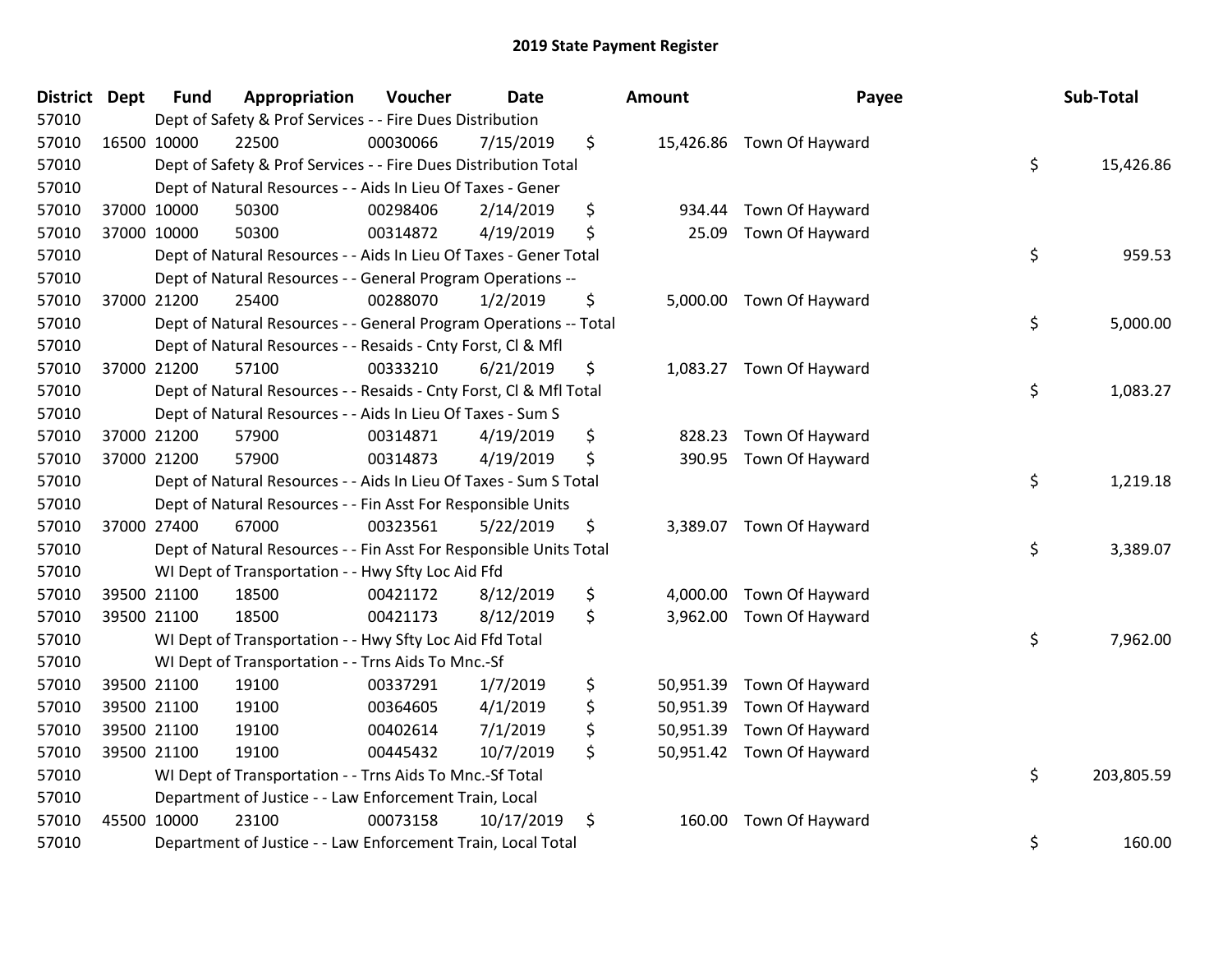| <b>District</b>    | Dept | <b>Fund</b> | Appropriation                                                       | Voucher  | <b>Date</b> | Amount          | Payee           | Sub-Total       |
|--------------------|------|-------------|---------------------------------------------------------------------|----------|-------------|-----------------|-----------------|-----------------|
| 57010              |      |             | Shared Revenue and Tax Relief - - County And Municipal Aid          |          |             |                 |                 |                 |
| 57010              |      | 83500 10000 | 10500                                                               | 00049739 | 7/22/2019   | \$<br>7,780.44  | Town Of Hayward |                 |
| 57010              |      | 83500 10000 | 10500                                                               | 00054037 | 11/18/2019  | \$<br>44,089.16 | Town Of Hayward |                 |
| 57010              |      |             | Shared Revenue and Tax Relief - - County And Municipal Aid Total    |          |             |                 |                 | \$<br>51,869.60 |
| 57010              |      |             | Shared Revenue and Tax Relief - - Exempt Computer Aid               |          |             |                 |                 |                 |
| 57010              |      | 83500 10000 | 10900                                                               | 00046796 | 7/22/2019   | \$<br>246.30    | Town Of Hayward |                 |
| 57010              |      |             | Shared Revenue and Tax Relief - - Exempt Computer Aid Total         |          |             |                 |                 | \$<br>246.30    |
| 57010              |      |             | Shared Revenue and Tax Relief - - Utility Aid                       |          |             |                 |                 |                 |
| 57010              |      | 83500 10000 | 11000                                                               | 00049739 | 7/22/2019   | \$<br>877.99    | Town Of Hayward |                 |
| 57010              |      | 83500 10000 | 11000                                                               | 00054037 | 11/18/2019  | \$<br>5,148.28  | Town Of Hayward |                 |
| 57010              |      |             | Shared Revenue and Tax Relief - - Utility Aid Total                 |          |             |                 |                 | \$<br>6,026.27  |
| 57010              |      |             | Shared Revenue and Tax Relief - - Personal Property Aid             |          |             |                 |                 |                 |
| 57010              |      | 83500 10000 | 11100                                                               | 00041372 | 5/6/2019    | \$<br>1,515.00  | Town Of Hayward |                 |
| 57010              |      |             | Shared Revenue and Tax Relief - - Personal Property Aid Total       |          |             |                 |                 | \$<br>1,515.00  |
| 57010              |      |             | Shared Revenue and Tax Relief - - Payments For Municipal Svcs       |          |             |                 |                 |                 |
| 57010              |      | 83500 10000 | 50100                                                               | 00038004 | 1/31/2019   | \$<br>252.49    | Town Of Hayward |                 |
| 57010              |      |             | Shared Revenue and Tax Relief - - Payments For Municipal Svcs Total |          |             |                 |                 | \$<br>252.49    |
| 57010              |      |             | Shared Revenue and Tax Relief - - Lottery & Gaming Credit           |          |             |                 |                 |                 |
| 57010              |      | 83500 52100 | 36300                                                               | 00038497 | 3/25/2019   | \$<br>2,424.84  | Town Of Hayward |                 |
| 57010              |      |             | Shared Revenue and Tax Relief - - Lottery & Gaming Credit Total     |          |             |                 |                 | 2,424.84        |
| <b>57010 Total</b> |      |             |                                                                     |          |             |                 |                 | 301,340.00      |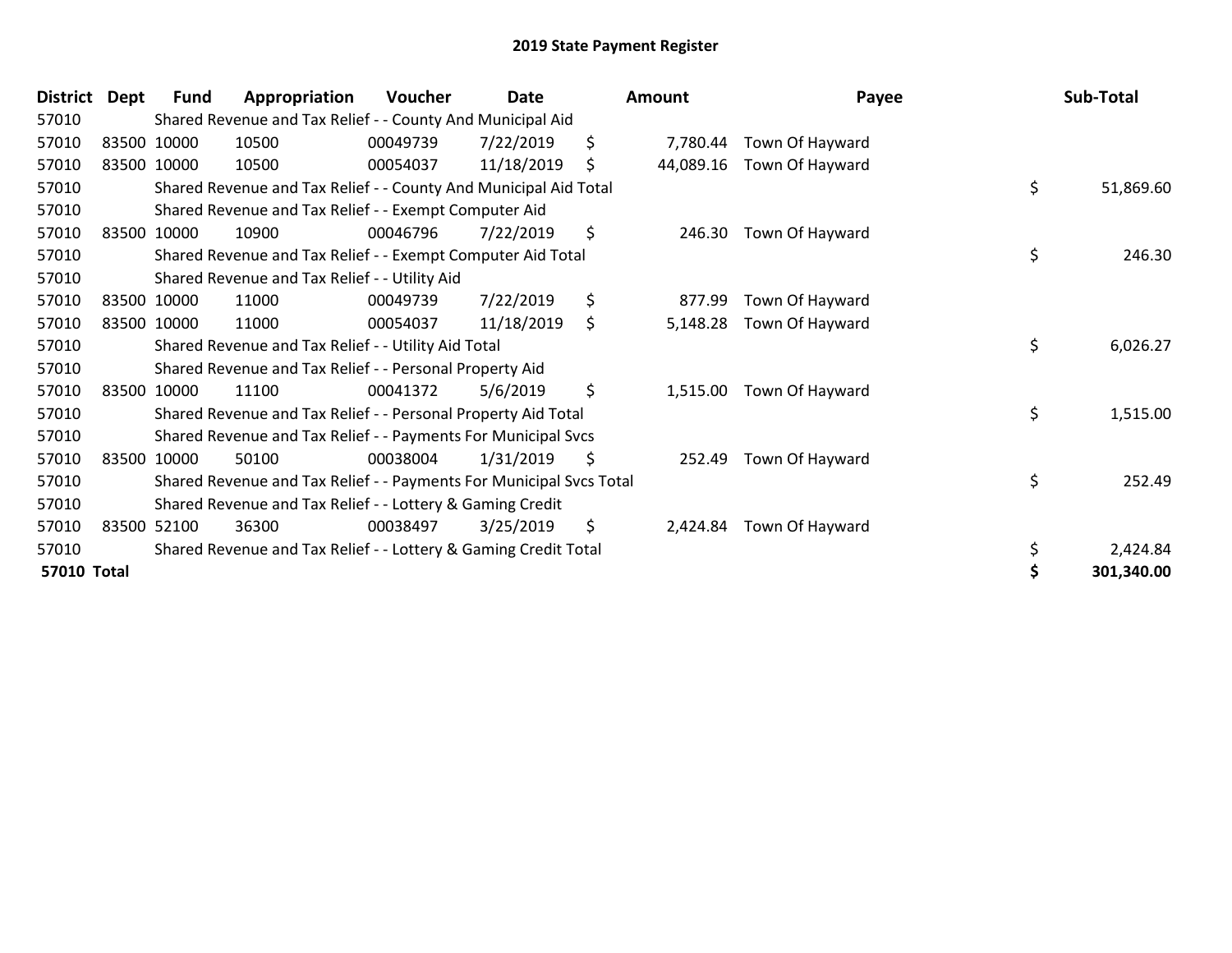| <b>District</b> | <b>Dept</b> | <b>Fund</b> | Appropriation                                                      | Voucher  | Date       | <b>Amount</b>   | Payee                    | Sub-Total       |
|-----------------|-------------|-------------|--------------------------------------------------------------------|----------|------------|-----------------|--------------------------|-----------------|
| 57012           |             |             | Dept of Safety & Prof Services - - Fire Dues Distribution          |          |            |                 |                          |                 |
| 57012           |             | 16500 10000 | 22500                                                              | 00030549 | 7/16/2019  | \$              | 4,652.33 Town Of Hunter  |                 |
| 57012           |             |             | Dept of Safety & Prof Services - - Fire Dues Distribution Total    |          |            |                 |                          | \$<br>4,652.33  |
| 57012           |             |             | Dept of Natural Resources - - Aids In Lieu Of Taxes - Gener        |          |            |                 |                          |                 |
| 57012           |             | 37000 10000 | 50300                                                              | 00298353 | 2/14/2019  | \$<br>161.95    | Town Of Hunter           |                 |
| 57012           |             | 37000 10000 | 50300                                                              | 00298354 | 2/14/2019  | \$<br>6,392.86  | Town Of Hunter           |                 |
| 57012           |             | 37000 10000 | 50300                                                              | 00314369 | 4/19/2019  | \$<br>5,299.28  | Town Of Hunter           |                 |
| 57012           |             | 37000 10000 | 50300                                                              | 00314370 | 4/19/2019  | \$<br>213.39    | Town Of Hunter           |                 |
| 57012           |             |             | Dept of Natural Resources - - Aids In Lieu Of Taxes - Gener Total  |          |            |                 |                          | \$<br>12,067.48 |
| 57012           |             |             | Dept of Natural Resources - - Resaids - Cnty Forst, CI & Mfl       |          |            |                 |                          |                 |
| 57012           |             | 37000 21200 | 57100                                                              | 00333211 | 6/21/2019  | \$              | 201.42 Town Of Hunter    |                 |
| 57012           |             |             | Dept of Natural Resources - - Resaids - Cnty Forst, Cl & Mfl Total |          |            |                 |                          | \$<br>201.42    |
| 57012           |             |             | Dept of Natural Resources - - Aids In Lieu Of Taxes - Sum S        |          |            |                 |                          |                 |
| 57012           |             | 37000 21200 | 57900                                                              | 00314368 | 4/19/2019  | \$<br>729.49    | Town Of Hunter           |                 |
| 57012           |             |             | Dept of Natural Resources - - Aids In Lieu Of Taxes - Sum S Total  |          |            |                 |                          | \$<br>729.49    |
| 57012           |             |             | Dept of Natural Resources - - Resaids - Pymt In Lieu Tax Fed       |          |            |                 |                          |                 |
| 57012           |             | 37000 21200 | 58400                                                              | 00364736 | 10/15/2019 | \$<br>27,995.99 | Town Of Hunter           |                 |
| 57012           |             |             | Dept of Natural Resources - - Resaids - Pymt In Lieu Tax Fed Total |          |            |                 |                          | \$<br>27,995.99 |
| 57012           |             |             | Dept of Natural Resources - - Fin Asst For Responsible Units       |          |            |                 |                          |                 |
| 57012           |             | 37000 27400 | 67000                                                              | 00323475 | 5/22/2019  | \$              | 3,699.32 Town Of Hunter  |                 |
| 57012           |             |             | Dept of Natural Resources - - Fin Asst For Responsible Units Total |          |            |                 |                          | \$<br>3,699.32  |
| 57012           |             |             | WI Dept of Transportation - - Disastr Damag Aid Sf                 |          |            |                 |                          |                 |
| 57012           |             | 39500 21100 | 17400                                                              | 00366820 | 3/29/2019  | \$              | 56,747.39 Town Of Hunter |                 |
| 57012           |             |             | WI Dept of Transportation - - Disastr Damag Aid Sf Total           |          |            |                 |                          | \$<br>56,747.39 |
| 57012           |             |             | WI Dept of Transportation - - Trns Aids To Mnc.-Sf                 |          |            |                 |                          |                 |
| 57012           |             | 39500 21100 | 19100                                                              | 00337292 | 1/7/2019   | \$<br>23,585.40 | Town Of Hunter           |                 |
| 57012           |             | 39500 21100 | 19100                                                              | 00364606 | 4/1/2019   | \$<br>23,585.40 | Town Of Hunter           |                 |
| 57012           |             | 39500 21100 | 19100                                                              | 00402615 | 7/1/2019   | \$<br>23,585.40 | Town Of Hunter           |                 |
| 57012           |             | 39500 21100 | 19100                                                              | 00445433 | 10/7/2019  | \$              | 23,585.41 Town Of Hunter |                 |
| 57012           |             |             | WI Dept of Transportation - - Trns Aids To Mnc.-Sf Total           |          |            |                 |                          | \$<br>94,341.61 |
| 57012           |             |             | Shared Revenue and Tax Relief - - County And Municipal Aid         |          |            |                 |                          |                 |
| 57012           |             | 83500 10000 | 10500                                                              | 00049740 | 7/22/2019  | \$<br>1,085.03  | Town Of Hunter           |                 |
| 57012           |             | 83500 10000 | 10500                                                              | 00054038 | 11/18/2019 | \$              | 6,148.52 Town Of Hunter  |                 |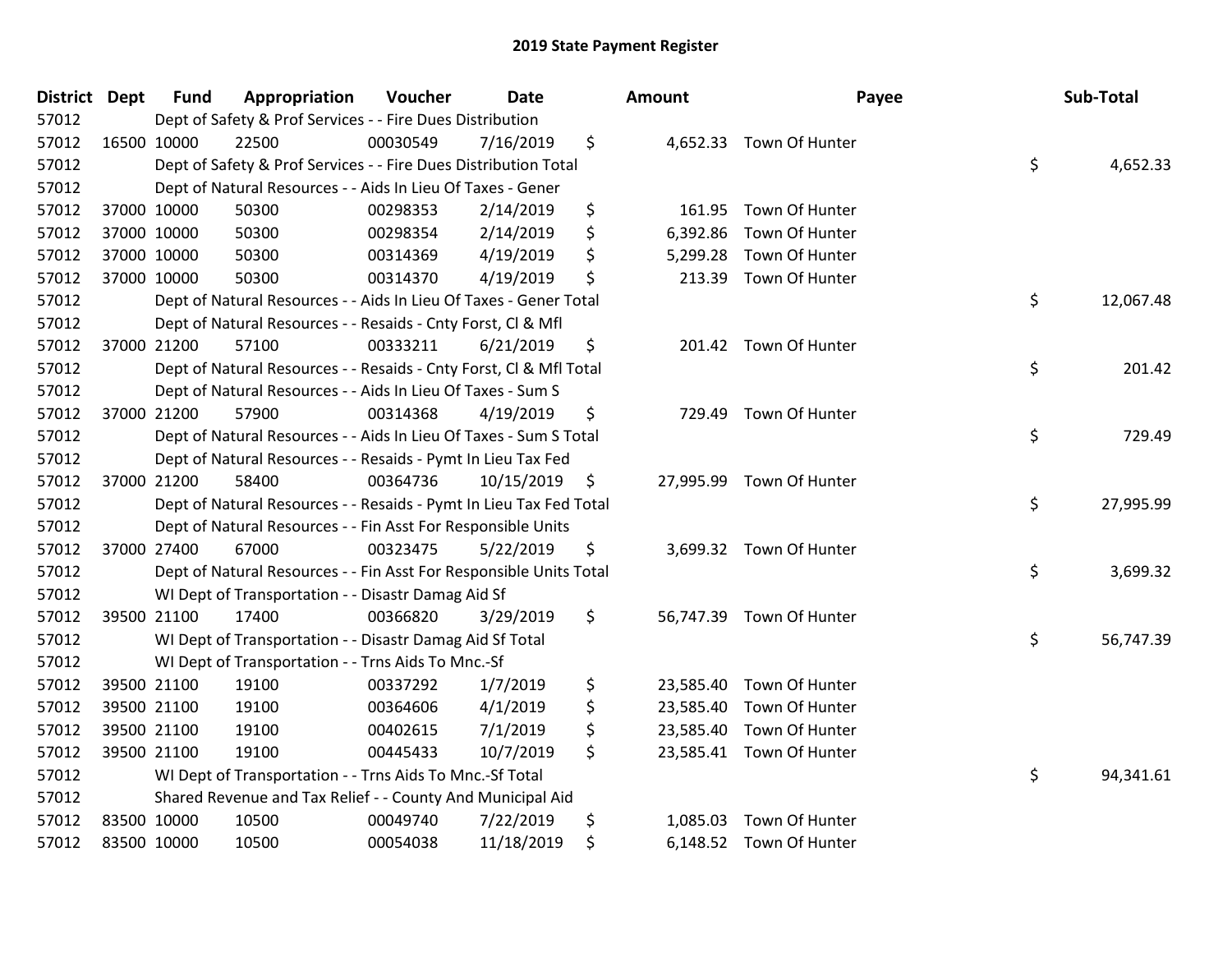| District Dept      | Fund        | Appropriation                                                    | Voucher  | Date      | <b>Amount</b> | Payee                | Sub-Total  |
|--------------------|-------------|------------------------------------------------------------------|----------|-----------|---------------|----------------------|------------|
| 57012              |             | Shared Revenue and Tax Relief - - County And Municipal Aid Total |          |           |               |                      | 7,233.55   |
| 57012              |             | Shared Revenue and Tax Relief - - Exempt Computer Aid            |          |           |               |                      |            |
| 57012              | 83500 10000 | 10900                                                            | 00046797 | 7/22/2019 |               | 22.86 Town Of Hunter |            |
| 57012              |             | Shared Revenue and Tax Relief - - Exempt Computer Aid Total      |          |           |               |                      | 22.86      |
| 57012              |             | Shared Revenue and Tax Relief - - Personal Property Aid          |          |           |               |                      |            |
| 57012              | 83500 10000 | 11100                                                            | 00041373 | 5/6/2019  | 108.53        | Town Of Hunter       |            |
| 57012              |             | Shared Revenue and Tax Relief - - Personal Property Aid Total    |          |           |               |                      | 108.53     |
| <b>57012 Total</b> |             |                                                                  |          |           |               |                      | 207,799.97 |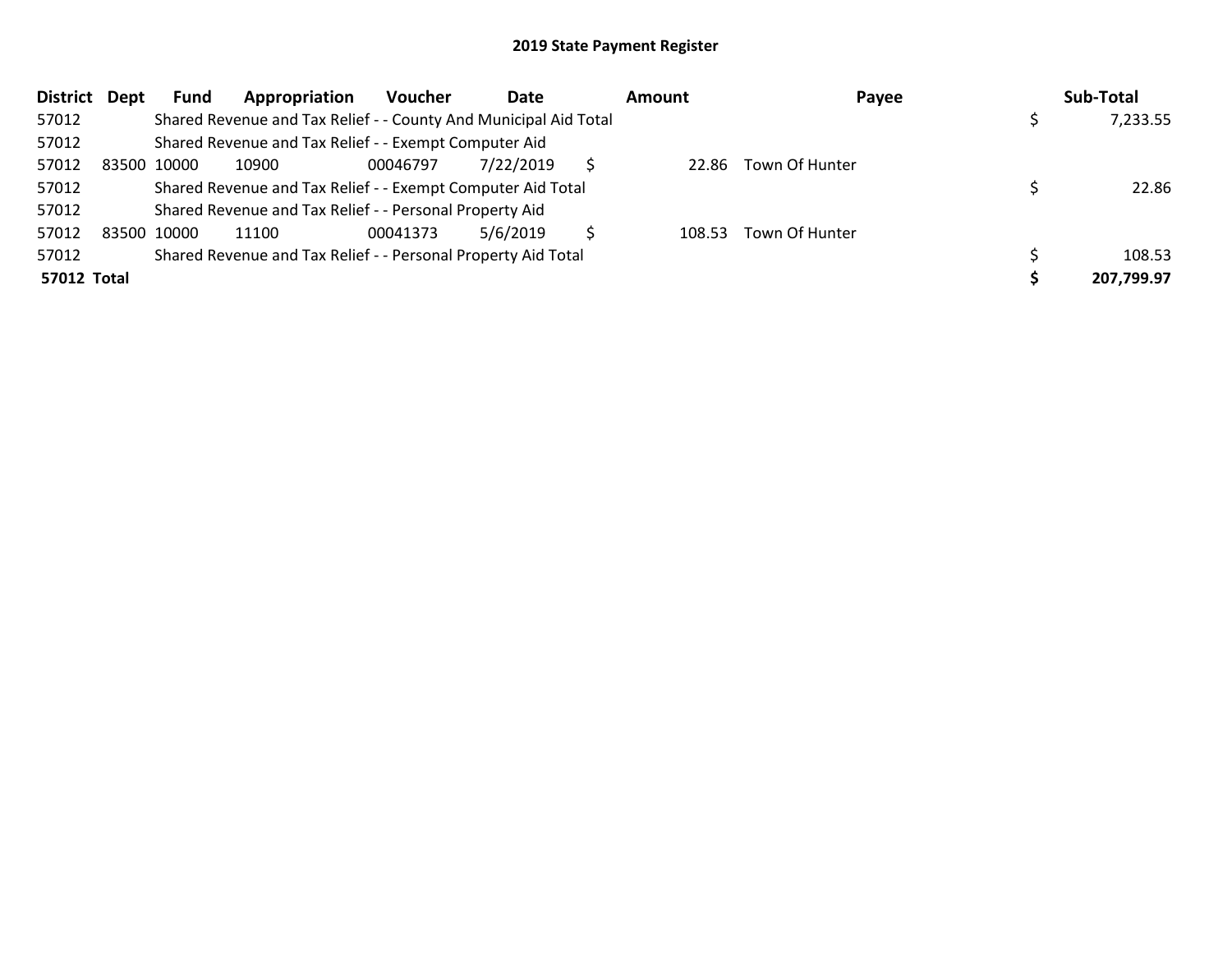| District Dept | <b>Fund</b> | Appropriation                                                      | Voucher  | Date       | <b>Amount</b>   | Payee                     | Sub-Total        |
|---------------|-------------|--------------------------------------------------------------------|----------|------------|-----------------|---------------------------|------------------|
| 57014         |             | Dept of Safety & Prof Services - - Fire Dues Distribution          |          |            |                 |                           |                  |
| 57014         | 16500 10000 | 22500                                                              | 00030262 | 7/16/2019  | \$              | 8,374.97 Town Of Lenroot  |                  |
| 57014         |             | Dept of Safety & Prof Services - - Fire Dues Distribution Total    |          |            |                 |                           | \$<br>8,374.97   |
| 57014         |             | Dept of Natural Resources - - Aids In Lieu Of Taxes - Gener        |          |            |                 |                           |                  |
| 57014         | 37000 10000 | 50300                                                              | 00298358 | 2/14/2019  | \$<br>7,860.42  | Town Of Lenroot           |                  |
| 57014         | 37000 10000 | 50300                                                              | 00314396 | 4/19/2019  | \$<br>73.50     | Town Of Lenroot           |                  |
| 57014         |             | Dept of Natural Resources - - Aids In Lieu Of Taxes - Gener Total  |          |            |                 |                           | \$<br>7,933.92   |
| 57014         |             | Dept of Natural Resources - - Resaids - Cnty Forst, Cl & Mfl       |          |            |                 |                           |                  |
| 57014         | 37000 21200 | 57100                                                              | 00333212 | 6/21/2019  | \$              | 7,591.34 Town Of Lenroot  |                  |
| 57014         |             | Dept of Natural Resources - - Resaids - Cnty Forst, CI & Mfl Total |          |            |                 |                           | \$<br>7,591.34   |
| 57014         |             | Dept of Natural Resources - - Aids In Lieu Of Taxes - Sum S        |          |            |                 |                           |                  |
| 57014         | 37000 21200 | 57900                                                              | 00314393 | 4/19/2019  | \$              | 105.65 Town Of Lenroot    |                  |
| 57014         | 37000 21200 | 57900                                                              | 00314394 | 4/19/2019  | \$<br>2,040.76  | Town Of Lenroot           |                  |
| 57014         | 37000 21200 | 57900                                                              | 00314395 | 4/19/2019  | \$<br>3.20      | Town Of Lenroot           |                  |
| 57014         |             | Dept of Natural Resources - - Aids In Lieu Of Taxes - Sum S Total  |          |            |                 |                           | \$<br>2,149.61   |
| 57014         |             | Dept of Natural Resources - - Land Acquisition                     |          |            |                 |                           |                  |
| 57014         | 37000 36300 | <b>TA100</b>                                                       | 00306130 | 3/19/2019  | \$<br>3,750.00  | Town Of Lenroot           |                  |
| 57014         | 37000 36300 | <b>TA100</b>                                                       | 00349240 | 8/8/2019   | \$<br>3,750.00  | Town Of Lenroot           |                  |
| 57014         |             | Dept of Natural Resources - - Land Acquisition Total               |          |            |                 |                           | \$<br>7,500.00   |
| 57014         |             | WI Dept of Transportation - - Trns Aids To Mnc.-Sf                 |          |            |                 |                           |                  |
| 57014         | 39500 21100 | 19100                                                              | 00337293 | 1/7/2019   | \$<br>52,086.17 | Town Of Lenroot           |                  |
| 57014         | 39500 21100 | 19100                                                              | 00364607 | 4/1/2019   | \$<br>52,086.17 | Town Of Lenroot           |                  |
| 57014         | 39500 21100 | 19100                                                              | 00402616 | 7/1/2019   | \$              | 52,086.17 Town Of Lenroot |                  |
| 57014         | 39500 21100 | 19100                                                              | 00445434 | 10/7/2019  | \$<br>52,086.18 | Town Of Lenroot           |                  |
| 57014         |             | WI Dept of Transportation - - Trns Aids To Mnc.-Sf Total           |          |            |                 |                           | \$<br>208,344.69 |
| 57014         |             | Shared Revenue and Tax Relief - - County And Municipal Aid         |          |            |                 |                           |                  |
| 57014         | 83500 10000 | 10500                                                              | 00049741 | 7/22/2019  | \$<br>3,305.49  | Town Of Lenroot           |                  |
| 57014         | 83500 10000 | 10500                                                              | 00054039 | 11/18/2019 | \$              | 18,731.08 Town Of Lenroot |                  |
| 57014         |             | Shared Revenue and Tax Relief - - County And Municipal Aid Total   |          |            |                 |                           | \$<br>22,036.57  |
| 57014         |             | Shared Revenue and Tax Relief - - Exempt Computer Aid              |          |            |                 |                           |                  |
| 57014         | 83500 10000 | 10900                                                              | 00046798 | 7/22/2019  | \$<br>36.37     | Town Of Lenroot           |                  |
| 57014         |             | Shared Revenue and Tax Relief - - Exempt Computer Aid Total        |          |            |                 |                           | \$<br>36.37      |
| 57014         |             | Shared Revenue and Tax Relief - - Personal Property Aid            |          |            |                 |                           |                  |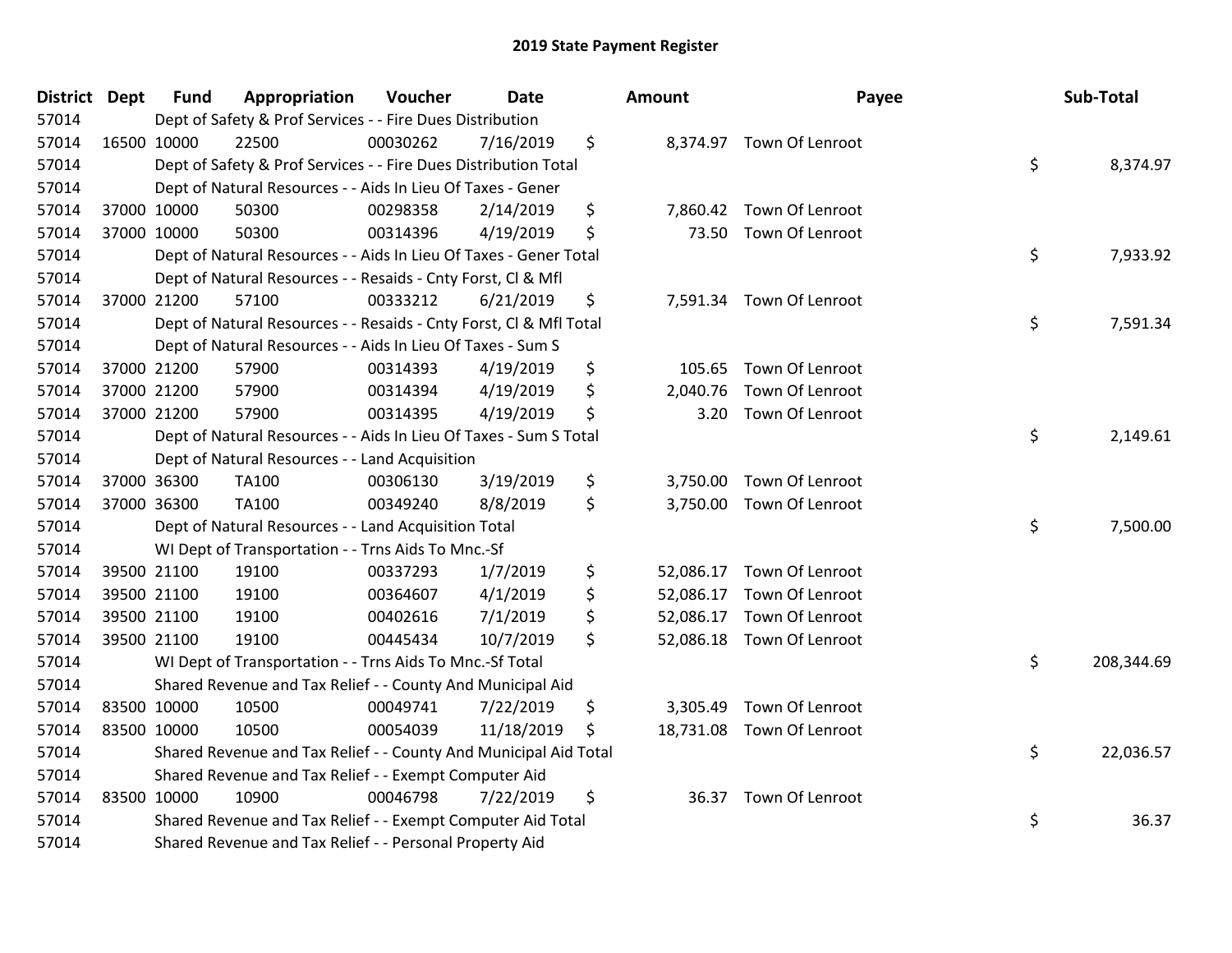| District Dept | Fund        | <b>Appropriation</b>                                          | <b>Voucher</b> | Date     | Amount | <b>Pavee</b>          | Sub-Total  |
|---------------|-------------|---------------------------------------------------------------|----------------|----------|--------|-----------------------|------------|
| 57014         | 83500 10000 | 11100                                                         | 00041374       | 5/6/2019 |        | 21.86 Town Of Lenroot |            |
| 57014         |             | Shared Revenue and Tax Relief - - Personal Property Aid Total |                |          |        |                       | 21.86      |
| 57014 Total   |             |                                                               |                |          |        |                       | 263,989.33 |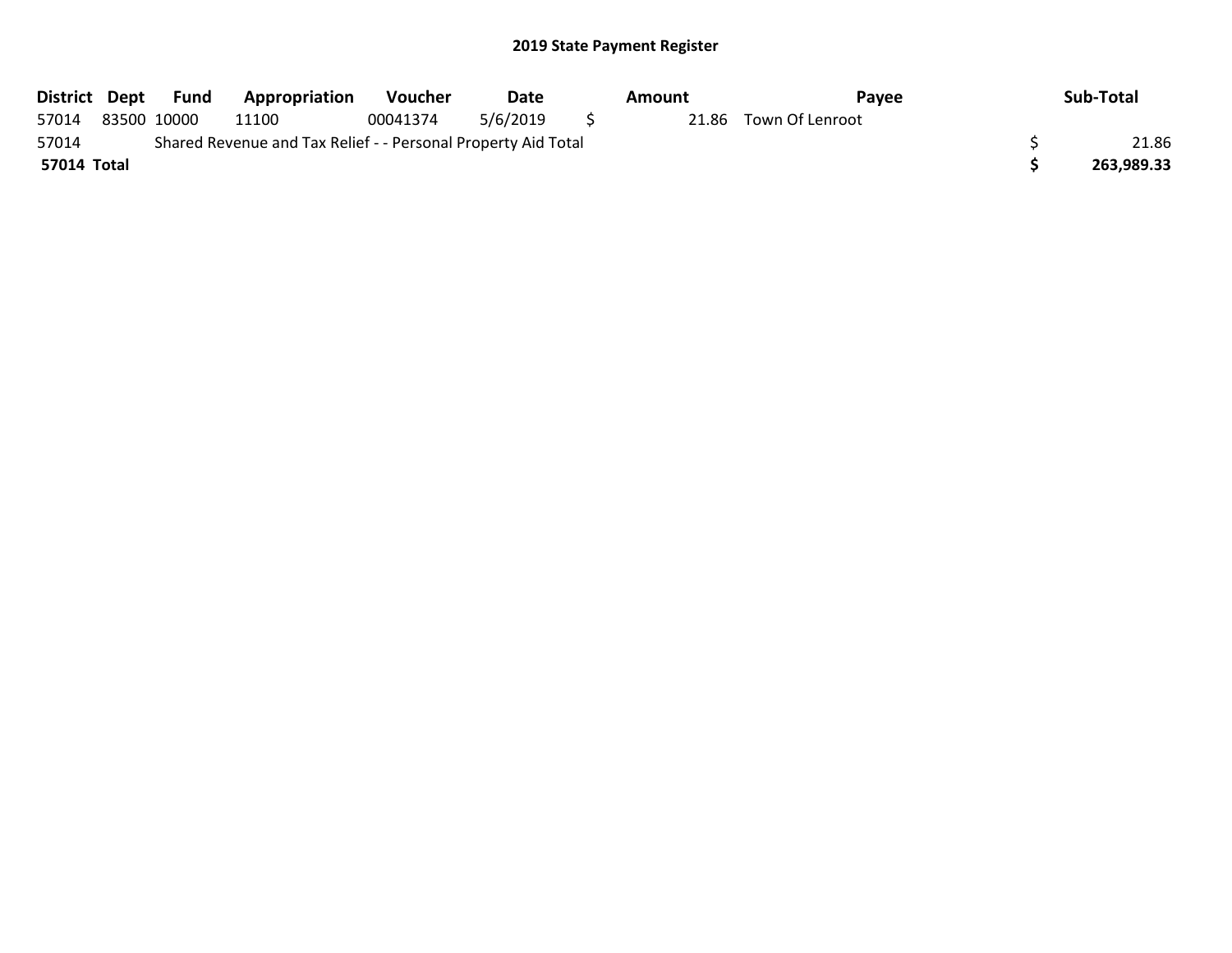| <b>District</b> | Dept        | Fund | Appropriation                                                      | Voucher  | <b>Date</b> | <b>Amount</b>   | Payee                         | Sub-Total       |
|-----------------|-------------|------|--------------------------------------------------------------------|----------|-------------|-----------------|-------------------------------|-----------------|
| 57016           |             |      | Dept of Safety & Prof Services - - Fire Dues Distribution          |          |             |                 |                               |                 |
| 57016           | 16500 10000 |      | 22500                                                              | 00031594 | 7/17/2019   | \$<br>469.52    | Town Of Meadowbrook           |                 |
| 57016           |             |      | Dept of Safety & Prof Services - - Fire Dues Distribution Total    |          |             |                 |                               | \$<br>469.52    |
| 57016           |             |      | Dept of Natural Resources - - Resaids - Cnty Forst, CI & Mfl       |          |             |                 |                               |                 |
| 57016           | 37000 21200 |      | 57100                                                              | 00333213 | 6/21/2019   | \$<br>2.674.39  | Town Of Meadowbrook           |                 |
| 57016           |             |      | Dept of Natural Resources - - Resaids - Cnty Forst, Cl & Mfl Total |          |             |                 |                               | \$<br>2,674.39  |
| 57016           |             |      | Dept of Natural Resources - - Fin Asst For Responsible Units       |          |             |                 |                               |                 |
| 57016           | 37000 27400 |      | 67000                                                              | 00322656 | 5/22/2019   | \$<br>878.37    | Town Of Meadowbrook           |                 |
| 57016           |             |      | Dept of Natural Resources - - Fin Asst For Responsible Units Total |          |             |                 |                               | \$<br>878.37    |
| 57016           |             |      | WI Dept of Transportation - - Trns Aids To Mnc.-Sf                 |          |             |                 |                               |                 |
| 57016           | 39500 21100 |      | 19100                                                              | 00337294 | 1/7/2019    | \$<br>14,253.72 | Town Of Meadowbrook           |                 |
| 57016           | 39500 21100 |      | 19100                                                              | 00364608 | 4/1/2019    | \$<br>14,253.72 | Town Of Meadowbrook           |                 |
| 57016           | 39500 21100 |      | 19100                                                              | 00402617 | 7/1/2019    | \$<br>14,253.72 | Town Of Meadowbrook           |                 |
| 57016           | 39500 21100 |      | 19100                                                              | 00445435 | 10/7/2019   | \$              | 14,253.72 Town Of Meadowbrook |                 |
| 57016           |             |      | WI Dept of Transportation - - Trns Aids To Mnc.-Sf Total           |          |             |                 |                               | \$<br>57,014.88 |
| 57016           |             |      | Elections Commission - - 2018 Hava Election Security               |          |             |                 |                               |                 |
| 57016           | 51000 22000 |      | 18200                                                              | 00002352 | 11/12/2019  | \$<br>600.00    | Town Of Meadowbrook           |                 |
| 57016           |             |      | Elections Commission - - 2018 Hava Election Security Total         |          |             |                 |                               | \$<br>600.00    |
| 57016           |             |      | Shared Revenue and Tax Relief - - County And Municipal Aid         |          |             |                 |                               |                 |
| 57016           | 83500 10000 |      | 10500                                                              | 00049742 | 7/22/2019   | \$<br>3,187.54  | Town Of Meadowbrook           |                 |
| 57016           | 83500 10000 |      | 10500                                                              | 00054040 | 11/18/2019  | \$              | 18,062.70 Town Of Meadowbrook |                 |
| 57016           |             |      | Shared Revenue and Tax Relief - - County And Municipal Aid Total   |          |             |                 |                               | \$<br>21,250.24 |
| 57016 Total     |             |      |                                                                    |          |             |                 |                               | 82,887.40       |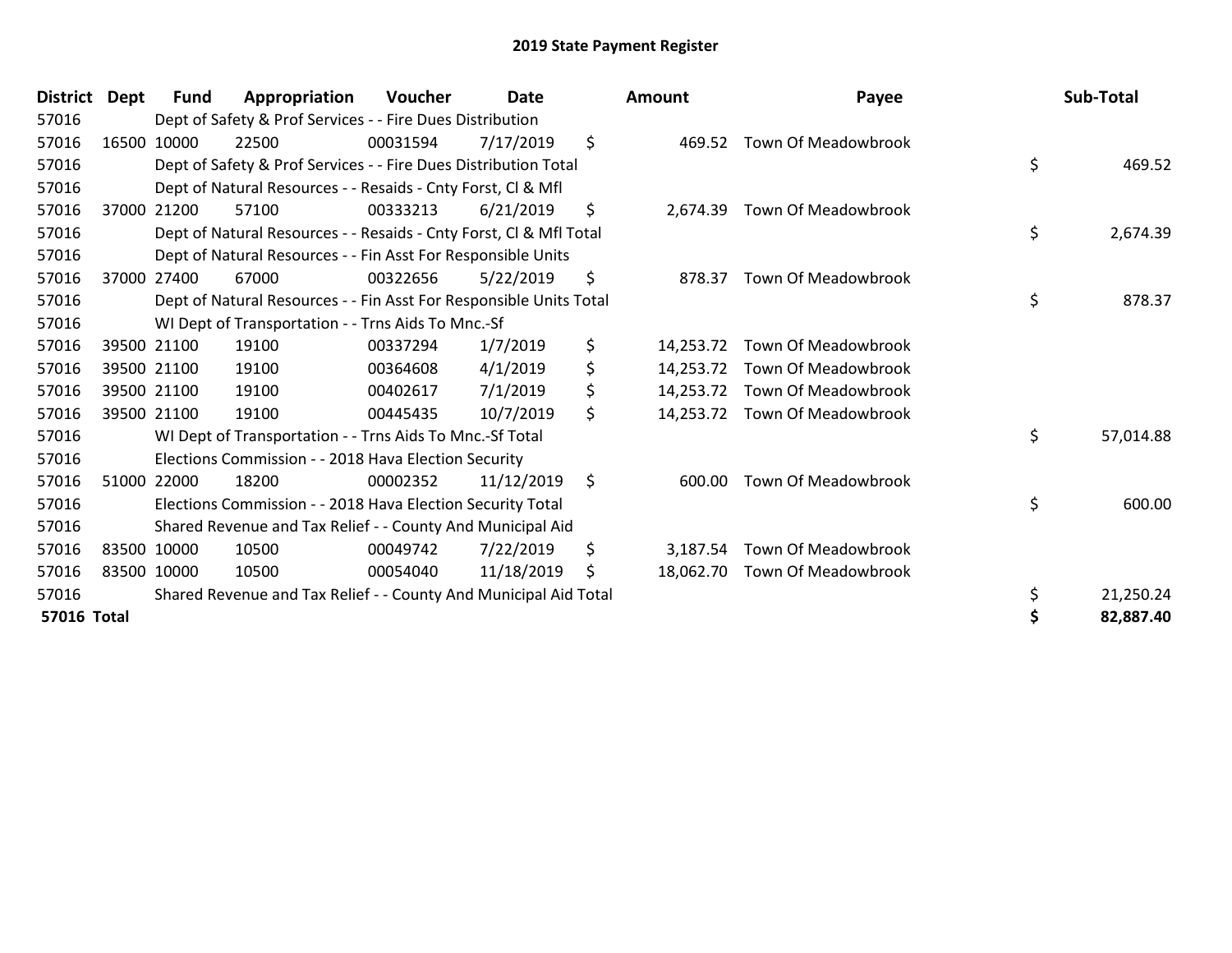| <b>District Dept</b> |             | <b>Fund</b> | Appropriation                                                        | Voucher  | <b>Date</b> | Amount          | Payee                    | Sub-Total        |
|----------------------|-------------|-------------|----------------------------------------------------------------------|----------|-------------|-----------------|--------------------------|------------------|
| 57018                |             |             | Dept of Safety & Prof Services - - Fire Dues Distribution            |          |             |                 |                          |                  |
| 57018                |             | 16500 10000 | 22500                                                                | 00031567 | 7/18/2019   | \$<br>591.30    | Town Of Meteor           |                  |
| 57018                |             |             | Dept of Safety & Prof Services - - Fire Dues Distribution Total      |          |             |                 |                          | \$<br>591.30     |
| 57018                |             |             | Dept of Natural Resources - - Resaids - Cnty Forst, CI & Mfl         |          |             |                 |                          |                  |
| 57018                |             | 37000 21200 | 57100                                                                | 00333214 | 6/21/2019   | \$              | 2,245.64 Town Of Meteor  |                  |
| 57018                |             |             | Dept of Natural Resources - - Resaids - Cnty Forst, Cl & Mfl Total   |          |             |                 |                          | \$<br>2,245.64   |
| 57018                |             |             | Dept of Natural Resources - - Fin Asst For Responsible Units         |          |             |                 |                          |                  |
| 57018                | 37000 27400 |             | 67000                                                                | 00322797 | 5/22/2019   | \$              | 750.38 Town Of Meteor    |                  |
| 57018                |             |             | Dept of Natural Resources - - Fin Asst For Responsible Units Total   |          |             |                 |                          | \$<br>750.38     |
| 57018                |             |             | Dept of Natural Resources - - Recycling Consolidation Grants         |          |             |                 |                          |                  |
| 57018                |             | 37000 27400 | 67300                                                                | 00322797 | 5/22/2019   | \$<br>37.91     | Town Of Meteor           |                  |
| 57018                |             |             | Dept of Natural Resources - - Recycling Consolidation Grants Total   |          |             |                 |                          | \$<br>37.91      |
| 57018                |             |             | WI Dept of Transportation - - Trns Aids To Mnc.-Sf                   |          |             |                 |                          |                  |
| 57018                |             | 39500 21100 | 19100                                                                | 00337295 | 1/7/2019    | \$<br>16,066.02 | Town Of Meteor           |                  |
| 57018                |             | 39500 21100 | 19100                                                                | 00364609 | 4/1/2019    | \$              | 16,066.02 Town Of Meteor |                  |
| 57018                |             | 39500 21100 | 19100                                                                | 00402618 | 7/1/2019    | \$<br>16,066.02 | Town Of Meteor           |                  |
| 57018                |             | 39500 21100 | 19100                                                                | 00445436 | 10/7/2019   | \$              | 16,066.04 Town Of Meteor |                  |
| 57018                |             |             | WI Dept of Transportation - - Trns Aids To Mnc.-Sf Total             |          |             |                 |                          | \$<br>64,264.10  |
| 57018                |             |             | Department of Administration - - Hv Trans Ln Annual Impact Fee       |          |             |                 |                          |                  |
| 57018                |             | 50500 10000 | 17400                                                                | 00101078 | 5/1/2019    | \$              | 28,780.00 Town Of Meteor |                  |
| 57018                |             |             | Department of Administration - - Hv Trans Ln Annual Impact Fee Total |          |             |                 |                          | \$<br>28,780.00  |
| 57018                |             |             | Elections Commission - - 2018 Hava Election Security                 |          |             |                 |                          |                  |
| 57018                |             | 51000 22000 | 18200                                                                | 00002335 | 11/8/2019   | \$<br>1,200.00  | Town Of Meteor           |                  |
| 57018                |             |             | Elections Commission - - 2018 Hava Election Security Total           |          |             |                 |                          | \$<br>1,200.00   |
| 57018                |             |             | Shared Revenue and Tax Relief - - County And Municipal Aid           |          |             |                 |                          |                  |
| 57018                |             | 83500 10000 | 10500                                                                | 00049743 | 7/22/2019   | \$              | 1,480.79 Town Of Meteor  |                  |
| 57018                | 83500 10000 |             | 10500                                                                | 00054041 | 11/18/2019  | \$              | 8,391.12 Town Of Meteor  |                  |
| 57018                |             |             | Shared Revenue and Tax Relief - - County And Municipal Aid Total     |          |             |                 |                          | \$<br>9,871.91   |
| <b>57018 Total</b>   |             |             |                                                                      |          |             |                 |                          | \$<br>107,741.24 |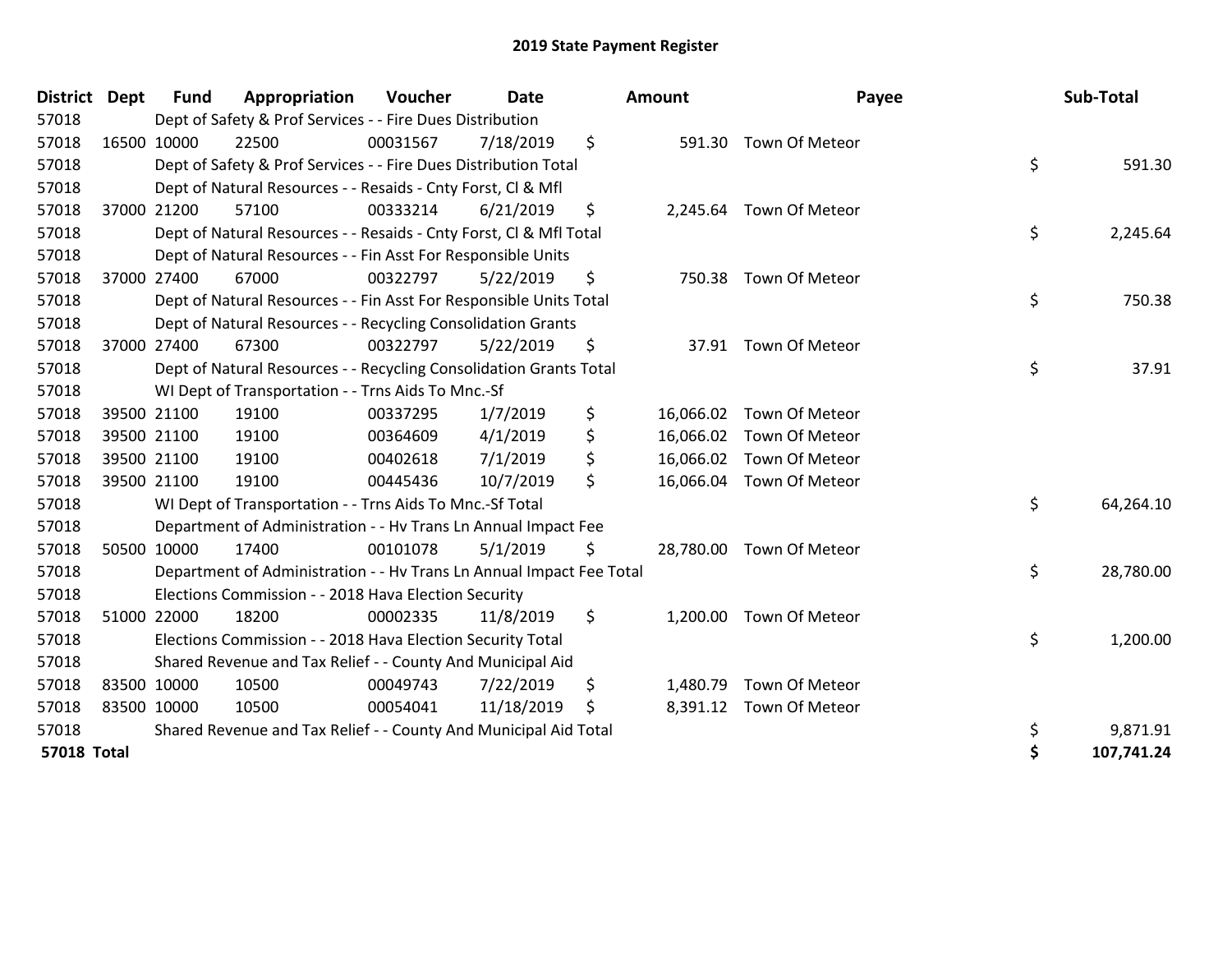| District Dept | <b>Fund</b> | Appropriation                                                       | Voucher  | <b>Date</b> | <b>Amount</b>   | Payee                    | Sub-Total       |
|---------------|-------------|---------------------------------------------------------------------|----------|-------------|-----------------|--------------------------|-----------------|
| 57020         |             | Dept of Safety & Prof Services - - Fire Dues Distribution           |          |             |                 |                          |                 |
| 57020         | 16500 10000 | 22500                                                               | 00031291 | 7/18/2019   | \$              | 1,470.41 Town Of Ojibwa  |                 |
| 57020         |             | Dept of Safety & Prof Services - - Fire Dues Distribution Total     |          |             |                 |                          | \$<br>1,470.41  |
| 57020         |             | Dept of Natural Resources - - Aids In Lieu Of Taxes - Gener         |          |             |                 |                          |                 |
| 57020         | 37000 10000 | 50300                                                               | 00298359 | 2/14/2019   | \$<br>309.37    | Town Of Ojibwa           |                 |
| 57020         | 37000 10000 | 50300                                                               | 00314470 | 4/19/2019   | \$<br>18.66     | Town Of Ojibwa           |                 |
| 57020         | 37000 10000 | 50300                                                               | 00314471 | 4/19/2019   | \$<br>25.80     | Town Of Ojibwa           |                 |
| 57020         |             | Dept of Natural Resources - - Aids In Lieu Of Taxes - Gener Total   |          |             |                 |                          | \$<br>353.83    |
| 57020         |             | Dept of Natural Resources - - Resaids - Cnty Forst, Cl & Mfl        |          |             |                 |                          |                 |
| 57020         | 37000 21200 | 57100                                                               | 00333215 | 6/21/2019   | \$              | 3,526.11 Town Of Ojibwa  |                 |
| 57020         |             | Dept of Natural Resources - - Resaids - Cnty Forst, Cl & Mfl Total  |          |             |                 |                          | \$<br>3,526.11  |
| 57020         |             | Dept of Natural Resources - - Ra- Atv Project Aids                  |          |             |                 |                          |                 |
| 57020         | 37000 21200 | 57700                                                               | 00349339 | 8/9/2019    | \$              | 2,560.40 Town Of Ojibwa  |                 |
| 57020         |             | Dept of Natural Resources - - Ra- Atv Project Aids Total            |          |             |                 |                          | \$<br>2,560.40  |
| 57020         |             | Dept of Natural Resources - - Aids In Lieu Of Taxes - Sum S         |          |             |                 |                          |                 |
| 57020         | 37000 21200 | 57900                                                               | 00314469 | 4/19/2019   | \$<br>2.58      | Town Of Ojibwa           |                 |
| 57020         | 37000 21200 | 57900                                                               | 00314472 | 4/19/2019   | \$<br>1.87      | Town Of Ojibwa           |                 |
| 57020         |             | Dept of Natural Resources - - Aids In Lieu Of Taxes - Sum S Total   |          |             |                 |                          | \$<br>4.45      |
| 57020         |             | WI Dept of Transportation - - Disastr Damag Aid Sf                  |          |             |                 |                          |                 |
| 57020         | 39500 21100 | 17400                                                               | 00348528 | 2/4/2019    | \$              | 19,132.12 Town Of Ojibwa |                 |
| 57020         |             | WI Dept of Transportation - - Disastr Damag Aid Sf Total            |          |             |                 |                          | \$<br>19,132.12 |
| 57020         |             | WI Dept of Transportation - - Trns Aids To Mnc.-Sf                  |          |             |                 |                          |                 |
| 57020         | 39500 21100 | 19100                                                               | 00337296 | 1/7/2019    | \$              | 16,298.95 Town Of Ojibwa |                 |
| 57020         | 39500 21100 | 19100                                                               | 00364610 | 4/1/2019    | \$<br>16,298.95 | Town Of Ojibwa           |                 |
| 57020         | 39500 21100 | 19100                                                               | 00402619 | 7/1/2019    | \$<br>16,298.95 | Town Of Ojibwa           |                 |
| 57020         | 39500 21100 | 19100                                                               | 00445437 | 10/7/2019   | \$              | 16,298.96 Town Of Ojibwa |                 |
| 57020         |             | WI Dept of Transportation - - Trns Aids To Mnc.-Sf Total            |          |             |                 |                          | \$<br>65,195.81 |
| 57020         |             | Department of Military Affairs - - Major Disaster Assist; Pif       |          |             |                 |                          |                 |
| 57020         | 46500 27200 | 36500                                                               | 00069035 | 11/5/2019   | \$              | 11,595.15 Town Of Ojibwa |                 |
| 57020         |             | Department of Military Affairs - - Major Disaster Assist; Pif Total |          |             |                 |                          | \$<br>11,595.15 |
| 57020         |             | Shared Revenue and Tax Relief - - County And Municipal Aid          |          |             |                 |                          |                 |
| 57020         | 83500 10000 | 10500                                                               | 00049744 | 7/22/2019   | \$              | 1,076.90 Town Of Ojibwa  |                 |
| 57020         | 83500 10000 | 10500                                                               | 00054042 | 11/18/2019  | \$              | 6,102.46 Town Of Ojibwa  |                 |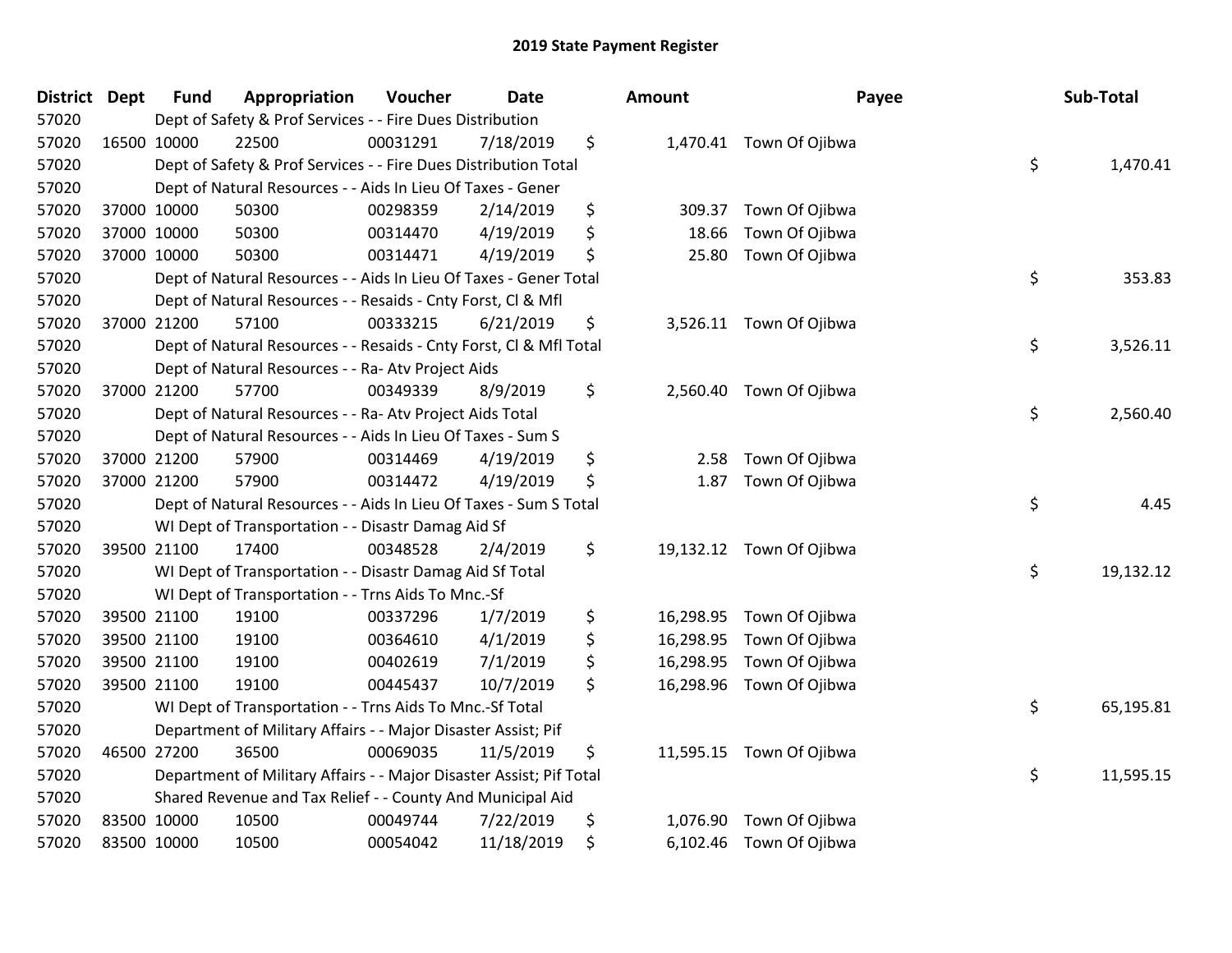| <b>District</b> | <b>Dept</b> | Fund        | Appropriation                                                    | <b>Voucher</b> | Date       |    | Amount | Payee          |     | Sub-Total  |
|-----------------|-------------|-------------|------------------------------------------------------------------|----------------|------------|----|--------|----------------|-----|------------|
| 57020           |             |             | Shared Revenue and Tax Relief - - County And Municipal Aid Total |                |            |    |        |                | \$. | 7,179.36   |
| 57020           |             |             | Shared Revenue and Tax Relief - - Exempt Computer Aid            |                |            |    |        |                |     |            |
| 57020           |             | 83500 10000 | 10900                                                            | 00046799       | 7/22/2019  | S  | 3.11   | Town Of Ojibwa |     |            |
| 57020           |             |             | Shared Revenue and Tax Relief - - Exempt Computer Aid Total      |                |            |    |        |                |     | 3.11       |
| 57020           |             |             | Shared Revenue and Tax Relief - - Utility Aid                    |                |            |    |        |                |     |            |
| 57020           |             | 83500 10000 | 11000                                                            | 00049744       | 7/22/2019  | \$ | 0.15   | Town Of Ojibwa |     |            |
| 57020           |             | 83500 10000 | 11000                                                            | 00054042       | 11/18/2019 |    | 0.87   | Town Of Ojibwa |     |            |
| 57020           |             |             | Shared Revenue and Tax Relief - - Utility Aid Total              |                |            |    |        |                |     | 1.02       |
| 57020           |             |             | Shared Revenue and Tax Relief - - Personal Property Aid          |                |            |    |        |                |     |            |
| 57020           |             | 83500 10000 | 11100                                                            | 00041375       | 5/6/2019   | \$ | 36.07  | Town Of Ojibwa |     |            |
| 57020           |             |             | Shared Revenue and Tax Relief - - Personal Property Aid Total    |                |            |    |        |                |     | 36.07      |
| 57020 Total     |             |             |                                                                  |                |            |    |        |                |     | 111,057.84 |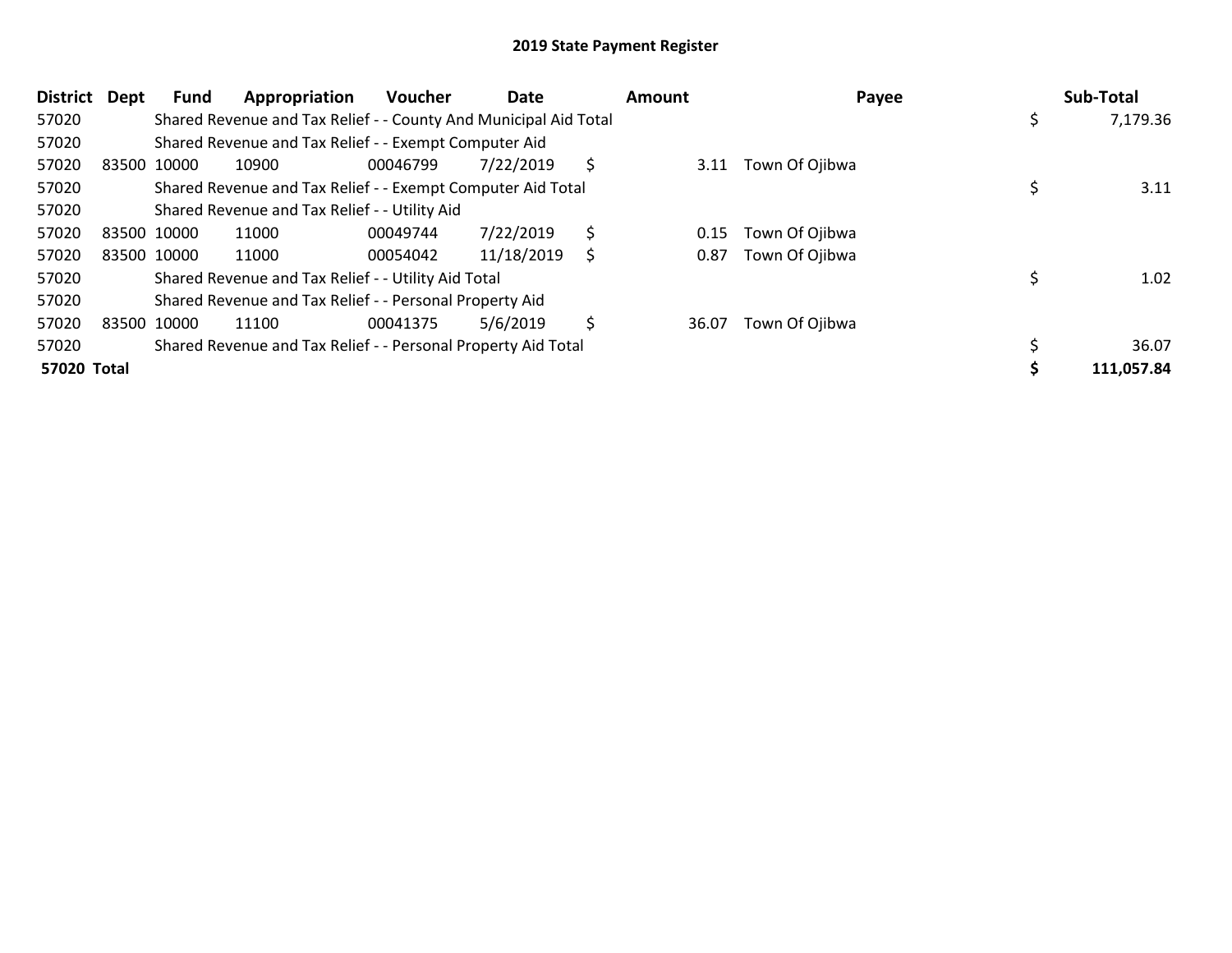| District Dept | <b>Fund</b> | Appropriation                                                      | Voucher  | <b>Date</b> | Amount         | Payee                      | Sub-Total        |
|---------------|-------------|--------------------------------------------------------------------|----------|-------------|----------------|----------------------------|------------------|
| 57022         |             | Dept of Safety & Prof Services - - Fire Dues Distribution          |          |             |                |                            |                  |
| 57022         | 16500 10000 | 22500                                                              | 00031308 | 7/18/2019   | \$             | 1,410.18 Town Of Radisson  |                  |
| 57022         |             | Dept of Safety & Prof Services - - Fire Dues Distribution Total    |          |             |                |                            | \$<br>1,410.18   |
| 57022         |             | Dept of Natural Resources - - Aids In Lieu Of Taxes - Gener        |          |             |                |                            |                  |
| 57022         | 37000 10000 | 50300                                                              | 00298363 | 2/14/2019   | \$<br>1,182.23 | Town Of Radisson           |                  |
| 57022         | 37000 10000 | 50300                                                              | 00314515 | 4/19/2019   | \$<br>24.84    | Town Of Radisson           |                  |
| 57022         |             | Dept of Natural Resources - - Aids In Lieu Of Taxes - Gener Total  |          |             |                |                            | \$<br>1,207.07   |
| 57022         |             | Dept of Natural Resources - - Resaids - Cnty Forst, Cl & Mfl       |          |             |                |                            |                  |
| 57022         | 37000 21200 | 57100                                                              | 00333216 | 6/21/2019   | \$             | 2,407.99 Town Of Radisson  |                  |
| 57022         |             | Dept of Natural Resources - - Resaids - Cnty Forst, Cl & Mfl Total |          |             |                |                            | \$<br>2,407.99   |
| 57022         |             | Dept of Natural Resources - - Aids In Lieu Of Taxes - Sum S        |          |             |                |                            |                  |
| 57022         | 37000 21200 | 57900                                                              | 00314514 | 4/19/2019   | \$             | 257.28 Town Of Radisson    |                  |
| 57022         |             | Dept of Natural Resources - - Aids In Lieu Of Taxes - Sum S Total  |          |             |                |                            | \$<br>257.28     |
| 57022         |             | Dept of Natural Resources - - Fin Asst For Responsible Units       |          |             |                |                            |                  |
| 57022         | 37000 27400 | 67000                                                              | 00323105 | 5/22/2019   | \$             | 2,109.85 Town Of Radisson  |                  |
| 57022         |             | Dept of Natural Resources - - Fin Asst For Responsible Units Total |          |             |                |                            | \$<br>2,109.85   |
| 57022         |             | WI Dept of Transportation - - Trns Aids To Mnc.-Sf                 |          |             |                |                            |                  |
| 57022         | 39500 21100 | 19100                                                              | 00337297 | 1/7/2019    | \$             | 38,148.92 Town Of Radisson |                  |
| 57022         | 39500 21100 | 19100                                                              | 00364611 | 4/1/2019    | \$             | 38,148.92 Town Of Radisson |                  |
| 57022         | 39500 21100 | 19100                                                              | 00402620 | 7/1/2019    | \$             | 38,148.92 Town Of Radisson |                  |
| 57022         | 39500 21100 | 19100                                                              | 00445438 | 10/7/2019   | \$             | 38,148.92 Town Of Radisson |                  |
| 57022         |             | WI Dept of Transportation - - Trns Aids To Mnc.-Sf Total           |          |             |                |                            | \$<br>152,595.68 |
| 57022         |             | WI Dept of Transportation - - Loc Rd Imp Prg St Fd                 |          |             |                |                            |                  |
| 57022         | 39500 21100 | 27800                                                              | 00395861 | 6/20/2019   | \$             | 50,000.00 Town Of Radisson |                  |
| 57022         |             | WI Dept of Transportation - - Loc Rd Imp Prg St Fd Total           |          |             |                |                            | \$<br>50,000.00  |
| 57022         |             | Shared Revenue and Tax Relief - - County And Municipal Aid         |          |             |                |                            |                  |
| 57022         | 83500 10000 | 10500                                                              | 00049745 | 7/22/2019   | \$<br>2,495.86 | Town Of Radisson           |                  |
| 57022         | 83500 10000 | 10500                                                              | 00054043 | 11/18/2019  | \$             | 14,143.21 Town Of Radisson |                  |
| 57022         |             | Shared Revenue and Tax Relief - - County And Municipal Aid Total   |          |             |                |                            | \$<br>16,639.07  |
| 57022         |             | Shared Revenue and Tax Relief - - Exempt Computer Aid              |          |             |                |                            |                  |
| 57022         | 83500 10000 | 10900                                                              | 00046800 | 7/22/2019   | \$<br>7.27     | Town Of Radisson           |                  |
| 57022         |             | Shared Revenue and Tax Relief - - Exempt Computer Aid Total        |          |             |                |                            | \$<br>7.27       |
| 57022         |             | Shared Revenue and Tax Relief - - Utility Aid                      |          |             |                |                            |                  |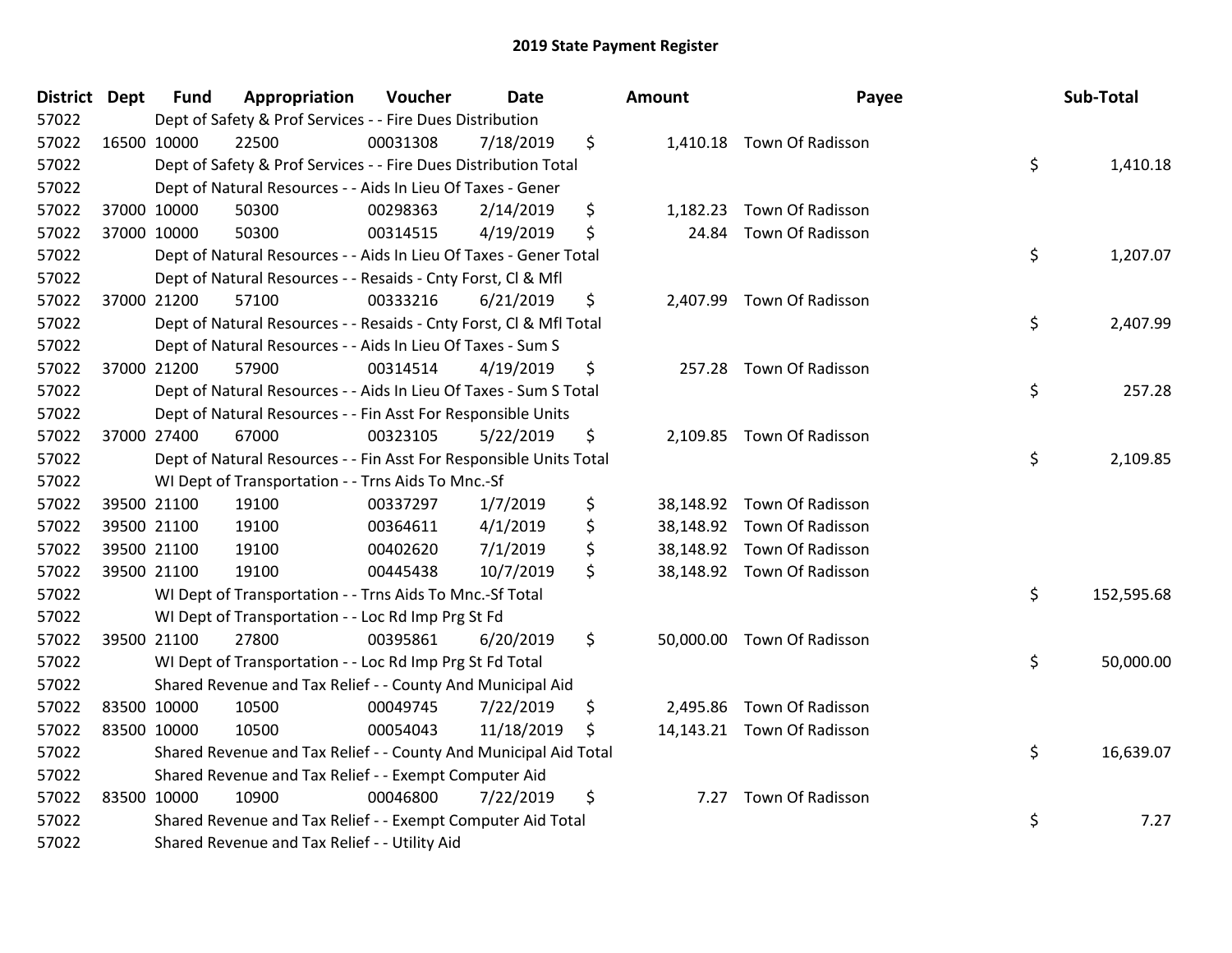| <b>District</b> | <b>Dept</b> | Fund | Appropriation                                                 | <b>Voucher</b> | Date       | Amount    | Pavee            | Sub-Total  |
|-----------------|-------------|------|---------------------------------------------------------------|----------------|------------|-----------|------------------|------------|
| 57022           | 83500 10000 |      | 11000                                                         | 00049745       | 7/22/2019  | 3,900.21  | Town Of Radisson |            |
| 57022           | 83500 10000 |      | 11000                                                         | 00054043       | 11/18/2019 | 22,506.86 | Town Of Radisson |            |
| 57022           |             |      | Shared Revenue and Tax Relief - - Utility Aid Total           |                |            |           |                  | 26,407.07  |
| 57022           |             |      | Shared Revenue and Tax Relief - - Personal Property Aid       |                |            |           |                  |            |
| 57022           | 83500 10000 |      | 11100                                                         | 00041376       | 5/6/2019   | 281.71    | Town Of Radisson |            |
| 57022           |             |      | Shared Revenue and Tax Relief - - Personal Property Aid Total |                |            |           |                  | 281.71     |
| 57022 Total     |             |      |                                                               |                |            |           |                  | 253,323.17 |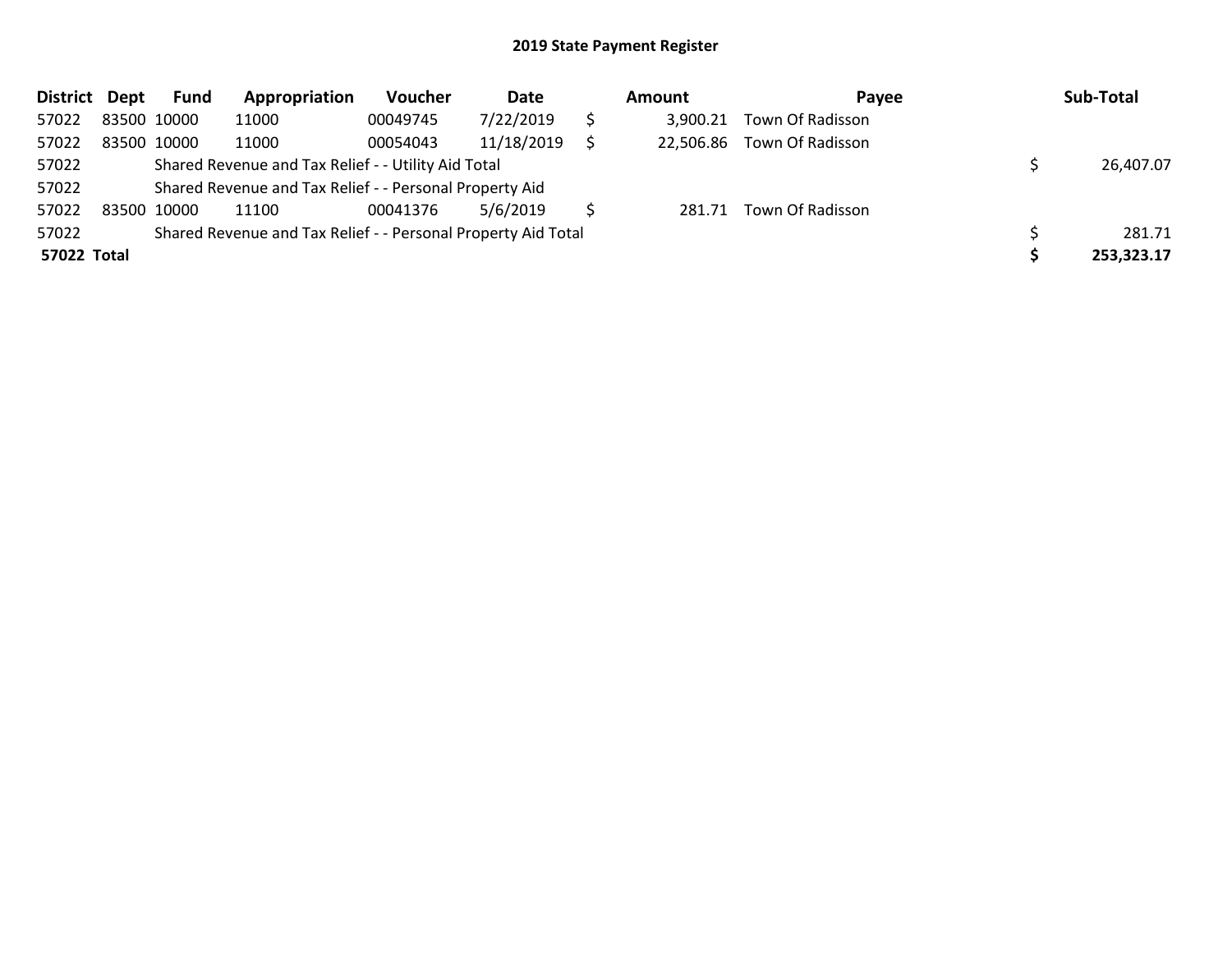| District Dept | <b>Fund</b> | Appropriation                                                      | Voucher  | <b>Date</b> | Amount          | Payee                        | Sub-Total        |
|---------------|-------------|--------------------------------------------------------------------|----------|-------------|-----------------|------------------------------|------------------|
| 57024         |             | Dept of Safety & Prof Services - - Fire Dues Distribution          |          |             |                 |                              |                  |
| 57024         | 16500 10000 | 22500                                                              | 00030210 | 7/16/2019   | \$              | 9,431.10 Town Of Round Lake  |                  |
| 57024         |             | Dept of Safety & Prof Services - - Fire Dues Distribution Total    |          |             |                 |                              | \$<br>9,431.10   |
| 57024         |             | Dept of Natural Resources - - Aids In Lieu Of Taxes - Gener        |          |             |                 |                              |                  |
| 57024         | 37000 10000 | 50300                                                              | 00298365 | 2/14/2019   | \$<br>8,125.74  | Town Of Round Lake           |                  |
| 57024         | 37000 10000 | 50300                                                              | 00314529 | 4/19/2019   | \$<br>80.00     | Town Of Round Lake           |                  |
| 57024         | 37000 10000 | 50300                                                              | 00314530 | 4/19/2019   | \$<br>128.00    | Town Of Round Lake           |                  |
| 57024         |             | Dept of Natural Resources - - Aids In Lieu Of Taxes - Gener Total  |          |             |                 |                              | \$<br>8,333.74   |
| 57024         |             | Dept of Natural Resources - - Resaids - Cnty Forst, Cl & Mfl       |          |             |                 |                              |                  |
| 57024         | 37000 21200 | 57100                                                              | 00333217 | 6/21/2019   | \$<br>2,072.74  | Town Of Round Lake           |                  |
| 57024         |             | Dept of Natural Resources - - Resaids - Cnty Forst, Cl & Mfl Total |          |             |                 |                              | \$<br>2,072.74   |
| 57024         |             | Dept of Natural Resources - - Aids In Lieu Of Taxes - Sum S        |          |             |                 |                              |                  |
| 57024         | 37000 21200 | 57900                                                              | 00314531 | 4/19/2019   | \$<br>1,053.84  | Town Of Round Lake           |                  |
| 57024         | 37000 21200 | 57900                                                              | 00314532 | 4/19/2019   | \$<br>78.40     | Town Of Round Lake           |                  |
| 57024         | 37000 21200 | 57900                                                              | 00314533 | 4/19/2019   | \$<br>1.50      | Town Of Round Lake           |                  |
| 57024         |             | Dept of Natural Resources - - Aids In Lieu Of Taxes - Sum S Total  |          |             |                 |                              | \$<br>1,133.74   |
| 57024         |             | Dept of Natural Resources - - Resaids - Pymt In Lieu Tax Fed       |          |             |                 |                              |                  |
| 57024         | 37000 21200 | 58400                                                              | 00364737 | 10/15/2019  | \$              | 95,062.46 Town Of Round Lake |                  |
| 57024         |             | Dept of Natural Resources - - Resaids - Pymt In Lieu Tax Fed Total |          |             |                 |                              | \$<br>95,062.46  |
| 57024         |             | Dept of Natural Resources - - Fin Asst For Responsible Units       |          |             |                 |                              |                  |
| 57024         | 37000 27400 | 67000                                                              | 00322970 | 5/22/2019   | \$<br>3,744.43  | Town Of Round Lake           |                  |
| 57024         |             | Dept of Natural Resources - - Fin Asst For Responsible Units Total |          |             |                 |                              | \$<br>3,744.43   |
| 57024         |             | WI Dept of Transportation - - Trns Aids To Mnc.-Sf                 |          |             |                 |                              |                  |
| 57024         | 39500 21100 | 19100                                                              | 00337298 | 1/7/2019    | \$<br>55,795.09 | Town Of Round Lake           |                  |
| 57024         | 39500 21100 | 19100                                                              | 00364612 | 4/1/2019    | \$<br>55,795.09 | Town Of Round Lake           |                  |
| 57024         | 39500 21100 | 19100                                                              | 00402621 | 7/1/2019    | \$<br>55,795.09 | Town Of Round Lake           |                  |
| 57024         | 39500 21100 | 19100                                                              | 00445439 | 10/7/2019   | \$              | 55,795.11 Town Of Round Lake |                  |
| 57024         |             | WI Dept of Transportation - - Trns Aids To Mnc.-Sf Total           |          |             |                 |                              | \$<br>223,180.38 |
| 57024         |             | Elections Commission - - 2018 Hava Election Security               |          |             |                 |                              |                  |
| 57024         | 51000 22000 | 18200                                                              | 00002689 | 11/20/2019  | \$<br>600.00    | Town Of Round Lake           |                  |
| 57024         |             | Elections Commission - - 2018 Hava Election Security Total         |          |             |                 |                              | \$<br>600.00     |
| 57024         |             | Shared Revenue and Tax Relief - - County And Municipal Aid         |          |             |                 |                              |                  |
| 57024         | 83500 10000 | 10500                                                              | 00049746 | 7/22/2019   | \$              | 3,055.31 Town Of Round Lake  |                  |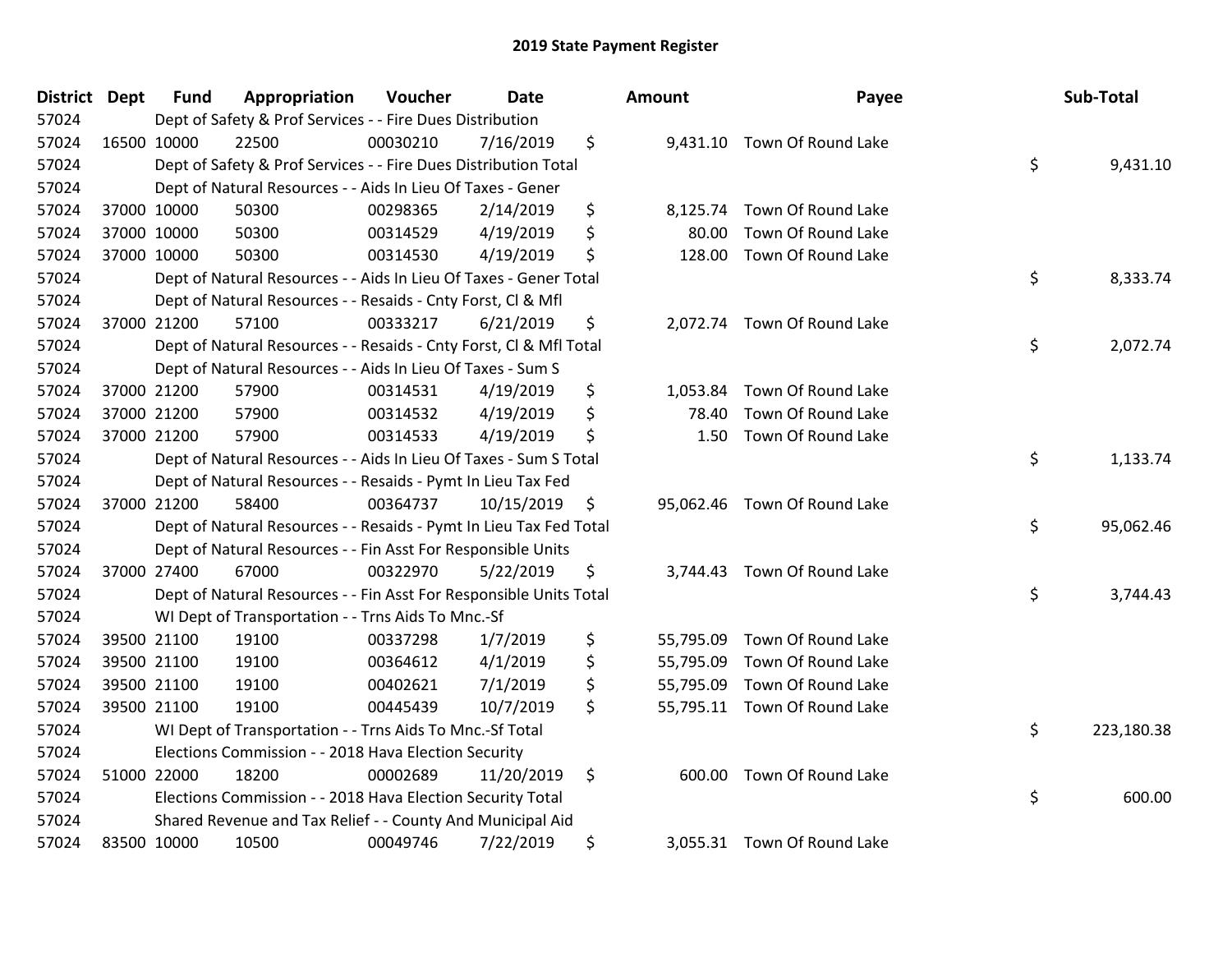| District    | <b>Dept</b> | Fund        | Appropriation                                                    | <b>Voucher</b> | Date       |     | Amount | Payee                        | Sub-Total  |
|-------------|-------------|-------------|------------------------------------------------------------------|----------------|------------|-----|--------|------------------------------|------------|
| 57024       | 83500 10000 |             | 10500                                                            | 00054044       | 11/18/2019 | \$. |        | 17,313.44 Town Of Round Lake |            |
| 57024       |             |             | Shared Revenue and Tax Relief - - County And Municipal Aid Total |                |            |     |        |                              | 20,368.75  |
| 57024       |             |             | Shared Revenue and Tax Relief - - Exempt Computer Aid            |                |            |     |        |                              |            |
| 57024       | 83500 10000 |             | 10900                                                            | 00046801       | 7/22/2019  | Ŝ.  | 4.16   | Town Of Round Lake           |            |
| 57024       |             |             | Shared Revenue and Tax Relief - - Exempt Computer Aid Total      |                |            |     |        |                              | 4.16       |
| 57024       |             |             | Shared Revenue and Tax Relief - - Utility Aid                    |                |            |     |        |                              |            |
| 57024       | 83500 10000 |             | 11000                                                            | 00049746       | 7/22/2019  | \$  | 139.41 | Town Of Round Lake           |            |
| 57024       |             | 83500 10000 | 11000                                                            | 00054044       | 11/18/2019 | S   | 815.97 | Town Of Round Lake           |            |
| 57024       |             |             | Shared Revenue and Tax Relief - - Utility Aid Total              |                |            |     |        |                              | 955.38     |
| 57024       |             |             | Shared Revenue and Tax Relief - - Personal Property Aid          |                |            |     |        |                              |            |
| 57024       | 83500 10000 |             | 11100                                                            | 00041377       | 5/6/2019   | \$  | 117.27 | Town Of Round Lake           |            |
| 57024       |             |             | Shared Revenue and Tax Relief - - Personal Property Aid Total    |                |            |     |        |                              | 117.27     |
| 57024 Total |             |             |                                                                  |                |            |     |        |                              | 365,004.15 |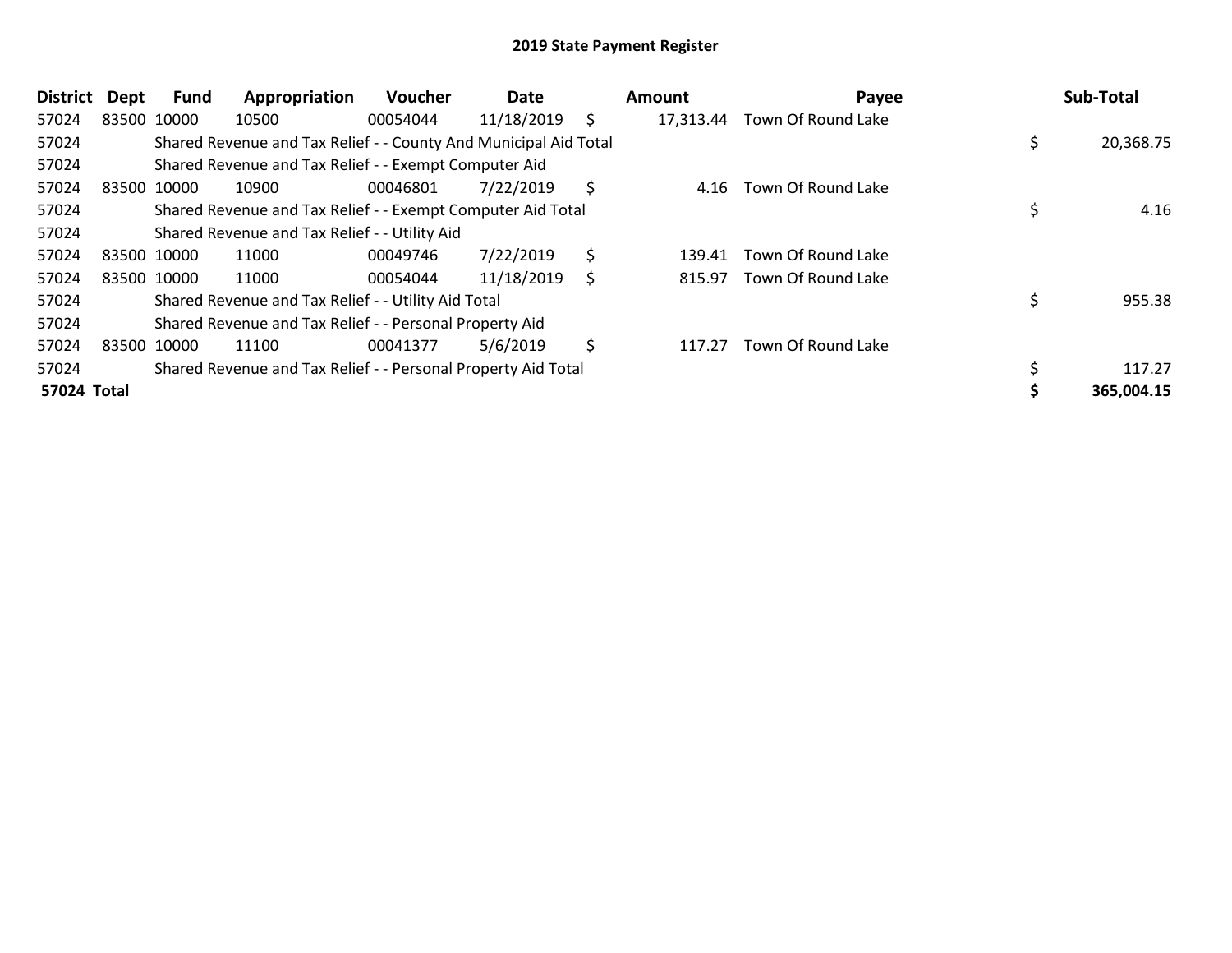| District Dept |             | <b>Fund</b> | Appropriation                                                        | Voucher  | <b>Date</b> | <b>Amount</b>  | Payee                       | Sub-Total        |
|---------------|-------------|-------------|----------------------------------------------------------------------|----------|-------------|----------------|-----------------------------|------------------|
| 57026         |             |             | Dept of Safety & Prof Services - - Fire Dues Distribution            |          |             |                |                             |                  |
| 57026         |             | 16500 10000 | 22500                                                                | 00030267 | 7/16/2019   | \$             | 8,267.15 Town Of Sand Lake  |                  |
| 57026         |             |             | Dept of Safety & Prof Services - - Fire Dues Distribution Total      |          |             |                |                             | \$<br>8,267.15   |
| 57026         |             |             | Dept of Natural Resources - - Aids In Lieu Of Taxes - Gener          |          |             |                |                             |                  |
| 57026         |             | 37000 10000 | 50300                                                                | 00298267 | 2/14/2019   | \$<br>1,899.98 | Town Of Sand Lake           |                  |
| 57026         |             | 37000 10000 | 50300                                                                | 00313488 | 4/19/2019   | \$<br>235.34   | Town Of Sand Lake           |                  |
| 57026         |             |             | Dept of Natural Resources - - Aids In Lieu Of Taxes - Gener Total    |          |             |                |                             | \$<br>2,135.32   |
| 57026         |             |             | Dept of Natural Resources - - Resaids - Cnty Forst, Cl & Mfl         |          |             |                |                             |                  |
| 57026         |             | 37000 21200 | 57100                                                                | 00333218 | 6/21/2019   | \$             | 1,323.81 Town Of Sand Lake  |                  |
| 57026         |             |             | Dept of Natural Resources - - Resaids - Cnty Forst, CI & Mfl Total   |          |             |                |                             | \$<br>1,323.81   |
| 57026         |             |             | Dept of Natural Resources - - Aids In Lieu Of Taxes - Sum S          |          |             |                |                             |                  |
| 57026         |             | 37000 21200 | 57900                                                                | 00313489 | 4/19/2019   | \$<br>105.58   | Town Of Sand Lake           |                  |
| 57026         |             | 37000 21200 | 57900                                                                | 00313490 | 4/19/2019   | \$<br>6.42     | Town Of Sand Lake           |                  |
| 57026         |             |             | Dept of Natural Resources - - Aids In Lieu Of Taxes - Sum S Total    |          |             |                |                             | \$<br>112.00     |
| 57026         |             |             | Dept of Natural Resources - - Fin Asst For Responsible Units         |          |             |                |                             |                  |
| 57026         |             | 37000 27400 | 67000                                                                | 00323286 | 5/22/2019   | \$<br>1,585.65 | Town Of Sand Lake           |                  |
| 57026         |             |             | Dept of Natural Resources - - Fin Asst For Responsible Units Total   |          |             |                |                             | \$<br>1,585.65   |
| 57026         |             |             | WI Dept of Transportation - - Trns Aids To Mnc.-Sf                   |          |             |                |                             |                  |
| 57026         |             | 39500 21100 | 19100                                                                | 00337299 | 1/7/2019    | \$             | 39,418.50 Town Of Sand Lake |                  |
| 57026         |             | 39500 21100 | 19100                                                                | 00364613 | 4/1/2019    | \$             | 39,418.50 Town Of Sand Lake |                  |
| 57026         |             | 39500 21100 | 19100                                                                | 00402622 | 7/1/2019    | \$             | 39,418.50 Town Of Sand Lake |                  |
| 57026         |             | 39500 21100 | 19100                                                                | 00445440 | 10/7/2019   | \$             | 39,418.50 Town Of Sand Lake |                  |
| 57026         |             |             | WI Dept of Transportation - - Trns Aids To Mnc.-Sf Total             |          |             |                |                             | \$<br>157,674.00 |
| 57026         |             |             | Department of Administration - - Hv Trans Ln Annual Impact Fee       |          |             |                |                             |                  |
| 57026         |             | 50500 10000 | 17400                                                                | 00101086 | 5/1/2019    | \$             | 51,546.00 Town Of Sand Lake |                  |
| 57026         |             |             | Department of Administration - - Hv Trans Ln Annual Impact Fee Total |          |             |                |                             | \$<br>51,546.00  |
| 57026         |             |             | Shared Revenue and Tax Relief - - County And Municipal Aid           |          |             |                |                             |                  |
| 57026         | 83500 10000 |             | 10500                                                                | 00049747 | 7/22/2019   | \$             | 1,892.54 Town Of Sand Lake  |                  |
| 57026         | 83500 10000 |             | 10500                                                                | 00054045 | 11/18/2019  | \$             | 10,724.41 Town Of Sand Lake |                  |
| 57026         |             |             | Shared Revenue and Tax Relief - - County And Municipal Aid Total     |          |             |                |                             | \$<br>12,616.95  |
| 57026         |             |             | Shared Revenue and Tax Relief - - Exempt Computer Aid                |          |             |                |                             |                  |
| 57026         |             | 83500 10000 | 10900                                                                | 00046802 | 7/22/2019   | \$<br>72.75    | Town Of Sand Lake           |                  |
| 57026         |             |             | Shared Revenue and Tax Relief - - Exempt Computer Aid Total          |          |             |                |                             | \$<br>72.75      |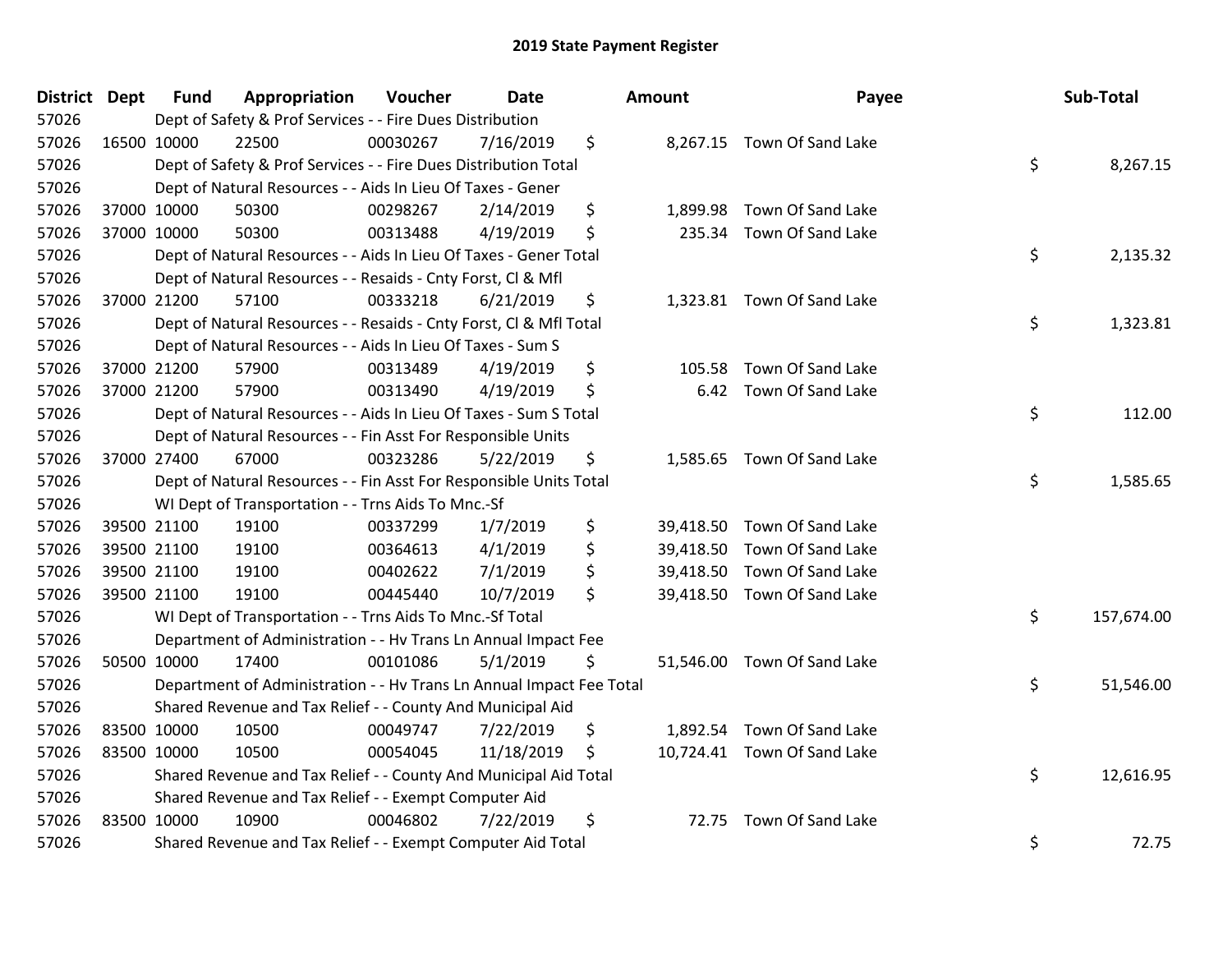| <b>District</b> | Dept | Fund        | Appropriation                                                 | <b>Voucher</b> | Date       | <b>Amount</b> |        | Payee                      |  | Sub-Total  |
|-----------------|------|-------------|---------------------------------------------------------------|----------------|------------|---------------|--------|----------------------------|--|------------|
| 57026           |      |             | Shared Revenue and Tax Relief - - Utility Aid                 |                |            |               |        |                            |  |            |
| 57026           |      | 83500 10000 | 11000                                                         | 00049747       | 7/22/2019  |               | 235.53 | Town Of Sand Lake          |  |            |
| 57026           |      | 83500 10000 | 11000                                                         | 00054045       | 11/18/2019 | Ś             |        | 1,312.76 Town Of Sand Lake |  |            |
| 57026           |      |             | Shared Revenue and Tax Relief - - Utility Aid Total           |                |            | 1,548.29      |        |                            |  |            |
| 57026           |      |             | Shared Revenue and Tax Relief - - Personal Property Aid       |                |            |               |        |                            |  |            |
| 57026           |      | 83500 10000 | 11100                                                         | 00041378       | 5/6/2019   |               | 608.37 | Town Of Sand Lake          |  |            |
| 57026           |      |             | Shared Revenue and Tax Relief - - Personal Property Aid Total |                |            |               |        |                            |  | 608.37     |
| 57026 Total     |      |             |                                                               |                |            |               |        |                            |  | 237,490.29 |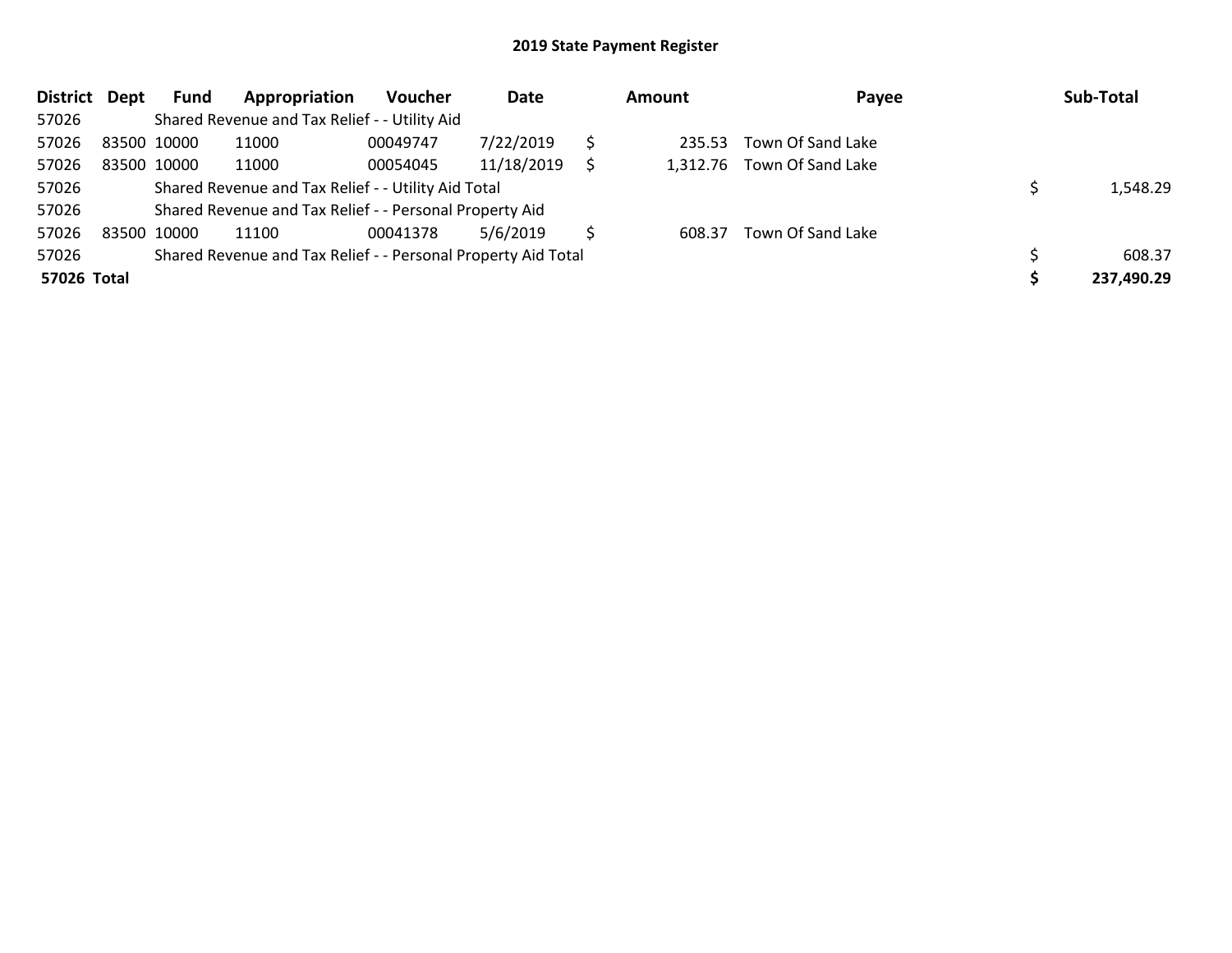| District Dept | <b>Fund</b> | Appropriation                                                      | Voucher  | <b>Date</b> | <b>Amount</b>   | Payee                         | Sub-Total        |
|---------------|-------------|--------------------------------------------------------------------|----------|-------------|-----------------|-------------------------------|------------------|
| 57028         |             | Dept of Safety & Prof Services - - Fire Dues Distribution          |          |             |                 |                               |                  |
| 57028         | 16500 10000 | 22500                                                              | 00030348 | 7/16/2019   | \$              | 7,023.98 Town Of Spider Lake  |                  |
| 57028         |             | Dept of Safety & Prof Services - - Fire Dues Distribution Total    |          |             |                 |                               | \$<br>7,023.98   |
| 57028         |             | Dept of Natural Resources - - Aids In Lieu Of Taxes - Gener        |          |             |                 |                               |                  |
| 57028         | 37000 10000 | 50300                                                              | 00298366 | 2/14/2019   | \$<br>13,768.30 | Town Of Spider Lake           |                  |
| 57028         | 37000 10000 | 50300                                                              | 00314555 | 4/19/2019   | \$<br>49.58     | Town Of Spider Lake           |                  |
| 57028         |             | Dept of Natural Resources - - Aids In Lieu Of Taxes - Gener Total  |          |             |                 |                               | \$<br>13,817.88  |
| 57028         |             | Dept of Natural Resources - - General Program Operations --        |          |             |                 |                               |                  |
| 57028         | 37000 21200 | 25400                                                              | 00288098 | 1/14/2019   | \$              | 6,683.04 Town Of Spider Lake  |                  |
| 57028         |             | Dept of Natural Resources - - General Program Operations -- Total  |          |             |                 |                               | \$<br>6,683.04   |
| 57028         |             | Dept of Natural Resources - - Resaids - Cnty Forst, Cl & Mfl       |          |             |                 |                               |                  |
| 57028         | 37000 21200 | 57100                                                              | 00333219 | 6/21/2019   | \$              | 3,042.14 Town Of Spider Lake  |                  |
| 57028         |             | Dept of Natural Resources - - Resaids - Cnty Forst, Cl & Mfl Total |          |             |                 |                               | \$<br>3,042.14   |
| 57028         |             | Dept of Natural Resources - - Aids In Lieu Of Taxes - Sum S        |          |             |                 |                               |                  |
| 57028         | 37000 21200 | 57900                                                              | 00314556 | 4/19/2019   | \$<br>35.20     | Town Of Spider Lake           |                  |
| 57028         | 37000 21200 | 57900                                                              | 00314557 | 4/19/2019   | \$<br>57.95     | Town Of Spider Lake           |                  |
| 57028         |             | Dept of Natural Resources - - Aids In Lieu Of Taxes - Sum S Total  |          |             |                 |                               | \$<br>93.15      |
| 57028         |             | Dept of Natural Resources - - Resaids - Pymt In Lieu Tax Fed       |          |             |                 |                               |                  |
| 57028         | 37000 21200 | 58400                                                              | 00364738 | 10/15/2019  | \$              | 77,869.31 Town Of Spider Lake |                  |
| 57028         |             | Dept of Natural Resources - - Resaids - Pymt In Lieu Tax Fed Total |          |             |                 |                               | \$<br>77,869.31  |
| 57028         |             | Dept of Natural Resources - - Fin Asst For Responsible Units       |          |             |                 |                               |                  |
| 57028         | 37000 27400 | 67000                                                              | 00323578 | 5/22/2019   | \$              | 2,390.02 Town Of Spider Lake  |                  |
| 57028         |             | Dept of Natural Resources - - Fin Asst For Responsible Units Total |          |             |                 |                               | \$<br>2,390.02   |
| 57028         |             | WI Dept of Transportation - - Trns Aids To Mnc.-Sf                 |          |             |                 |                               |                  |
| 57028         | 39500 21100 | 19100                                                              | 00337300 | 1/7/2019    | \$<br>58,303.54 | Town Of Spider Lake           |                  |
| 57028         | 39500 21100 | 19100                                                              | 00364614 | 4/1/2019    | \$<br>58,303.54 | Town Of Spider Lake           |                  |
| 57028         | 39500 21100 | 19100                                                              | 00402623 | 7/1/2019    | \$<br>58,303.54 | Town Of Spider Lake           |                  |
| 57028         | 39500 21100 | 19100                                                              | 00445441 | 10/7/2019   | \$              | 58,303.56 Town Of Spider Lake |                  |
| 57028         |             | WI Dept of Transportation - - Trns Aids To Mnc.-Sf Total           |          |             |                 |                               | \$<br>233,214.18 |
| 57028         |             | Elections Commission - - 2018 Hava Election Security               |          |             |                 |                               |                  |
| 57028         | 51000 22000 | 18200                                                              | 00002892 | 11/22/2019  | \$<br>600.00    | Town Of Spider Lake           |                  |
| 57028         |             | Elections Commission - - 2018 Hava Election Security Total         |          |             |                 |                               | \$<br>600.00     |
| 57028         |             | Shared Revenue and Tax Relief - - County And Municipal Aid         |          |             |                 |                               |                  |

| nount     | Payee               | Sub-Total        |
|-----------|---------------------|------------------|
| 7,023.98  | Town Of Spider Lake | \$<br>7,023.98   |
| 13,768.30 | Town Of Spider Lake |                  |
| 49.58     | Town Of Spider Lake |                  |
|           |                     | \$<br>13,817.88  |
| 6,683.04  | Town Of Spider Lake |                  |
|           |                     | \$<br>6,683.04   |
| 3,042.14  | Town Of Spider Lake |                  |
|           |                     | \$<br>3,042.14   |
|           |                     |                  |
| 35.20     | Town Of Spider Lake |                  |
| 57.95     | Town Of Spider Lake | \$<br>93.15      |
|           |                     |                  |
| 77,869.31 | Town Of Spider Lake |                  |
|           |                     | \$<br>77,869.31  |
| 2,390.02  | Town Of Spider Lake |                  |
|           |                     | \$<br>2,390.02   |
|           |                     |                  |
| 58,303.54 | Town Of Spider Lake |                  |
| 58,303.54 | Town Of Spider Lake |                  |
| 58,303.54 | Town Of Spider Lake |                  |
| 58,303.56 | Town Of Spider Lake | \$<br>233,214.18 |
|           |                     |                  |
| 600.00    | Town Of Spider Lake |                  |
|           |                     | \$<br>600.00     |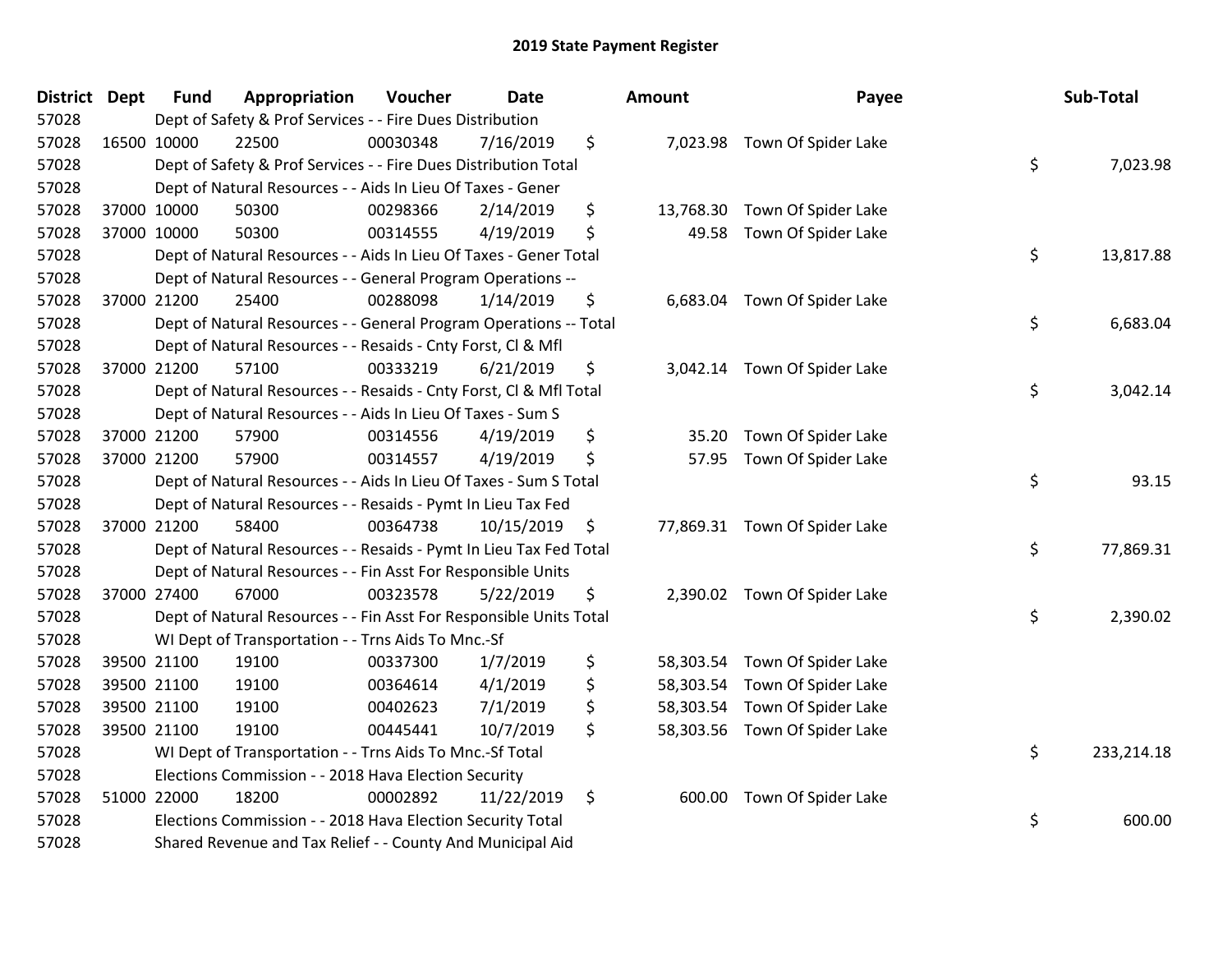| <b>District</b> | Dept        | Fund        | Appropriation                                                    | <b>Voucher</b> | Date       |    | Amount   | Payee               | Sub-Total  |
|-----------------|-------------|-------------|------------------------------------------------------------------|----------------|------------|----|----------|---------------------|------------|
| 57028           |             | 83500 10000 | 10500                                                            | 00049748       | 7/22/2019  | \$ | 1,525.95 | Town Of Spider Lake |            |
| 57028           |             | 83500 10000 | 10500                                                            | 00054046       | 11/18/2019 | S  | 8,647.07 | Town Of Spider Lake |            |
| 57028           |             |             | Shared Revenue and Tax Relief - - County And Municipal Aid Total |                |            |    |          |                     | 10,173.02  |
| 57028           |             |             | Shared Revenue and Tax Relief - - Exempt Computer Aid            |                |            |    |          |                     |            |
| 57028           | 83500 10000 |             | 10900                                                            | 00046803       | 7/22/2019  | Ŝ  | 24.94    | Town Of Spider Lake |            |
| 57028           |             |             | Shared Revenue and Tax Relief - - Exempt Computer Aid Total      |                |            |    |          |                     | 24.94      |
| 57028           |             |             | Shared Revenue and Tax Relief - - Personal Property Aid          |                |            |    |          |                     |            |
| 57028           | 83500 10000 |             | 11100                                                            | 00041379       | 5/6/2019   | S  | 30.77    | Town Of Spider Lake |            |
| 57028           |             |             | Shared Revenue and Tax Relief - - Personal Property Aid Total    |                |            |    |          |                     | 30.77      |
| 57028 Total     |             |             |                                                                  |                |            |    |          |                     | 354,962.43 |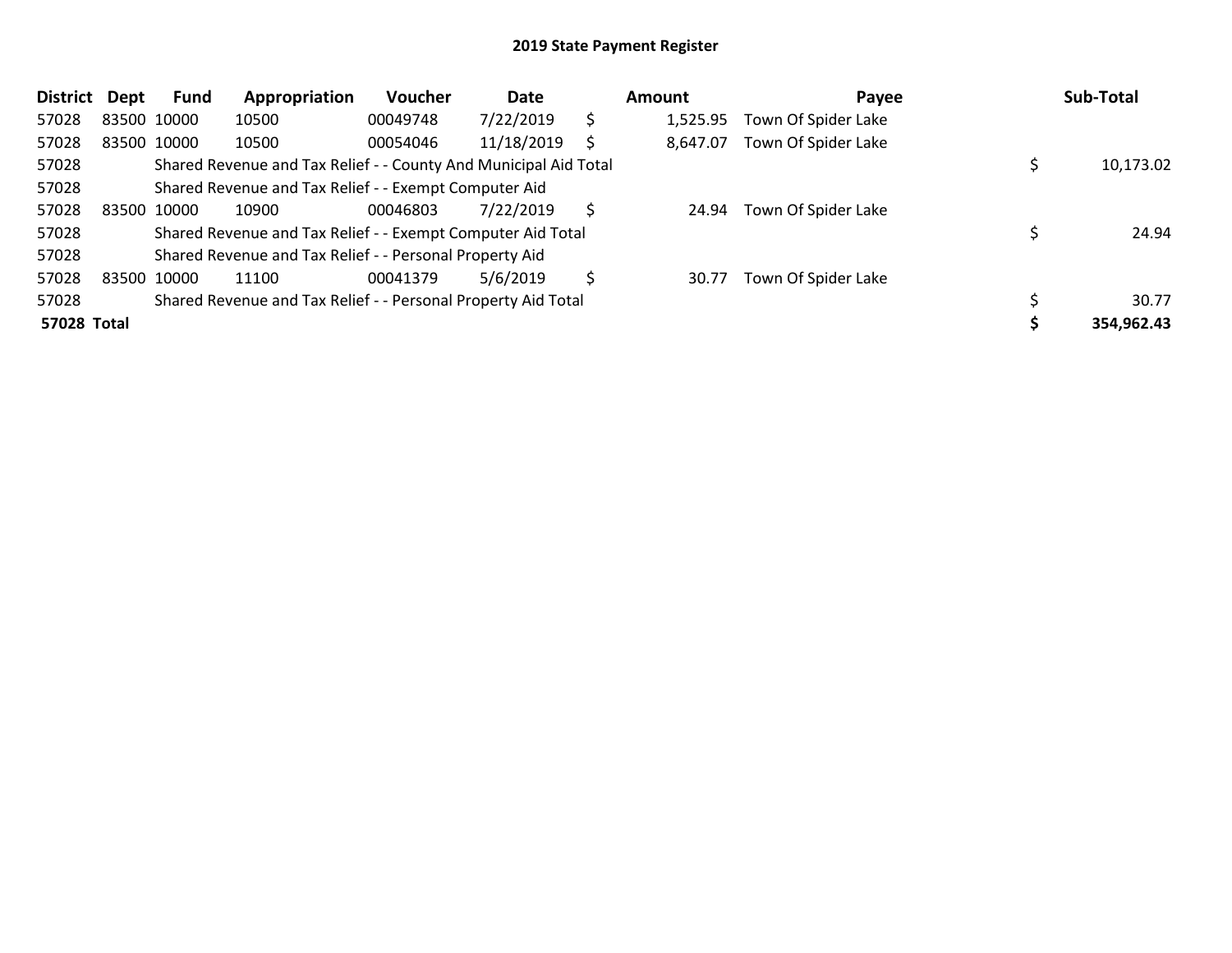| <b>District</b> | <b>Dept</b> | <b>Fund</b> | Appropriation                                                        | Voucher  | <b>Date</b> |         | Amount | Payee                     | Sub-Total       |
|-----------------|-------------|-------------|----------------------------------------------------------------------|----------|-------------|---------|--------|---------------------------|-----------------|
| 57030           |             |             | Dept of Safety & Prof Services - - Fire Dues Distribution            |          |             |         |        |                           |                 |
| 57030           |             | 16500 10000 | 22500                                                                | 00031381 | 7/18/2019   | \$      |        | 1,173.10 Town Of Weirgor  |                 |
| 57030           |             |             | Dept of Safety & Prof Services - - Fire Dues Distribution Total      |          |             |         |        |                           | \$<br>1,173.10  |
| 57030           |             |             | Dept of Natural Resources - - Aids In Lieu Of Taxes - Gener          |          |             |         |        |                           |                 |
| 57030           |             | 37000 10000 | 50300                                                                | 00314875 | 4/19/2019   | \$      |        | 53.33 Town Of Weirgor     |                 |
| 57030           |             |             | Dept of Natural Resources - - Aids In Lieu Of Taxes - Gener Total    |          |             |         |        |                           | \$<br>53.33     |
| 57030           |             |             | Dept of Natural Resources - - Resaids - Cnty Forst, Cl & Mfl         |          |             |         |        |                           |                 |
| 57030           |             | 37000 21200 | 57100                                                                | 00333220 | 6/21/2019   | \$      |        | 502.91 Town Of Weirgor    |                 |
| 57030           |             |             | Dept of Natural Resources - - Resaids - Cnty Forst, Cl & Mfl Total   |          |             |         |        |                           | \$<br>502.91    |
| 57030           |             |             | Dept of Natural Resources - - Aids In Lieu Of Taxes - Sum S          |          |             |         |        |                           |                 |
| 57030           |             | 37000 21200 | 57900                                                                | 00314876 | 4/19/2019   | \$      |        | 1,417.73 Town Of Weirgor  |                 |
| 57030           |             |             | Dept of Natural Resources - - Aids In Lieu Of Taxes - Sum S Total    |          |             |         |        |                           | \$<br>1,417.73  |
| 57030           |             |             | Dept of Natural Resources - - Fin Asst For Responsible Units         |          |             |         |        |                           |                 |
| 57030           |             | 37000 27400 | 67000                                                                | 00323375 | 5/22/2019   | \$      |        | 3,403.78 Town Of Weirgor  |                 |
| 57030           |             |             | Dept of Natural Resources - - Fin Asst For Responsible Units Total   |          |             |         |        |                           | \$<br>3,403.78  |
| 57030           |             |             | WI Dept of Transportation - - Trns Aids To Mnc.-Sf                   |          |             |         |        |                           |                 |
| 57030           |             | 39500 21100 | 19100                                                                | 00337301 | 1/7/2019    | \$      |        | 20,019.82 Town Of Weirgor |                 |
| 57030           |             | 39500 21100 | 19100                                                                | 00364615 | 4/1/2019    | \$      |        | 20,019.82 Town Of Weirgor |                 |
| 57030           |             | 39500 21100 | 19100                                                                | 00402624 | 7/1/2019    | \$      |        | 20,019.82 Town Of Weirgor |                 |
| 57030           |             | 39500 21100 | 19100                                                                | 00445442 | 10/7/2019   | \$      |        | 20,019.82 Town Of Weirgor |                 |
| 57030           |             |             | WI Dept of Transportation - - Trns Aids To Mnc.-Sf Total             |          |             |         |        |                           | \$<br>80,079.28 |
| 57030           |             |             | WI Dept of Transportation - - Loc Rd Imp Prg St Fd                   |          |             |         |        |                           |                 |
| 57030           |             | 39500 21100 | 27800                                                                | 00472819 | 12/20/2019  | $\zeta$ |        | 55,319.94 Town Of Weirgor |                 |
| 57030           |             |             | WI Dept of Transportation - - Loc Rd Imp Prg St Fd Total             |          |             |         |        |                           | \$<br>55,319.94 |
| 57030           |             |             | Department of Administration - - Hv Trans Ln Annual Impact Fee       |          |             |         |        |                           |                 |
| 57030           |             | 50500 10000 | 17400                                                                | 00101216 | 5/1/2019    | \$      |        | 7,998.00 Town Of Weirgor  |                 |
| 57030           |             |             | Department of Administration - - Hv Trans Ln Annual Impact Fee Total |          |             |         |        |                           | \$<br>7,998.00  |
| 57030           |             |             | Elections Commission - - 2018 Hava Election Security                 |          |             |         |        |                           |                 |
| 57030           |             | 51000 22000 | 18200                                                                | 00002628 | 11/19/2019  | \$      |        | 1,200.00 Town Of Weirgor  |                 |
| 57030           |             |             | Elections Commission - - 2018 Hava Election Security Total           |          |             |         |        |                           | \$<br>1,200.00  |
| 57030           |             |             | Shared Revenue and Tax Relief - - County And Municipal Aid           |          |             |         |        |                           |                 |
| 57030           |             | 83500 10000 | 10500                                                                | 00049749 | 7/22/2019   | \$      |        | 3,683.16 Town Of Weirgor  |                 |
| 57030           | 83500 10000 |             | 10500                                                                | 00054047 | 11/18/2019  | \$      |        | 20,871.26 Town Of Weirgor |                 |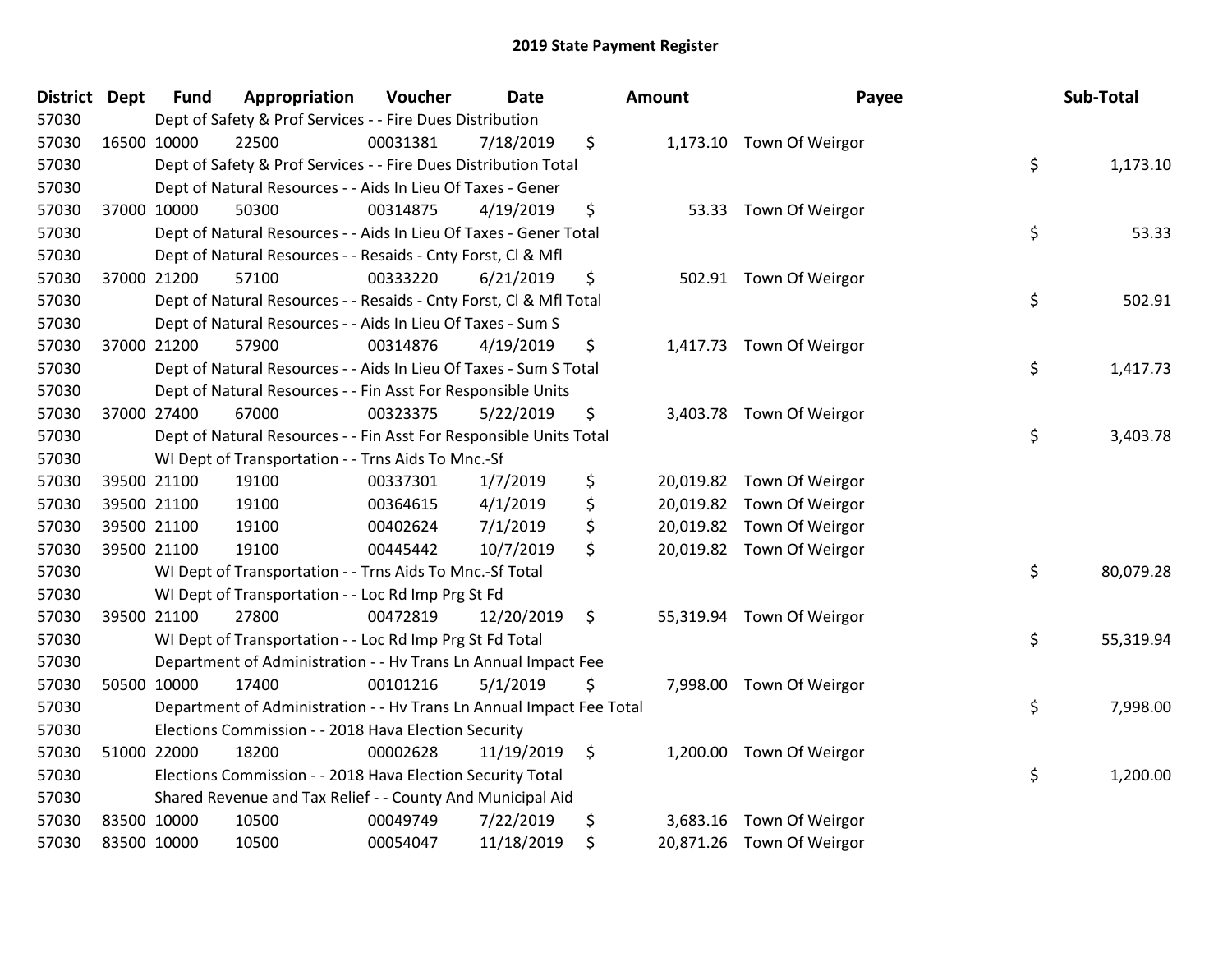| <b>District</b> | Dept        | Fund | Appropriation                                                    | <b>Voucher</b> | Date       |    | Amount | Payee                 | Sub-Total  |
|-----------------|-------------|------|------------------------------------------------------------------|----------------|------------|----|--------|-----------------------|------------|
| 57030           |             |      | Shared Revenue and Tax Relief - - County And Municipal Aid Total |                |            |    |        |                       | 24,554.42  |
| 57030           |             |      | Shared Revenue and Tax Relief - - Exempt Computer Aid            |                |            |    |        |                       |            |
| 57030           | 83500 10000 |      | 10900                                                            | 00046804       | 7/22/2019  | S  | 3.11   | Town Of Weirgor       |            |
| 57030           |             |      | Shared Revenue and Tax Relief - - Exempt Computer Aid Total      |                |            |    |        |                       | 3.11       |
| 57030           |             |      | Shared Revenue and Tax Relief - - Utility Aid                    |                |            |    |        |                       |            |
| 57030           | 83500 10000 |      | 11000                                                            | 00049749       | 7/22/2019  | \$ | 7.06   | Town Of Weirgor       |            |
| 57030           | 83500 10000 |      | 11000                                                            | 00054047       | 11/18/2019 | \$ |        | 31.76 Town Of Weirgor |            |
| 57030           |             |      | Shared Revenue and Tax Relief - - Utility Aid Total              |                |            |    |        |                       | 38.82      |
| 57030           |             |      | Shared Revenue and Tax Relief - - Personal Property Aid          |                |            |    |        |                       |            |
| 57030           | 83500 10000 |      | 11100                                                            | 00041380       | 5/6/2019   | \$ | 125.65 | Town Of Weirgor       |            |
| 57030           |             |      | Shared Revenue and Tax Relief - - Personal Property Aid Total    |                |            |    |        |                       | 125.65     |
| 57030 Total     |             |      |                                                                  |                |            |    |        |                       | 175,870.07 |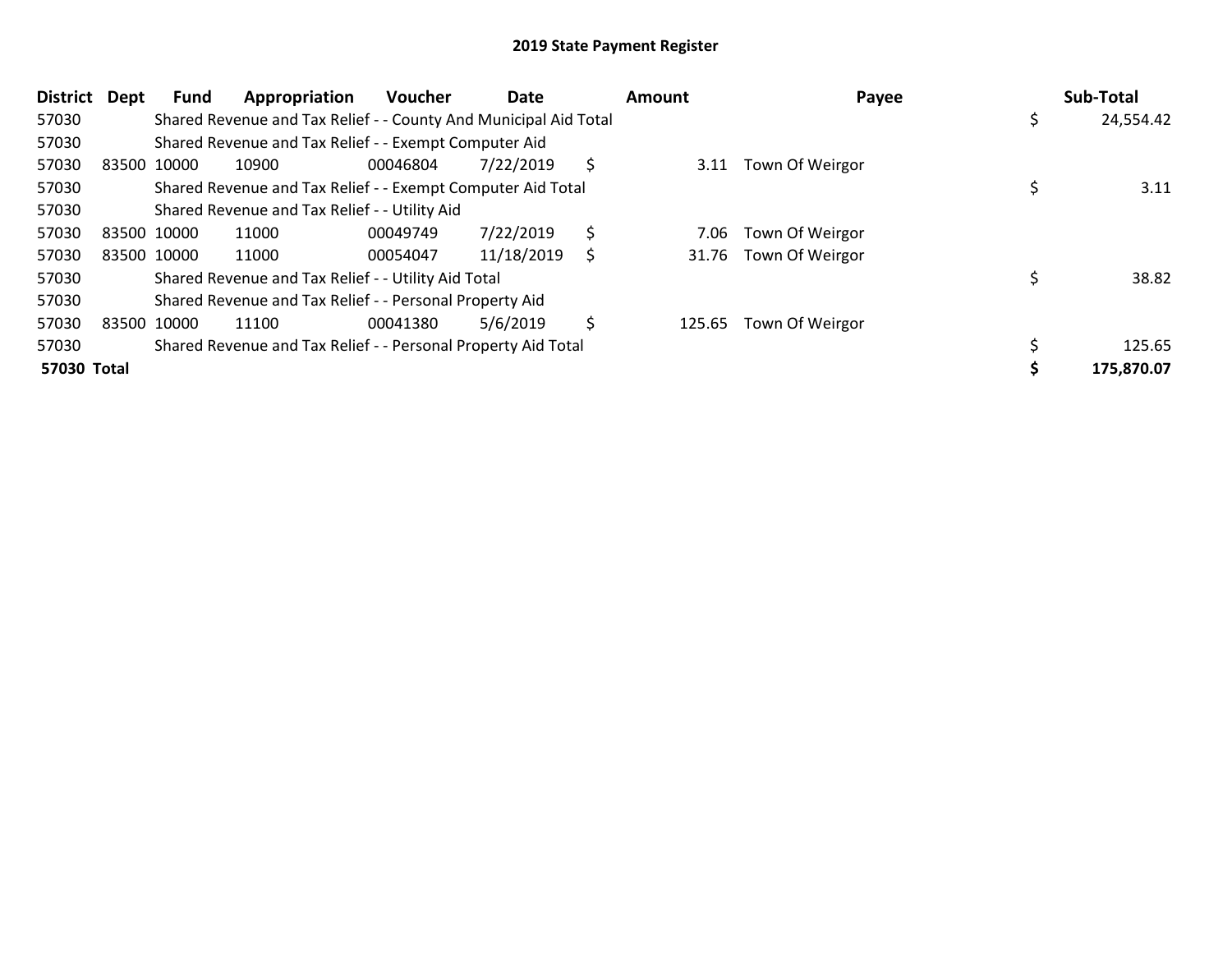| <b>District</b> | <b>Dept</b> | <b>Fund</b> | Appropriation                                                      | Voucher  | Date       | Amount          | Payee                     | Sub-Total       |
|-----------------|-------------|-------------|--------------------------------------------------------------------|----------|------------|-----------------|---------------------------|-----------------|
| 57032           |             |             | Dept of Safety & Prof Services - - Fire Dues Distribution          |          |            |                 |                           |                 |
| 57032           |             | 16500 10000 | 22500                                                              | 00030394 | 7/15/2019  | \$              | 6,292.72 Winter, Town of  |                 |
| 57032           |             |             | Dept of Safety & Prof Services - - Fire Dues Distribution Total    |          |            |                 |                           | \$<br>6,292.72  |
| 57032           |             |             | Dept of Natural Resources - - Aids In Lieu Of Taxes - Gener        |          |            |                 |                           |                 |
| 57032           |             | 37000 10000 | 50300                                                              | 00298386 | 2/13/2019  | \$<br>7,062.13  | Winter, Town of           |                 |
| 57032           |             | 37000 10000 | 50300                                                              | 00298387 | 2/13/2019  | \$<br>224.66    | Winter, Town of           |                 |
| 57032           |             | 37000 10000 | 50300                                                              | 00314649 | 4/19/2019  | \$<br>19.86     | Winter, Town of           |                 |
| 57032           |             | 37000 10000 | 50300                                                              | 00314650 | 4/19/2019  | \$<br>44.28     | Winter, Town of           |                 |
| 57032           |             |             | Dept of Natural Resources - - Aids In Lieu Of Taxes - Gener Total  |          |            |                 |                           | \$<br>7,350.93  |
| 57032           |             |             | Dept of Natural Resources - - General Program Operations --        |          |            |                 |                           |                 |
| 57032           |             | 37000 21200 | 25400                                                              | 00291175 | 1/25/2019  | \$<br>243.60    | Winter, Town of           |                 |
| 57032           |             | 37000 21200 | 25400                                                              | 00303182 | 3/6/2019   | \$<br>2,607.16  | Winter, Town of           |                 |
| 57032           |             | 37000 21200 | 25400                                                              | 00317218 | 5/15/2019  | \$<br>446.80    | Winter, Town of           |                 |
| 57032           |             | 37000 21200 | 25400                                                              | 00371634 | 12/5/2019  | \$<br>2,535.04  | Winter, Town of           |                 |
| 57032           |             |             | Dept of Natural Resources - - General Program Operations -- Total  |          |            |                 |                           | \$<br>5,832.60  |
| 57032           |             |             | Dept of Natural Resources - - Resaids - Cnty Forst, Cl & Mfl       |          |            |                 |                           |                 |
| 57032           |             | 37000 21200 | 57100                                                              | 00333221 | 6/21/2019  | \$<br>20,119.80 | Winter, Town of           |                 |
| 57032           |             |             | Dept of Natural Resources - - Resaids - Cnty Forst, Cl & Mfl Total |          |            |                 |                           | \$<br>20,119.80 |
| 57032           |             |             | Dept of Natural Resources - - Aids In Lieu Of Taxes - Sum S        |          |            |                 |                           |                 |
| 57032           |             | 37000 21200 | 57900                                                              | 00314648 | 4/19/2019  | \$<br>3.86      | Winter, Town of           |                 |
| 57032           |             | 37000 21200 | 57900                                                              | 00314651 | 4/19/2019  | \$<br>44,873.63 | Winter, Town of           |                 |
| 57032           |             |             | Dept of Natural Resources - - Aids In Lieu Of Taxes - Sum S Total  |          |            |                 |                           | \$<br>44,877.49 |
| 57032           |             |             | Dept of Natural Resources - - Resaids - Pymt In Lieu Tax Fed       |          |            |                 |                           |                 |
| 57032           |             | 37000 21200 | 58400                                                              | 00364739 | 10/15/2019 | \$              | 32,041.45 Winter, Town of |                 |
| 57032           |             |             | Dept of Natural Resources - - Resaids - Pymt In Lieu Tax Fed Total |          |            |                 |                           | \$<br>32,041.45 |
| 57032           |             |             | Dept of Natural Resources - - Resource Maint Develop Sp Frst       |          |            |                 |                           |                 |
| 57032           |             | 37000 21200 | 77900                                                              | 00304459 | 3/27/2019  | \$<br>66,671.14 | Winter, Town of           |                 |
| 57032           |             | 37000 21200 | 77900                                                              | 00362406 | 10/17/2019 | \$<br>840.00    | Winter, Town of           |                 |
| 57032           |             | 37000 21200 | 77900                                                              | 00367277 | 10/24/2019 | \$<br>1,684.16  | Winter, Town of           |                 |
| 57032           |             |             | Dept of Natural Resources - - Resource Maint Develop Sp Frst Total |          |            |                 |                           | \$<br>69,195.30 |
| 57032           |             |             | Dept of Natural Resources - - Fin Asst For Responsible Units       |          |            |                 |                           |                 |
| 57032           |             | 37000 27400 | 67000                                                              | 00324561 | 5/28/2019  | \$<br>7,799.24  | Winter, Town of           |                 |
| 57032           |             |             | Dept of Natural Resources - - Fin Asst For Responsible Units Total |          |            |                 |                           | \$<br>7,799.24  |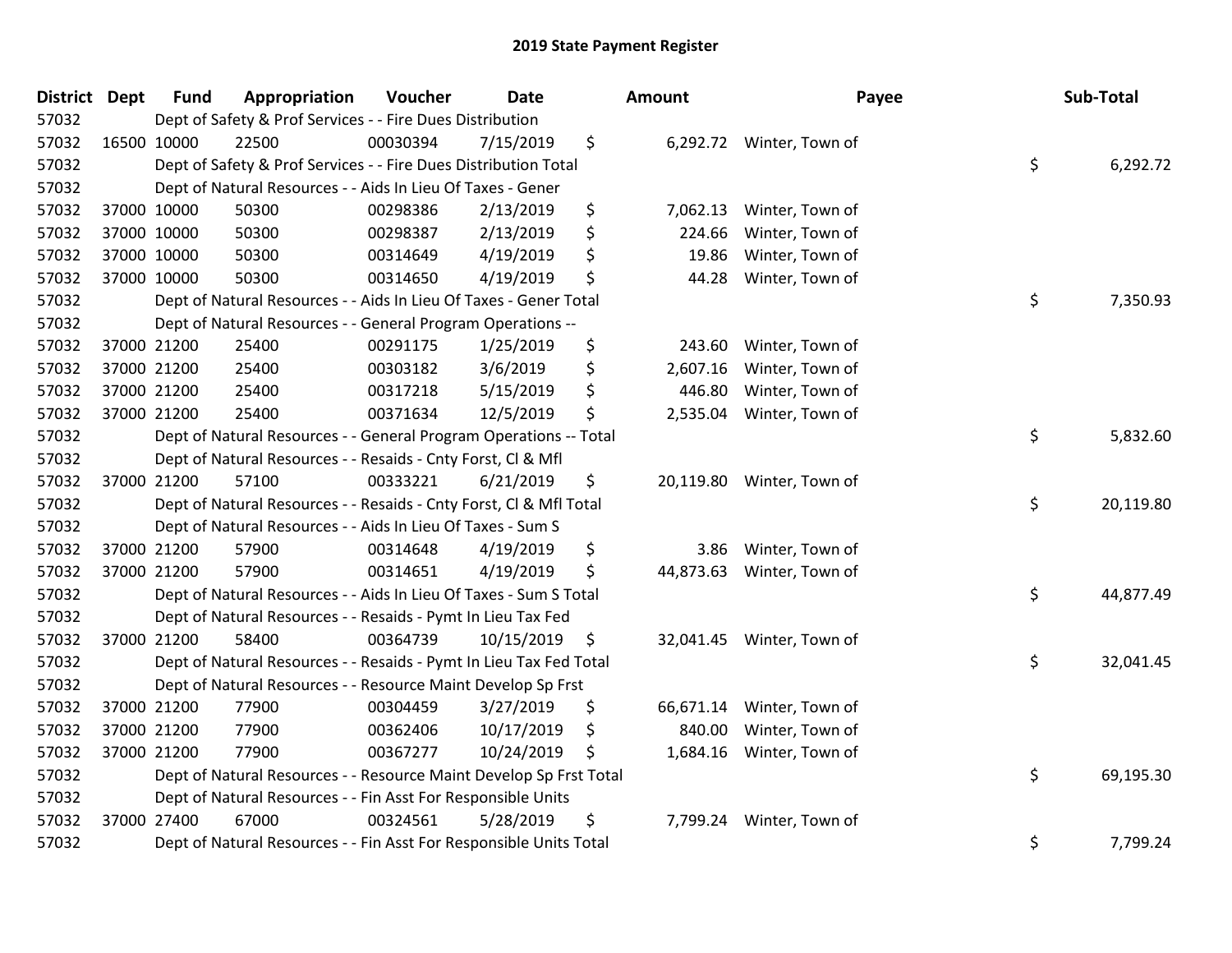| <b>District</b> | <b>Dept</b> | <b>Fund</b> | Appropriation                                                       | Voucher  | <b>Date</b> | Amount          | Payee           | Sub-Total        |
|-----------------|-------------|-------------|---------------------------------------------------------------------|----------|-------------|-----------------|-----------------|------------------|
| 57032           |             |             | WI Dept of Transportation - - Trns Aids To Mnc.-Sf                  |          |             |                 |                 |                  |
| 57032           |             | 39500 21100 | 19100                                                               | 00337302 | 1/7/2019    | \$<br>86,738.61 | Winter, Town of |                  |
| 57032           |             | 39500 21100 | 19100                                                               | 00364616 | 4/1/2019    | \$<br>86,738.61 | Winter, Town of |                  |
| 57032           |             | 39500 21100 | 19100                                                               | 00402625 | 7/1/2019    | \$<br>86,738.61 | Winter, Town of |                  |
| 57032           |             | 39500 21100 | 19100                                                               | 00445443 | 10/7/2019   | \$<br>86,738.64 | Winter, Town of |                  |
| 57032           |             |             | WI Dept of Transportation - - Trns Aids To Mnc.-Sf Total            |          |             |                 |                 | \$<br>346,954.47 |
| 57032           |             |             | Shared Revenue and Tax Relief - - County And Municipal Aid          |          |             |                 |                 |                  |
| 57032           |             | 83500 10000 | 10500                                                               | 00049750 | 7/22/2019   | \$<br>2,819.17  | Winter, Town of |                  |
| 57032           |             | 83500 10000 | 10500                                                               | 00054048 | 11/18/2019  | \$<br>15,975.27 | Winter, Town of |                  |
| 57032           |             |             | Shared Revenue and Tax Relief - - County And Municipal Aid Total    |          |             |                 |                 | \$<br>18,794.44  |
| 57032           |             |             | Shared Revenue and Tax Relief - - Exempt Computer Aid               |          |             |                 |                 |                  |
| 57032           |             | 83500 10000 | 10900                                                               | 00046805 | 7/22/2019   | \$<br>16.63     | Winter, Town of |                  |
| 57032           |             |             | Shared Revenue and Tax Relief - - Exempt Computer Aid Total         |          |             |                 |                 | \$<br>16.63      |
| 57032           |             |             | Shared Revenue and Tax Relief - - Utility Aid                       |          |             |                 |                 |                  |
| 57032           |             | 83500 10000 | 11000                                                               | 00049750 | 7/22/2019   | \$<br>612.29    | Winter, Town of |                  |
| 57032           |             | 83500 10000 | 11000                                                               | 00054048 | 11/18/2019  | \$<br>3,473.28  | Winter, Town of |                  |
| 57032           |             |             | Shared Revenue and Tax Relief - - Utility Aid Total                 |          |             |                 |                 | \$<br>4,085.57   |
| 57032           |             |             | Shared Revenue and Tax Relief - - Personal Property Aid             |          |             |                 |                 |                  |
| 57032           |             | 83500 10000 | 11100                                                               | 00041381 | 5/6/2019    | \$<br>142.92    | Winter, Town of |                  |
| 57032           |             |             | Shared Revenue and Tax Relief - - Personal Property Aid Total       |          |             |                 |                 | \$<br>142.92     |
| 57032           |             |             | Shared Revenue and Tax Relief - - Payments For Municipal Svcs       |          |             |                 |                 |                  |
| 57032           |             | 83500 10000 | 50100                                                               | 00037942 | 1/31/2019   | \$<br>1,043.68  | Winter, Town of |                  |
| 57032           |             |             | Shared Revenue and Tax Relief - - Payments For Municipal Svcs Total |          |             |                 |                 | \$<br>1,043.68   |
| 57032 Total     |             |             |                                                                     |          |             |                 |                 | 564,547.24       |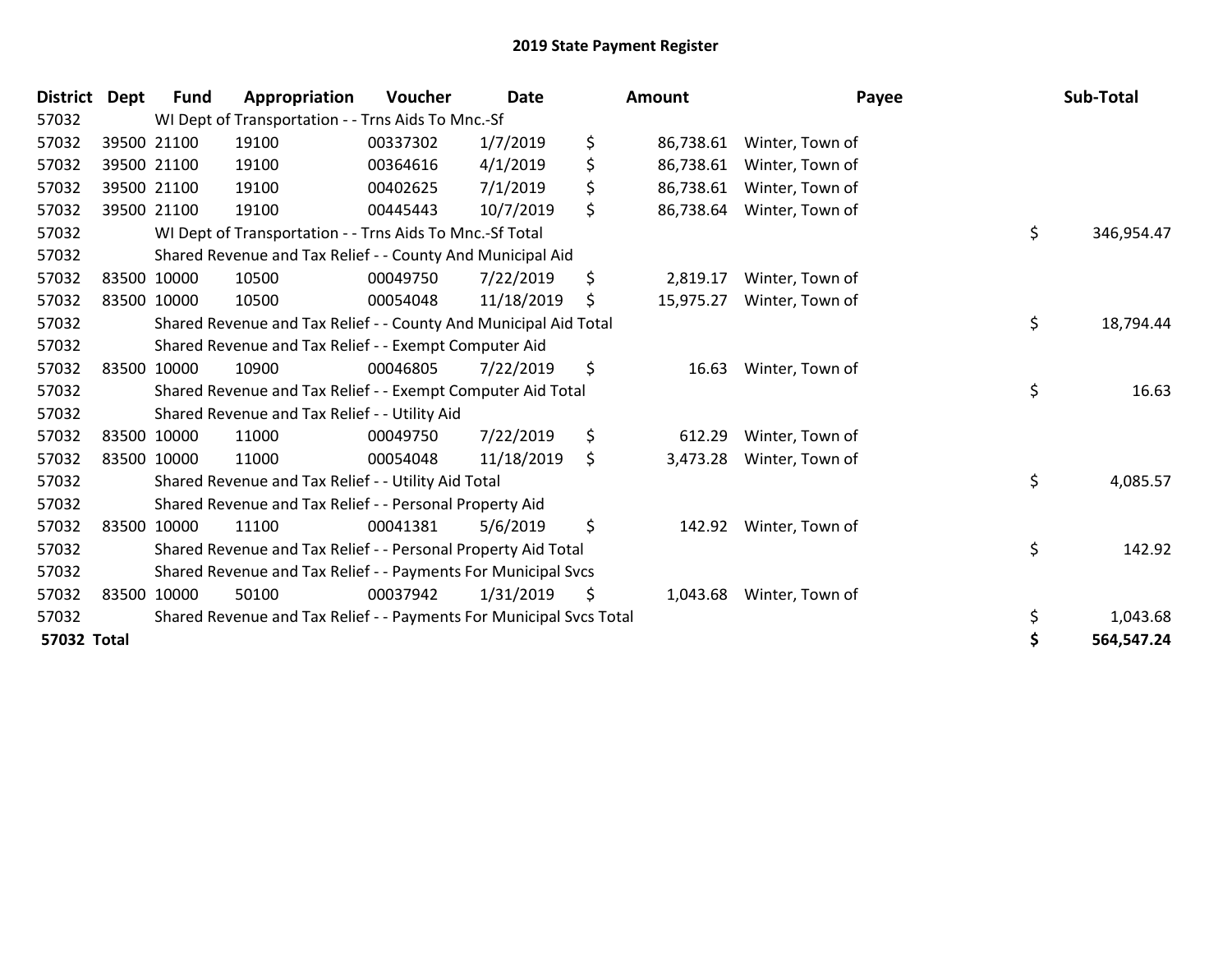| District Dept      |             | <b>Fund</b> | Appropriation                                                      | <b>Voucher</b> | <b>Date</b> | <b>Amount</b>   | Payee               | Sub-Total       |
|--------------------|-------------|-------------|--------------------------------------------------------------------|----------------|-------------|-----------------|---------------------|-----------------|
| 57111              |             |             | Dept of Safety & Prof Services - - Fire Dues Distribution          |                |             |                 |                     |                 |
| 57111              | 16500 10000 |             | 22500                                                              | 00031640       | 7/18/2019   | \$<br>153.84    | Village Of Couderay |                 |
| 57111              |             |             | Dept of Safety & Prof Services - - Fire Dues Distribution Total    |                |             |                 |                     | \$<br>153.84    |
| 57111              |             |             | Dept of Natural Resources - - Aids In Lieu Of Taxes - Gener        |                |             |                 |                     |                 |
| 57111              |             | 37000 10000 | 50300                                                              | 00298303       | 2/14/2019   | \$<br>120.34    | Village Of Couderay |                 |
| 57111              |             | 37000 10000 | 50300                                                              | 00313877       | 4/19/2019   | \$<br>3.00      | Village Of Couderay |                 |
| 57111              |             | 37000 10000 | 50300                                                              | 00313878       | 4/19/2019   | \$<br>10.40     | Village Of Couderay |                 |
| 57111              |             |             | Dept of Natural Resources - - Aids In Lieu Of Taxes - Gener Total  |                |             |                 |                     | \$<br>133.74    |
| 57111              |             |             | Dept of Natural Resources - - Resaids - Cnty Forst, CI & Mfl       |                |             |                 |                     |                 |
| 57111              |             | 37000 21200 | 57100                                                              | 00333222       | 6/21/2019   | \$<br>6.00      | Village Of Couderay |                 |
| 57111              |             |             | Dept of Natural Resources - - Resaids - Cnty Forst, CI & Mfl Total |                |             |                 |                     | \$<br>6.00      |
| 57111              |             |             | Dept of Natural Resources - - Fin Asst For Responsible Units       |                |             |                 |                     |                 |
| 57111              |             | 37000 27400 | 67000                                                              | 00322930       | 5/22/2019   | \$<br>335.22    | Village Of Couderay |                 |
| 57111              |             |             | Dept of Natural Resources - - Fin Asst For Responsible Units Total |                |             |                 |                     | \$<br>335.22    |
| 57111              |             |             | WI Dept of Transportation - - Trns Aids To Mnc.-Sf                 |                |             |                 |                     |                 |
| 57111              |             | 39500 21100 | 19100                                                              | 00337303       | 1/7/2019    | \$<br>1,773.83  | Village Of Couderay |                 |
| 57111              |             | 39500 21100 | 19100                                                              | 00364617       | 4/1/2019    | \$<br>1,773.83  | Village Of Couderay |                 |
| 57111              |             | 39500 21100 | 19100                                                              | 00402626       | 7/1/2019    | \$<br>1,773.83  | Village Of Couderay |                 |
| 57111              |             | 39500 21100 | 19100                                                              | 00445444       | 10/7/2019   | \$<br>1,773.84  | Village Of Couderay |                 |
| 57111              |             |             | WI Dept of Transportation - - Trns Aids To Mnc.-Sf Total           |                |             |                 |                     | \$<br>7,095.33  |
| 57111              |             |             | Shared Revenue and Tax Relief - - County And Municipal Aid         |                |             |                 |                     |                 |
| 57111              | 83500 10000 |             | 10500                                                              | 00049751       | 7/22/2019   | \$<br>6,079.19  | Village Of Couderay |                 |
| 57111              | 83500 10000 |             | 10500                                                              | 00054049       | 11/18/2019  | \$<br>34,448.76 | Village Of Couderay |                 |
| 57111              |             |             | Shared Revenue and Tax Relief - - County And Municipal Aid Total   |                |             |                 |                     | \$<br>40,527.95 |
| 57111              |             |             | Shared Revenue and Tax Relief - - Personal Property Aid            |                |             |                 |                     |                 |
| 57111              | 83500 10000 |             | 11100                                                              | 00041382       | 5/6/2019    | \$<br>44.93     | Village Of Couderay |                 |
| 57111              |             |             | Shared Revenue and Tax Relief - - Personal Property Aid Total      |                |             |                 |                     | \$<br>44.93     |
| <b>57111 Total</b> |             |             |                                                                    |                |             |                 |                     | \$<br>48,297.01 |

| ount           | Payee                                      | Sub-Total       |
|----------------|--------------------------------------------|-----------------|
| 153.84         | Village Of Couderay                        | \$<br>153.84    |
| 120.34<br>3.00 | Village Of Couderay<br>Village Of Couderay |                 |
| 10.40          | Village Of Couderay                        |                 |
|                |                                            | \$<br>133.74    |
| 6.00           | Village Of Couderay                        |                 |
|                |                                            | \$<br>6.00      |
| 335.22         | Village Of Couderay                        | \$<br>335.22    |
|                |                                            |                 |
| 1,773.83       | Village Of Couderay                        |                 |
| 1,773.83       | Village Of Couderay                        |                 |
| 1,773.83       | Village Of Couderay                        |                 |
| 1,773.84       | Village Of Couderay                        |                 |
|                |                                            | \$<br>7,095.33  |
| 6,079.19       | Village Of Couderay                        |                 |
| 34,448.76      | Village Of Couderay                        |                 |
|                |                                            | \$<br>40,527.95 |
| 44.93          | Village Of Couderay                        |                 |
|                |                                            | \$<br>44.93     |
|                |                                            | \$<br>48,297.01 |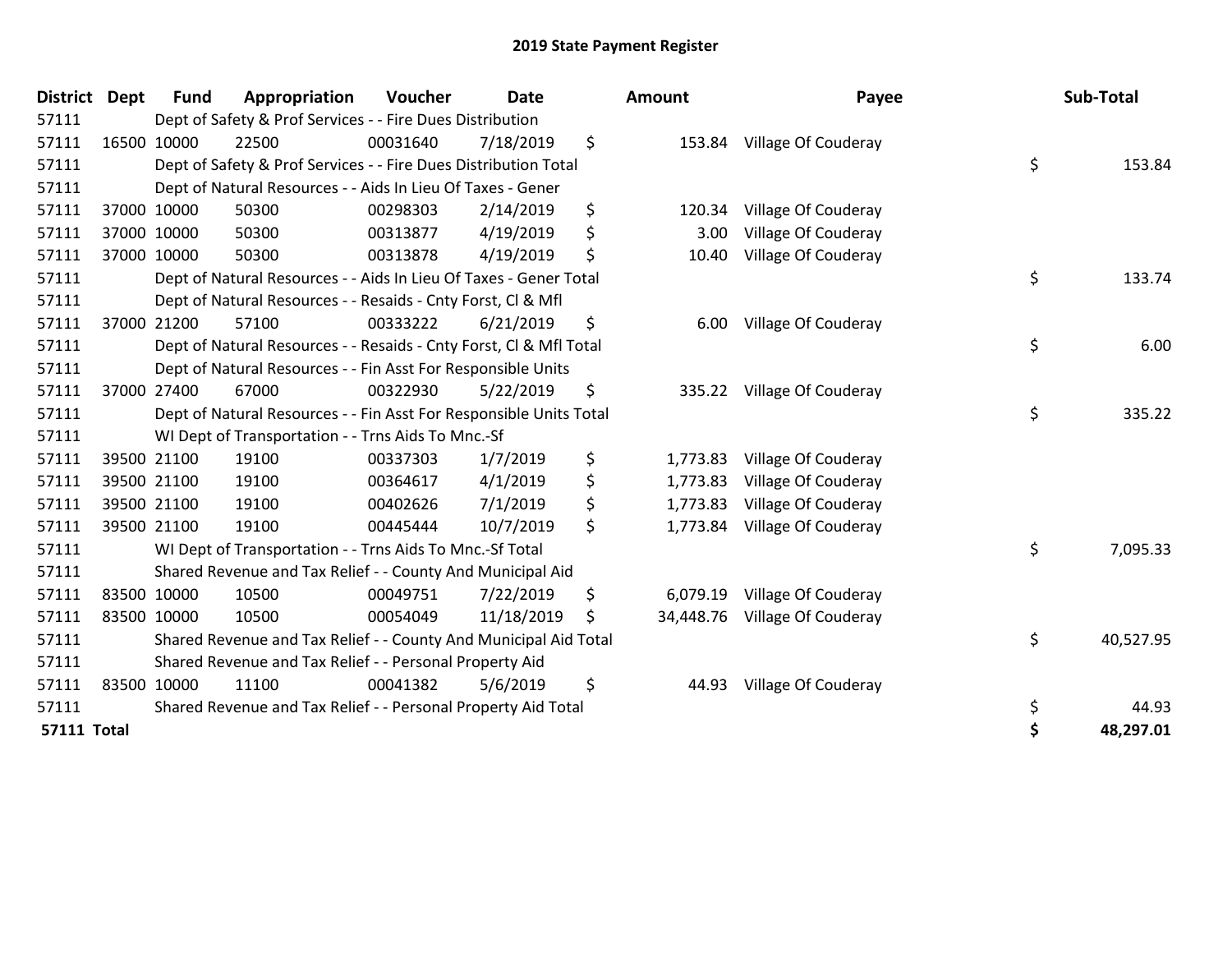| <b>District</b>    | <b>Dept</b> | <b>Fund</b> | Appropriation                                                         | Voucher  | <b>Date</b> |    | Amount   | Payee                        |    | Sub-Total |
|--------------------|-------------|-------------|-----------------------------------------------------------------------|----------|-------------|----|----------|------------------------------|----|-----------|
| 57121              |             |             | Dept of Safety & Prof Services - - Fire Dues Distribution             |          |             |    |          |                              |    |           |
| 57121              |             | 16500 10000 | 22500                                                                 | 00031623 | 7/18/2019   | \$ | 318.35   | Village Of Exeland           |    |           |
| 57121              |             |             | Dept of Safety & Prof Services - - Fire Dues Distribution Total       |          |             |    |          |                              | \$ | 318.35    |
| 57121              |             |             | Dept of Natural Resources - - Aids In Lieu Of Taxes - Gener           |          |             |    |          |                              |    |           |
| 57121              |             | 37000 10000 | 50300                                                                 | 00313569 | 4/19/2019   | \$ | 32.00    | Village Of Exeland           |    |           |
| 57121              |             |             | Dept of Natural Resources - - Aids In Lieu Of Taxes - Gener Total     |          |             |    |          |                              | \$ | 32.00     |
| 57121              |             |             | Dept of Natural Resources - - Aids In Lieu Of Taxes - Sum S           |          |             |    |          |                              |    |           |
| 57121              |             | 37000 21200 | 57900                                                                 | 00313570 | 4/19/2019   | \$ | 3.20     | Village Of Exeland           |    |           |
| 57121              |             |             | Dept of Natural Resources - - Aids In Lieu Of Taxes - Sum S Total     |          |             |    |          |                              | \$ | 3.20      |
| 57121              |             |             | WI Dept of Transportation - - Trns Aids To Mnc.-Sf                    |          |             |    |          |                              |    |           |
| 57121              |             | 39500 21100 | 19100                                                                 | 00337304 | 1/7/2019    | \$ | 2,789.15 | Village Of Exeland           |    |           |
| 57121              |             | 39500 21100 | 19100                                                                 | 00364618 | 4/1/2019    | \$ | 2,789.15 | Village Of Exeland           |    |           |
| 57121              |             | 39500 21100 | 19100                                                                 | 00402627 | 7/1/2019    | \$ | 2,789.15 | Village Of Exeland           |    |           |
| 57121              |             | 39500 21100 | 19100                                                                 | 00445445 | 10/7/2019   | \$ | 2,789.18 | Village Of Exeland           |    |           |
| 57121              |             |             | WI Dept of Transportation - - Trns Aids To Mnc.-Sf Total              |          |             |    |          |                              | \$ | 11,156.63 |
| 57121              |             |             | Shared Revenue and Tax Relief - - Expenditure Restraint Program       |          |             |    |          |                              |    |           |
| 57121              |             | 83500 10000 | 10100                                                                 | 00049752 | 7/22/2019   | \$ |          | 49.10 Village Of Exeland     |    |           |
| 57121              |             |             | Shared Revenue and Tax Relief - - Expenditure Restraint Program Total |          |             |    |          |                              | \$ | 49.10     |
| 57121              |             |             | Shared Revenue and Tax Relief - - County And Municipal Aid            |          |             |    |          |                              |    |           |
| 57121              |             | 83500 10000 | 10500                                                                 | 00049752 | 7/22/2019   | \$ |          | 10,154.24 Village Of Exeland |    |           |
| 57121              | 83500 10000 |             | 10500                                                                 | 00054050 | 11/18/2019  | S  |          | 57,540.70 Village Of Exeland |    |           |
| 57121              |             |             | Shared Revenue and Tax Relief - - County And Municipal Aid Total      |          |             |    |          |                              | \$ | 67,694.94 |
| 57121              |             |             | Shared Revenue and Tax Relief - - Exempt Computer Aid                 |          |             |    |          |                              |    |           |
| 57121              | 83500 10000 |             | 10900                                                                 | 00046806 | 7/22/2019   | \$ | 7.27     | Village Of Exeland           |    |           |
| 57121              |             |             | Shared Revenue and Tax Relief - - Exempt Computer Aid Total           |          |             |    |          |                              | \$ | 7.27      |
| 57121              |             |             | Shared Revenue and Tax Relief - - Personal Property Aid               |          |             |    |          |                              |    |           |
| 57121              |             | 83500 10000 | 11100                                                                 | 00041383 | 5/6/2019    | \$ | 1,846.48 | Village Of Exeland           |    |           |
| 57121              |             |             | Shared Revenue and Tax Relief - - Personal Property Aid Total         |          |             |    |          |                              |    | 1,846.48  |
| <b>57121 Total</b> |             |             |                                                                       |          |             |    |          |                              | \$ | 81,107.97 |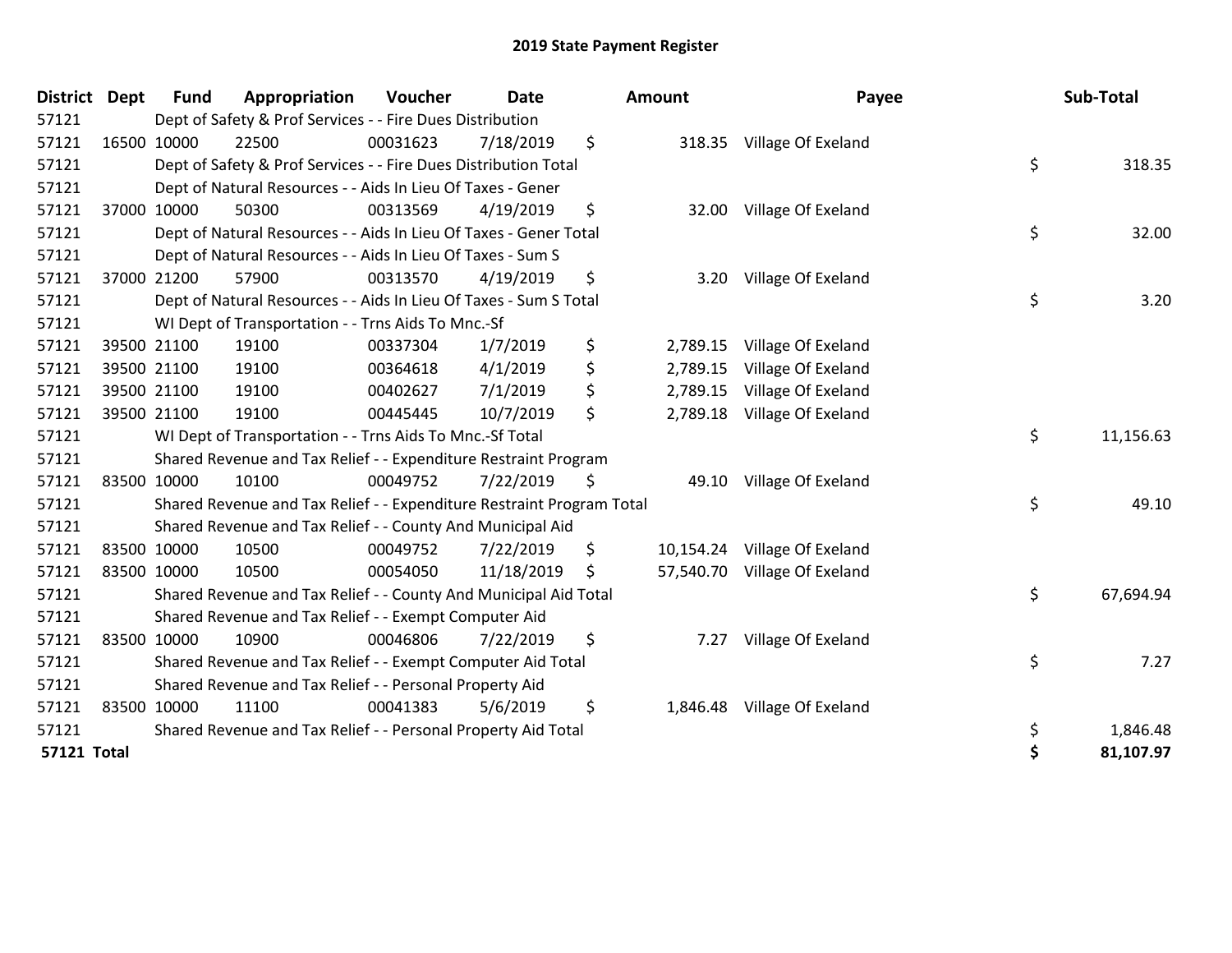| <b>District</b> | <b>Dept</b> | <b>Fund</b> | Appropriation                                                        | Voucher  | <b>Date</b> | Amount          | Payee                         | Sub-Total        |
|-----------------|-------------|-------------|----------------------------------------------------------------------|----------|-------------|-----------------|-------------------------------|------------------|
| 57176           |             |             | Dept of Safety & Prof Services - - Fire Dues Distribution            |          |             |                 |                               |                  |
| 57176           |             | 16500 10000 | 22500                                                                | 00031620 | 7/18/2019   | \$<br>340.50    | Village Of Radisson           |                  |
| 57176           |             |             | Dept of Safety & Prof Services - - Fire Dues Distribution Total      |          |             |                 |                               | \$<br>340.50     |
| 57176           |             |             | Dept of Natural Resources - - Aids In Lieu Of Taxes - Gener          |          |             |                 |                               |                  |
| 57176           |             | 37000 10000 | 50300                                                                | 00298263 | 2/14/2019   | \$<br>87.69     | Village Of Radisson           |                  |
| 57176           |             | 37000 10000 | 50300                                                                | 00313430 | 4/19/2019   | \$<br>5.48      | Village Of Radisson           |                  |
| 57176           |             |             | Dept of Natural Resources - - Aids In Lieu Of Taxes - Gener Total    |          |             |                 |                               | \$<br>93.17      |
| 57176           |             |             | Dept of Natural Resources - - Fin Asst For Responsible Units         |          |             |                 |                               |                  |
| 57176           |             | 37000 27400 | 67000                                                                | 00323510 | 5/22/2019   | \$<br>733.04    | Village Of Radisson           |                  |
| 57176           |             |             | Dept of Natural Resources - - Fin Asst For Responsible Units Total   |          |             |                 |                               | \$<br>733.04     |
| 57176           |             |             | WI Dept of Transportation - - Trns Aids To Mnc.-Sf                   |          |             |                 |                               |                  |
| 57176           |             | 39500 21100 | 19100                                                                | 00337305 | 1/7/2019    | \$<br>2,986.25  | Village Of Radisson           |                  |
| 57176           |             | 39500 21100 | 19100                                                                | 00364619 | 4/1/2019    | \$<br>2,986.25  | Village Of Radisson           |                  |
| 57176           |             | 39500 21100 | 19100                                                                | 00402628 | 7/1/2019    | \$<br>2,986.25  | Village Of Radisson           |                  |
| 57176           |             | 39500 21100 | 19100                                                                | 00445446 | 10/7/2019   | \$              | 2,986.25 Village Of Radisson  |                  |
| 57176           |             |             | WI Dept of Transportation - - Trns Aids To Mnc.-Sf Total             |          |             |                 |                               | \$<br>11,945.00  |
| 57176           |             |             | WI Dept of Transportation - - Loc Rd Imp Prg St Fd                   |          |             |                 |                               |                  |
| 57176           |             | 39500 21100 | 27800                                                                | 00418339 | 7/31/2019   | \$<br>2,855.77  | Village Of Radisson           |                  |
| 57176           |             |             | WI Dept of Transportation - - Loc Rd Imp Prg St Fd Total             |          |             |                 |                               | \$<br>2,855.77   |
| 57176           |             |             | Department of Administration - - Federal Aid, Local Assistance       |          |             |                 |                               |                  |
| 57176           |             | 50500 10000 | 74300                                                                | 00095776 | 1/28/2019   | \$<br>45,381.03 | Village Of Radisson           |                  |
| 57176           |             | 50500 10000 | 74300                                                                | 00102706 | 5/29/2019   | \$<br>67,934.97 | Village Of Radisson           |                  |
| 57176           |             |             | Department of Administration - - Federal Aid, Local Assistance Total |          |             |                 |                               | \$<br>113,316.00 |
| 57176           |             |             | Shared Revenue and Tax Relief - - County And Municipal Aid           |          |             |                 |                               |                  |
| 57176           |             | 83500 10000 | 10500                                                                | 00049753 | 7/22/2019   | \$              | 11,985.26 Village Of Radisson |                  |
| 57176           |             | 83500 10000 | 10500                                                                | 00054051 | 11/18/2019  | \$<br>67,916.47 | Village Of Radisson           |                  |
| 57176           |             |             | Shared Revenue and Tax Relief - - County And Municipal Aid Total     |          |             |                 |                               | \$<br>79,901.73  |
| 57176           |             |             | Shared Revenue and Tax Relief - - Exempt Computer Aid                |          |             |                 |                               |                  |
| 57176           | 83500 10000 |             | 10900                                                                | 00046807 | 7/22/2019   | \$              | 50.92 Village Of Radisson     |                  |
| 57176           |             |             | Shared Revenue and Tax Relief - - Exempt Computer Aid Total          |          |             |                 |                               | \$<br>50.92      |
| 57176           |             |             | Shared Revenue and Tax Relief - - Utility Aid                        |          |             |                 |                               |                  |
| 57176           |             | 83500 10000 | 11000                                                                | 00049753 | 7/22/2019   | \$<br>152.29    | Village Of Radisson           |                  |
| 57176           |             | 83500 10000 | 11000                                                                | 00054051 | 11/18/2019  | \$<br>851.60    | Village Of Radisson           |                  |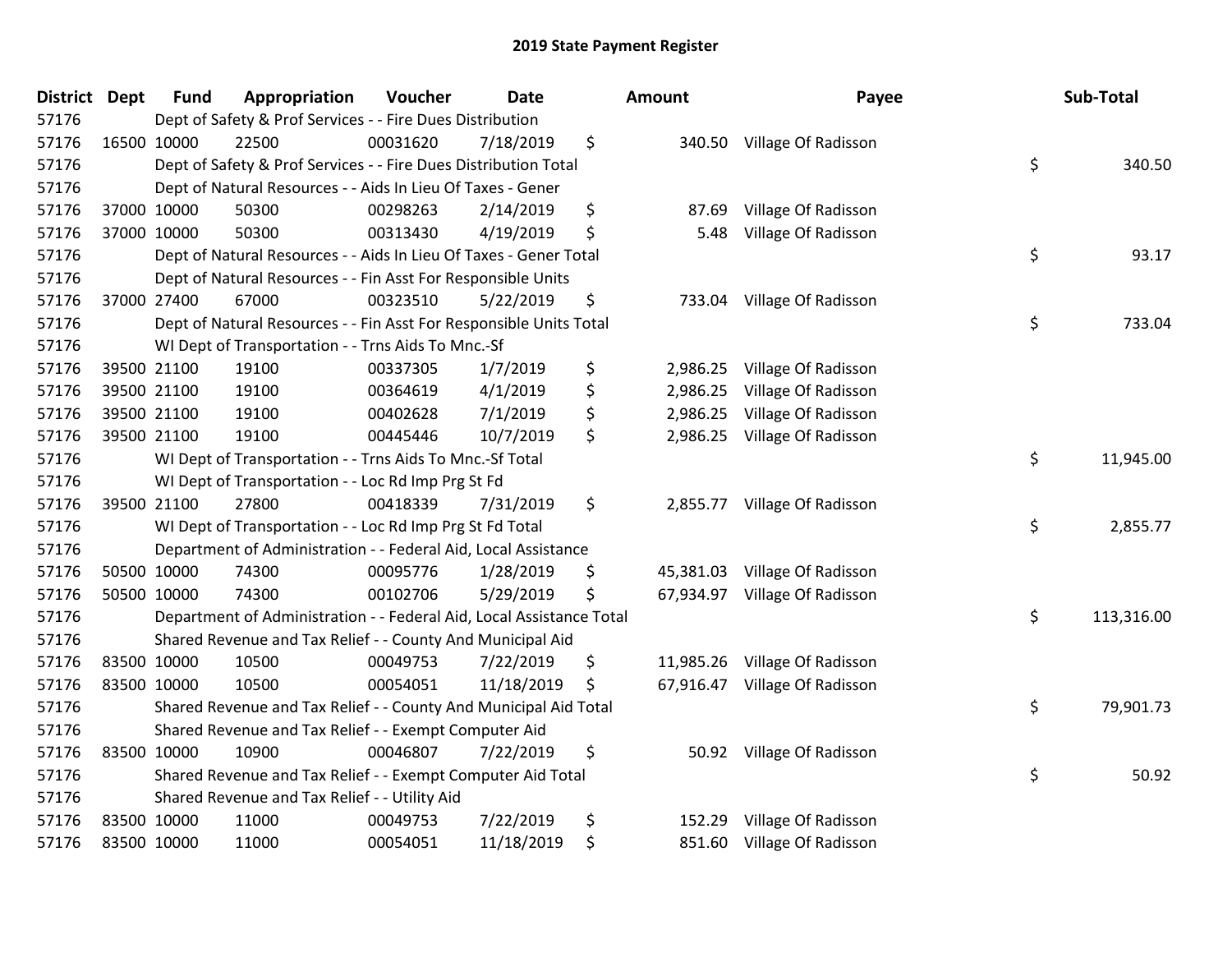| District Dept | Fund                                                          | Appropriation                                           | Voucher  | Date     |  | Payee<br>Amount |                           | Sub-Total |            |
|---------------|---------------------------------------------------------------|---------------------------------------------------------|----------|----------|--|-----------------|---------------------------|-----------|------------|
| 57176         |                                                               | Shared Revenue and Tax Relief - - Utility Aid Total     |          |          |  |                 |                           |           | 1,003.89   |
| 57176         |                                                               | Shared Revenue and Tax Relief - - Personal Property Aid |          |          |  |                 |                           |           |            |
| 57176         | 83500 10000                                                   | 11100                                                   | 00041384 | 5/6/2019 |  |                 | 72.49 Village Of Radisson |           |            |
| 57176         | Shared Revenue and Tax Relief - - Personal Property Aid Total |                                                         |          |          |  |                 |                           |           | 72.49      |
| 57176 Total   |                                                               |                                                         |          |          |  |                 |                           |           | 210,312.51 |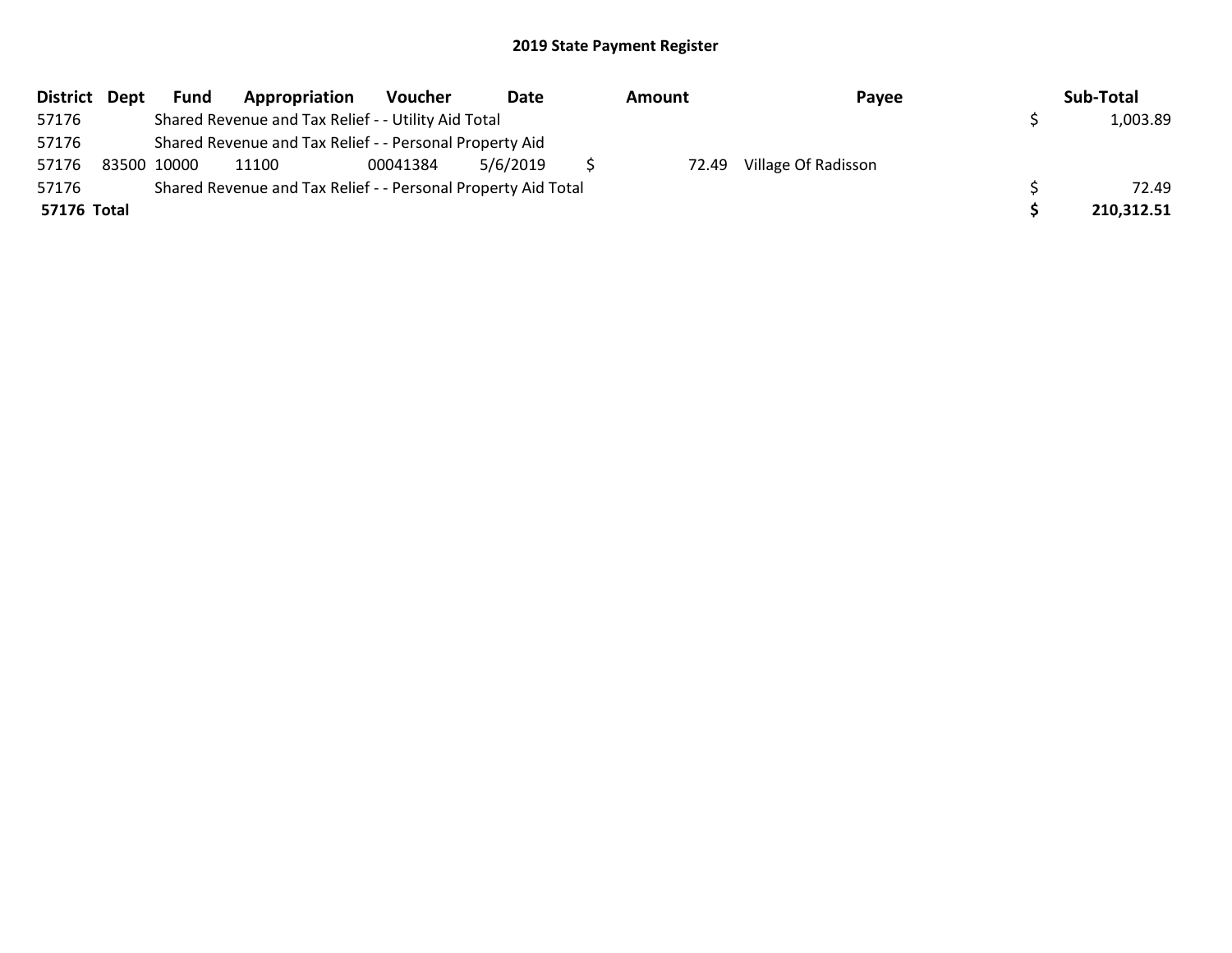| District Dept | <b>Fund</b> | Appropriation                                                      | Voucher  | <b>Date</b> |    | Amount     | Payee                    |    | Sub-Total  |  |
|---------------|-------------|--------------------------------------------------------------------|----------|-------------|----|------------|--------------------------|----|------------|--|
| 57190         |             | Dept of Safety & Prof Services - - Fire Dues Distribution          |          |             |    |            |                          |    |            |  |
| 57190         | 16500 10000 | 22500                                                              | 00031565 | 7/18/2019   | \$ |            | 598.71 Village Of Winter |    |            |  |
| 57190         |             | Dept of Safety & Prof Services - - Fire Dues Distribution Total    |          |             |    |            |                          | \$ | 598.71     |  |
| 57190         |             | Dept of Natural Resources - - Aids In Lieu Of Taxes - Gener        |          |             |    |            |                          |    |            |  |
| 57190         | 37000 10000 | 50300                                                              | 00298269 | 2/14/2019   | \$ | 675.90     | Village Of Winter        |    |            |  |
| 57190         | 37000 10000 | 50300                                                              | 00313519 | 4/19/2019   | \$ | 9.09       | Village Of Winter        |    |            |  |
| 57190         |             | Dept of Natural Resources - - Aids In Lieu Of Taxes - Gener Total  |          |             |    |            |                          | \$ | 684.99     |  |
| 57190         |             | Dept of Natural Resources - - General Program Operations --        |          |             |    |            |                          |    |            |  |
| 57190         | 37000 21200 | 25400                                                              | 00318868 | 5/9/2019    | \$ | 120.00     | Village Of Winter        |    |            |  |
| 57190         | 37000 21200 | 25400                                                              | 00344858 | 7/29/2019   | \$ | 99.62      | Village Of Winter        |    |            |  |
| 57190         | 37000 21200 | 25400                                                              | 00365879 | 10/15/2019  | \$ | 133.50     | Village Of Winter        |    |            |  |
| 57190         |             | Dept of Natural Resources - - General Program Operations -- Total  |          |             |    |            |                          | \$ | 353.12     |  |
| 57190         |             | Dept of Natural Resources - - GPO--State Funds                     |          |             |    |            |                          |    |            |  |
| 57190         | 37000 21200 | 36100                                                              | 00318868 | 5/9/2019    | \$ | 60.00      | Village Of Winter        |    |            |  |
| 57190         | 37000 21200 | 36100                                                              | 00344858 | 7/29/2019   | \$ | 99.63      | Village Of Winter        |    |            |  |
| 57190         | 37000 21200 | 36100                                                              | 00365879 | 10/15/2019  | \$ | 65.75      | Village Of Winter        |    |            |  |
| 57190         |             | Dept of Natural Resources - - GPO--State Funds Total               |          |             |    |            |                          | \$ | 225.38     |  |
| 57190         |             | Dept of Natural Resources - - Fin Asst For Responsible Units       |          |             |    |            |                          |    |            |  |
| 57190         | 37000 27400 | 67000                                                              | 00323139 | 5/22/2019   | \$ | 2,948.23   | Village Of Winter        |    |            |  |
| 57190         |             | Dept of Natural Resources - - Fin Asst For Responsible Units Total |          |             |    |            |                          | \$ | 2,948.23   |  |
| 57190         |             | WI Dept of Transportation - - Trns Aids To Mnc.-Sf                 |          |             |    |            |                          |    |            |  |
| 57190         | 39500 21100 | 19100                                                              | 00337306 | 1/7/2019    | \$ | 3,022.08   | Village Of Winter        |    |            |  |
| 57190         | 39500 21100 | 19100                                                              | 00364620 | 4/1/2019    | \$ | 3,022.08   | Village Of Winter        |    |            |  |
| 57190         | 39500 21100 | 19100                                                              | 00402629 | 7/1/2019    | \$ | 3,022.08   | Village Of Winter        |    |            |  |
| 57190         | 39500 21100 | 19100                                                              | 00445447 | 10/7/2019   | \$ | 3,022.10   | Village Of Winter        |    |            |  |
| 57190         |             | WI Dept of Transportation - - Trns Aids To Mnc.-Sf Total           |          |             |    |            |                          | \$ | 12,088.34  |  |
| 57190         |             | Shared Revenue and Tax Relief - - County And Municipal Aid         |          |             |    |            |                          |    |            |  |
| 57190         | 83500 10000 | 10500                                                              | 00049754 | 7/22/2019   | \$ | 19,102.76  | Village Of Winter        |    |            |  |
| 57190         | 83500 10000 | 10500                                                              | 00054052 | 11/18/2019  | \$ | 108,248.99 | Village Of Winter        |    |            |  |
| 57190         |             | Shared Revenue and Tax Relief - - County And Municipal Aid Total   |          |             |    |            |                          | \$ | 127,351.75 |  |
| 57190         |             | Shared Revenue and Tax Relief - - Utility Aid                      |          |             |    |            |                          |    |            |  |
| 57190         | 83500 10000 | 11000                                                              | 00049754 | 7/22/2019   | \$ | 22.30      | Village Of Winter        |    |            |  |
| 57190         | 83500 10000 | 11000                                                              | 00054052 | 11/18/2019  | \$ | 126.90     | Village Of Winter        |    |            |  |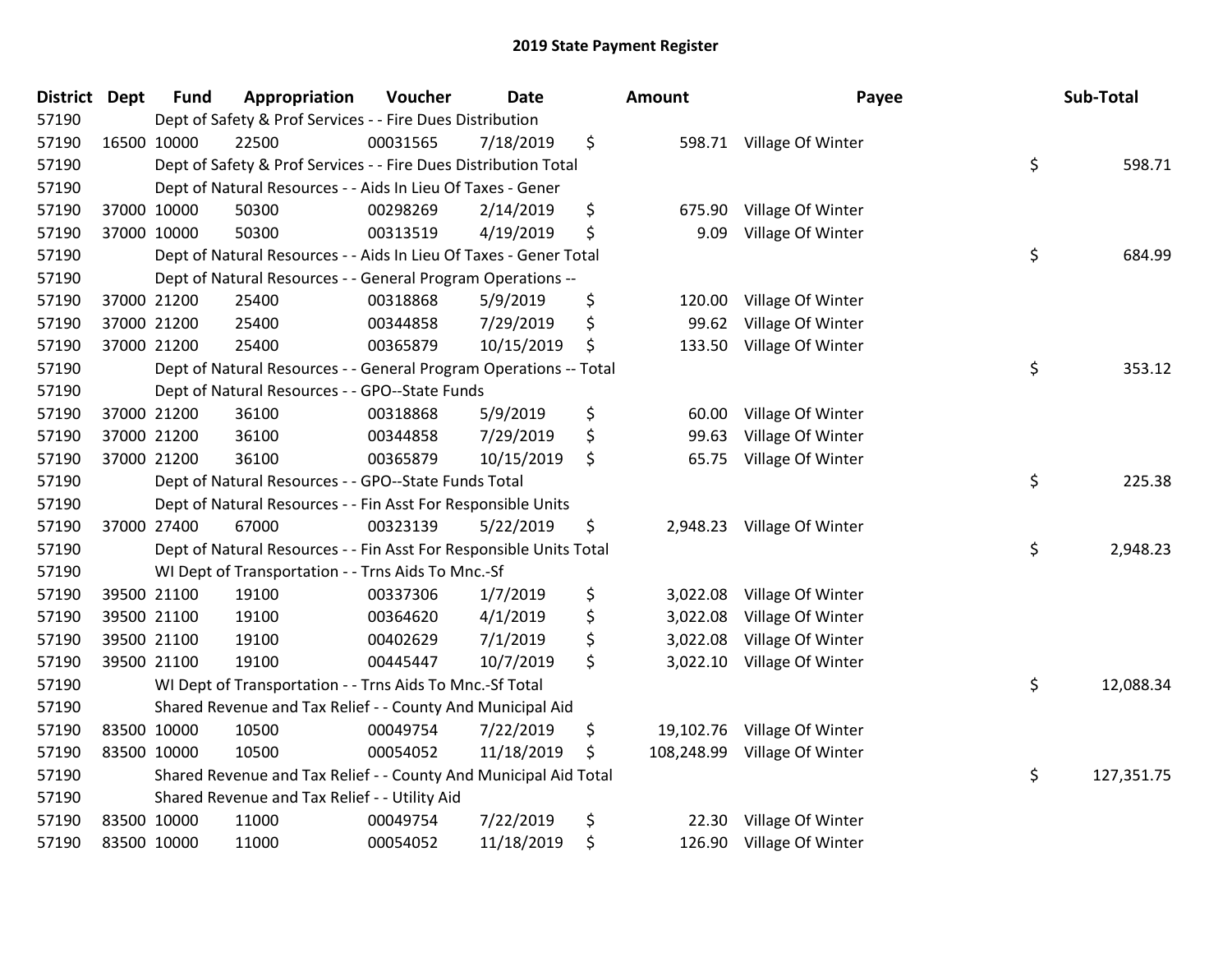| <b>District</b>    | Dept | Fund        | Appropriation                                                       | <b>Voucher</b> | Date      |   | Amount   | Payee             |  | Sub-Total  |
|--------------------|------|-------------|---------------------------------------------------------------------|----------------|-----------|---|----------|-------------------|--|------------|
| 57190              |      |             | Shared Revenue and Tax Relief - - Utility Aid Total                 |                |           |   |          |                   |  | 149.20     |
| 57190              |      |             | Shared Revenue and Tax Relief - - Personal Property Aid             |                |           |   |          |                   |  |            |
| 57190              |      | 83500 10000 | 11100                                                               | 00041385       | 5/6/2019  |   | 281.27   | Village Of Winter |  |            |
| 57190              |      |             | Shared Revenue and Tax Relief - - Personal Property Aid Total       |                |           |   |          |                   |  | 281.27     |
| 57190              |      |             | Shared Revenue and Tax Relief - - Payments For Municipal Svcs       |                |           |   |          |                   |  |            |
| 57190              |      | 83500 10000 | 50100                                                               | 00037732       | 1/31/2019 | S | 388.54   | Village Of Winter |  |            |
| 57190              |      |             | Shared Revenue and Tax Relief - - Payments For Municipal Svcs Total |                |           |   |          |                   |  | 388.54     |
| 57190              |      |             | Shared Revenue and Tax Relief - - Lottery & Gaming Credit           |                |           |   |          |                   |  |            |
| 57190              |      | 83500 52100 | 36300                                                               | 00038498       | 3/25/2019 | S | 1,727.04 | Village Of Winter |  |            |
| 57190              |      |             | Shared Revenue and Tax Relief - - Lottery & Gaming Credit Total     |                |           |   |          |                   |  | 1,727.04   |
| <b>57190 Total</b> |      |             |                                                                     |                |           |   |          |                   |  | 146,796.57 |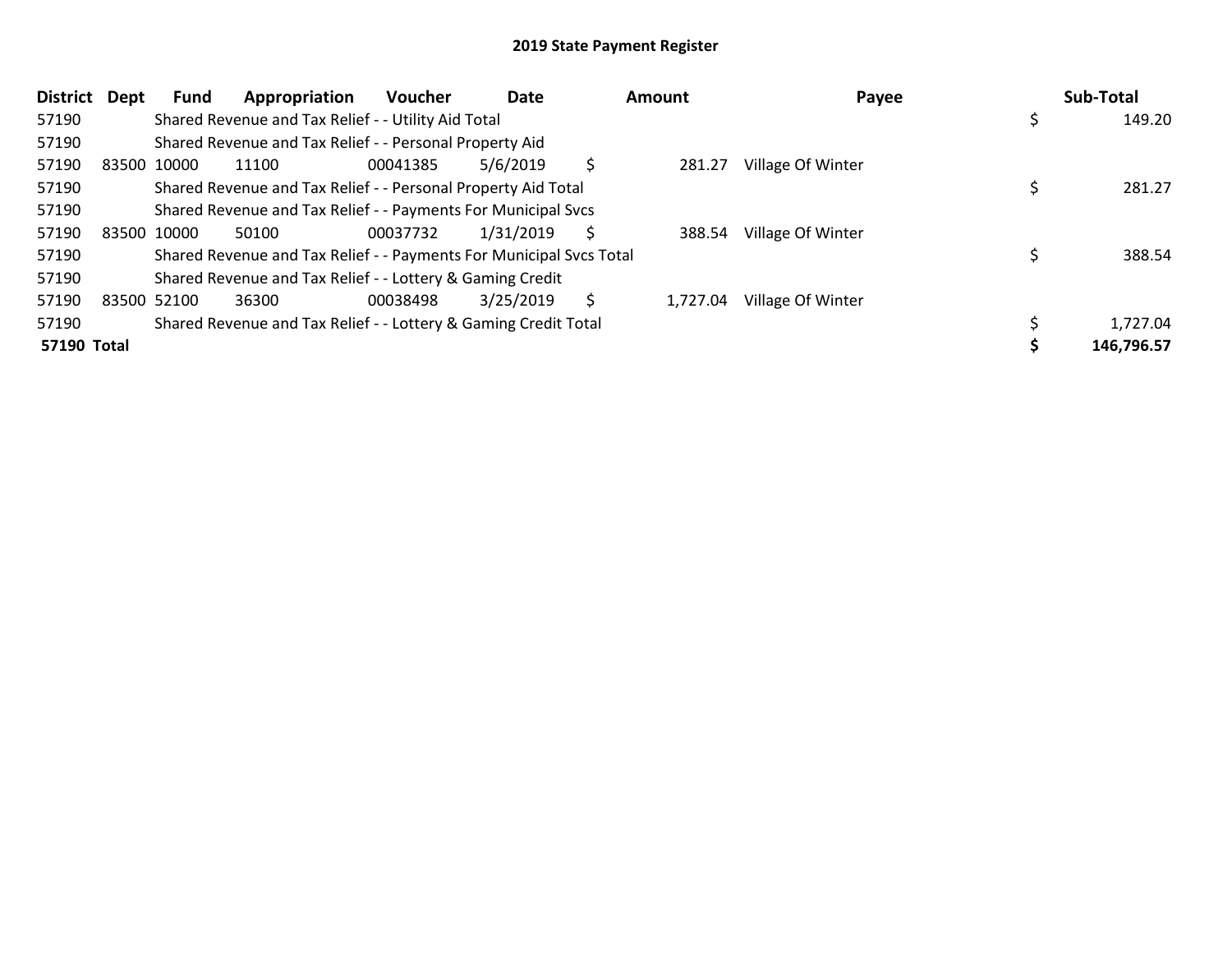| District | <b>Dept</b> | <b>Fund</b> | Appropriation                                                          | Voucher  | <b>Date</b> | Amount          | Payee                     | Sub-Total        |
|----------|-------------|-------------|------------------------------------------------------------------------|----------|-------------|-----------------|---------------------------|------------------|
| 57236    |             |             | Dept of Safety & Prof Services - - Fire Dues Distribution              |          |             |                 |                           |                  |
| 57236    |             | 16500 10000 | 22500                                                                  | 00030232 | 7/16/2019   | \$              | 9,044.08 City Of Hayward  |                  |
| 57236    |             |             | Dept of Safety & Prof Services - - Fire Dues Distribution Total        |          |             |                 |                           | \$<br>9,044.08   |
| 57236    |             |             | Dept of Natural Resources - - Aids In Lieu Of Taxes - Gener            |          |             |                 |                           |                  |
| 57236    |             | 37000 10000 | 50300                                                                  | 00298253 | 2/14/2019   | \$<br>68.86     | City Of Hayward           |                  |
| 57236    |             |             | Dept of Natural Resources - - Aids In Lieu Of Taxes - Gener Total      |          |             |                 |                           | \$<br>68.86      |
| 57236    |             |             | Dept of Natural Resources - - Aids In Lieu Of Taxes - Sum S            |          |             |                 |                           |                  |
| 57236    |             | 37000 21200 | 57900                                                                  | 00313245 | 4/19/2019   | \$<br>3.49      | City Of Hayward           |                  |
| 57236    |             |             | Dept of Natural Resources - - Aids In Lieu Of Taxes - Sum S Total      |          |             |                 |                           | \$<br>3.49       |
| 57236    |             |             | Dept of Natural Resources - - Fin Asst For Responsible Units           |          |             |                 |                           |                  |
| 57236    |             | 37000 27400 | 67000                                                                  | 00322776 | 5/22/2019   | \$              | 7,198.02 City Of Hayward  |                  |
| 57236    |             |             | Dept of Natural Resources - - Fin Asst For Responsible Units Total     |          |             |                 |                           | \$<br>7,198.02   |
| 57236    |             |             | WI Dept of Transportation - - Trns Aids To Mnc.-Sf                     |          |             |                 |                           |                  |
| 57236    |             | 39500 21100 | 19100                                                                  | 00337307 | 1/7/2019    | \$<br>38,958.07 | City Of Hayward           |                  |
| 57236    |             | 39500 21100 | 19100                                                                  | 00364621 | 4/1/2019    | \$<br>38,958.07 | City Of Hayward           |                  |
| 57236    |             | 39500 21100 | 19100                                                                  | 00402630 | 7/1/2019    | \$<br>38,958.07 | City Of Hayward           |                  |
| 57236    |             | 39500 21100 | 19100                                                                  | 00445448 | 10/7/2019   | \$<br>38,958.10 | City Of Hayward           |                  |
| 57236    |             |             | WI Dept of Transportation - - Trns Aids To Mnc.-Sf Total               |          |             |                 |                           | \$<br>155,832.31 |
| 57236    |             |             | Department of Justice - - Law Enforcement Train, Local                 |          |             |                 |                           |                  |
| 57236    |             | 45500 10000 | 23100                                                                  | 00073159 | 10/17/2019  | \$<br>1,120.00  | City Of Hayward           |                  |
| 57236    |             |             | Department of Justice - - Law Enforcement Train, Local Total           |          |             |                 |                           | \$<br>1,120.00   |
| 57236    |             |             | Department of Military Affairs - - Disaster Recovery Aid               |          |             |                 |                           |                  |
| 57236    |             | 46500 10000 | 30500                                                                  | 00055336 | 1/30/2019   | \$              | 13,391.62 City Of Hayward |                  |
| 57236    |             | 46500 10000 | 30500                                                                  | 00060963 | 5/23/2019   | \$<br>2,005.98  | City Of Hayward           |                  |
| 57236    |             | 46500 10000 | 30500                                                                  | 00064686 | 8/1/2019    | \$<br>2,298.75  | City Of Hayward           |                  |
| 57236    |             |             | Department of Military Affairs - - Disaster Recovery Aid Total         |          |             |                 |                           | \$<br>17,696.35  |
| 57236    |             |             | Department of Military Affairs - - Federal Aid, Local Assistance       |          |             |                 |                           |                  |
| 57236    |             | 46500 10000 | 34200                                                                  | 00055336 | 1/30/2019   | \$              | 80,349.75 City Of Hayward |                  |
| 57236    |             | 46500 10000 | 34200                                                                  | 00064686 | 8/1/2019    | \$<br>13,792.50 | City Of Hayward           |                  |
| 57236    |             |             | Department of Military Affairs - - Federal Aid, Local Assistance Total |          |             |                 |                           | \$<br>94,142.25  |
| 57236    |             |             | Department of Administration - - Federal Aid, Local Assistance         |          |             |                 |                           |                  |
| 57236    |             | 50500 10000 | 74300                                                                  | 00098088 | 3/15/2019   | \$<br>28,428.84 | City Of Hayward           |                  |
| 57236    |             |             | Department of Administration - - Federal Aid, Local Assistance Total   |          |             |                 |                           | \$<br>28,428.84  |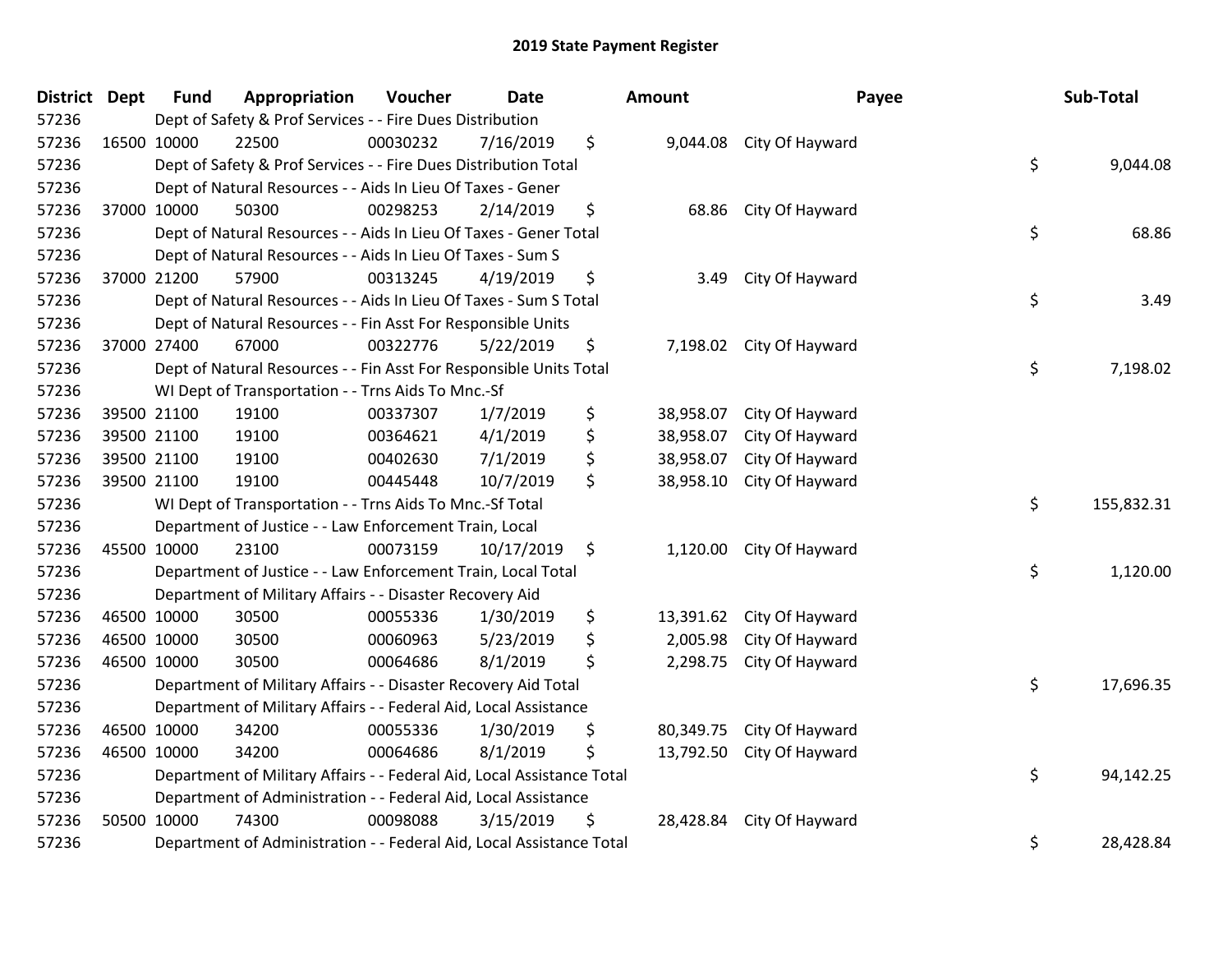| <b>District</b> | Dept | <b>Fund</b> | Appropriation                                                         | Voucher  | <b>Date</b> |     | <b>Amount</b> | Payee                     |    | Sub-Total  |
|-----------------|------|-------------|-----------------------------------------------------------------------|----------|-------------|-----|---------------|---------------------------|----|------------|
| 57236           |      |             | Shared Revenue and Tax Relief - - Expenditure Restraint Program       |          |             |     |               |                           |    |            |
| 57236           |      | 83500 10000 | 10100                                                                 | 00049755 | 7/22/2019   | \$. |               | 11,807.95 City Of Hayward |    |            |
| 57236           |      |             | Shared Revenue and Tax Relief - - Expenditure Restraint Program Total |          |             |     |               |                           | \$ | 11,807.95  |
| 57236           |      |             | Shared Revenue and Tax Relief - - County And Municipal Aid            |          |             |     |               |                           |    |            |
| 57236           |      | 83500 10000 | 10500                                                                 | 00049755 | 7/22/2019   | \$  | 11,347.35     | City Of Hayward           |    |            |
| 57236           |      | 83500 10000 | 10500                                                                 | 00054053 | 11/18/2019  | \$. | 64,301.68     | City Of Hayward           |    |            |
| 57236           |      |             | Shared Revenue and Tax Relief - - County And Municipal Aid Total      |          |             |     |               |                           | \$ | 75,649.03  |
| 57236           |      |             | Shared Revenue and Tax Relief - - Exempt Computer Aid                 |          |             |     |               |                           |    |            |
| 57236           |      | 83500 10000 | 10900                                                                 | 00046808 | 7/22/2019   | \$  | 6,375.83      | City Of Hayward           |    |            |
| 57236           |      |             | Shared Revenue and Tax Relief - - Exempt Computer Aid Total           |          |             |     |               |                           | \$ | 6,375.83   |
| 57236           |      |             | Shared Revenue and Tax Relief - - Utility Aid                         |          |             |     |               |                           |    |            |
| 57236           |      | 83500 10000 | 11000                                                                 | 00049755 | 7/22/2019   | \$  | 4,986.84      | City Of Hayward           |    |            |
| 57236           |      | 83500 10000 | 11000                                                                 | 00054053 | 11/18/2019  | \$  | 36,483.77     | City Of Hayward           |    |            |
| 57236           |      |             | Shared Revenue and Tax Relief - - Utility Aid Total                   |          |             |     |               |                           | \$ | 41,470.61  |
| 57236           |      |             | Shared Revenue and Tax Relief - - Personal Property Aid               |          |             |     |               |                           |    |            |
| 57236           |      | 83500 10000 | 11100                                                                 | 00041386 | 5/6/2019    | \$  | 15,315.28     | City Of Hayward           |    |            |
| 57236           |      |             | Shared Revenue and Tax Relief - - Personal Property Aid Total         |          |             |     |               |                           | \$ | 15,315.28  |
| 57236           |      |             | Shared Revenue and Tax Relief - - Payments For Municipal Svcs         |          |             |     |               |                           |    |            |
| 57236           |      | 83500 10000 | 50100                                                                 | 00037697 | 1/31/2019   | \$  | 12,318.18     | City Of Hayward           |    |            |
| 57236           |      |             | Shared Revenue and Tax Relief - - Payments For Municipal Svcs Total   |          |             |     |               |                           | \$ | 12,318.18  |
| 57236           |      |             | Shared Revenue and Tax Relief - - Lottery & Gaming Credit             |          |             |     |               |                           |    |            |
| 57236           |      | 83500 52100 | 36300                                                                 | 00038499 | 3/25/2019   | \$  | 3,639.70      | City Of Hayward           |    |            |
| 57236           |      |             | Shared Revenue and Tax Relief - - Lottery & Gaming Credit Total       |          |             |     |               |                           | \$ | 3,639.70   |
| 57236 Total     |      |             |                                                                       |          |             |     |               |                           | \$ | 480,110.78 |